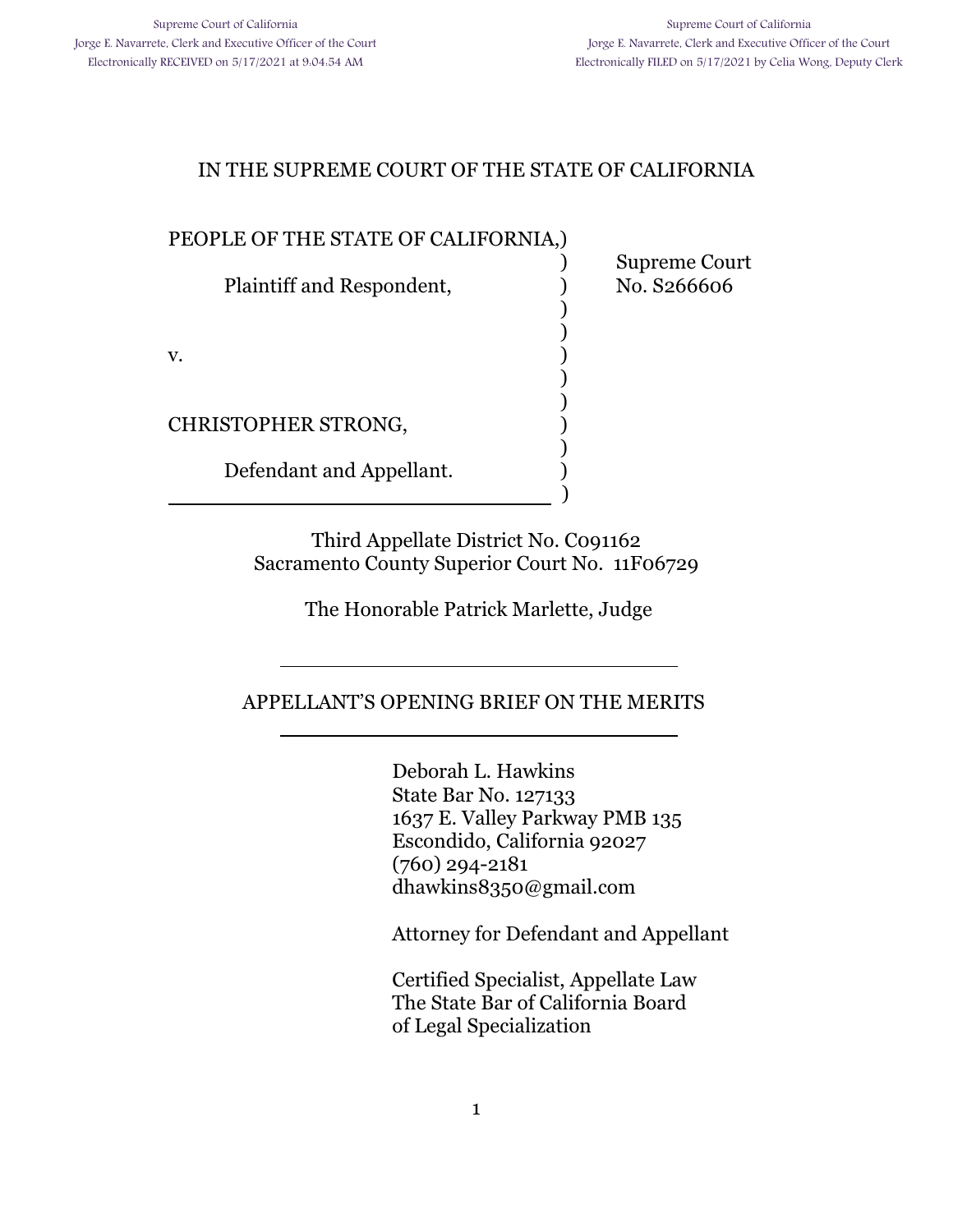## **TABLE OF CONTENTS**

|    |                | <b>ISSUE PRESENTED FOR REVIEW  8</b>                                                                                                                                                                                                                                                                                                                                                                                                                                                                                           |
|----|----------------|--------------------------------------------------------------------------------------------------------------------------------------------------------------------------------------------------------------------------------------------------------------------------------------------------------------------------------------------------------------------------------------------------------------------------------------------------------------------------------------------------------------------------------|
|    |                |                                                                                                                                                                                                                                                                                                                                                                                                                                                                                                                                |
|    |                | STATEMENT OF FACTS  11                                                                                                                                                                                                                                                                                                                                                                                                                                                                                                         |
|    |                |                                                                                                                                                                                                                                                                                                                                                                                                                                                                                                                                |
| I. | A.             | A FELONY-MURDER SPECIAL CIRCUMSTANCE<br>FINDING (PEN. CODE, § 190.2, SUBDIVISION<br>$(A)(17)$ ) MADE BEFORE PEOPLE V. BANKS (2015) 61<br>CAL.4TH 788 AND PEOPLE V. CLARK (2016) 63<br><b>CAL.4TH 522 DOES NOT PRECLUDE A DEFENDANT</b><br><b>FROM MAKING A PRIMA FACIE SHOWING OF</b><br><b>ELIGIBILITY FOR RELIEF UNDER PENAL CODE</b><br>THE COURT OF APPEAL ERRED WHEN IT<br><b>AFFIRMED THE TRIAL COURT'S DENIAL</b><br>OF APPELLANT'S PETITION BASED UPON<br>HIS PRE-BANKS AND CLARK SPECIAL<br>CIRCUMSTANCE FINDINGS  12 |
|    | <b>B.</b>      | <b>REFORM: THE LEGISLATIVE INTENT TO</b><br><b>SENTENCE OFFENDERS IN ACCORD WITH</b><br><b>THEIR INDIVIDUAL INVOLVEMENT</b> 13                                                                                                                                                                                                                                                                                                                                                                                                 |
|    | $\mathbf{C}$ . | <b>IMPLEMENTATION OF REFORM: SENATE</b>                                                                                                                                                                                                                                                                                                                                                                                                                                                                                        |
|    | D.             | <b>BANKS AND CLARK NARROWED THE</b><br><b>LAW OF SPECIAL-CIRCUMSTANCES</b>                                                                                                                                                                                                                                                                                                                                                                                                                                                     |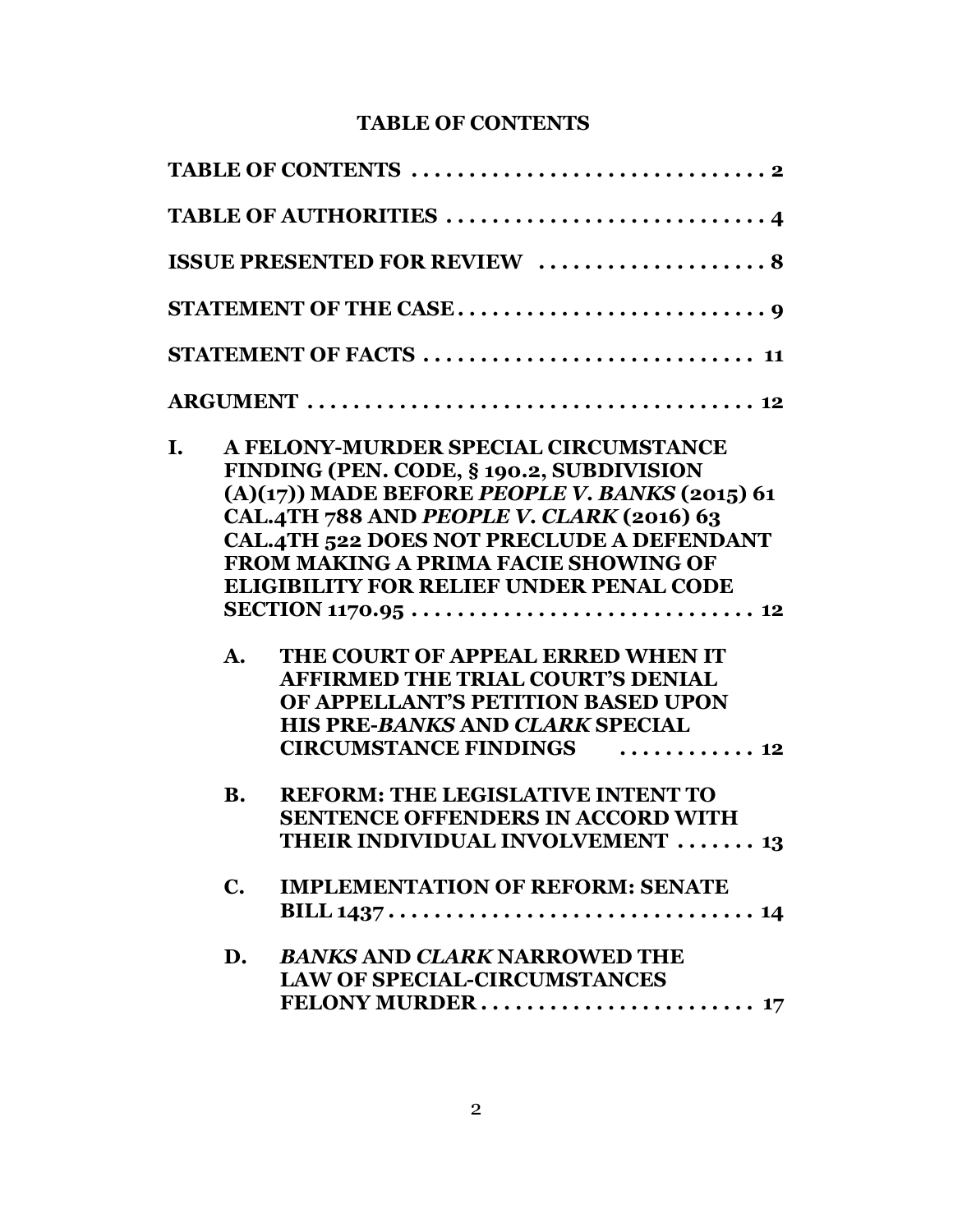| Ε.                     | THE BANKS AND CLARK CHANGES IN THE                                                       |
|------------------------|------------------------------------------------------------------------------------------|
|                        | <b>LAW OF SPECIAL- CIRCUMSTANCES FELONY</b>                                              |
|                        | <b>MURDER HAVE BEEN INCORPORATED</b>                                                     |
|                        | <b>INTO SECTIONS 188 AND 189 AND THESE</b>                                               |
|                        | <b>ARE MADE APPLICABLE TO APPELLANT</b>                                                  |
|                        | BY PENAL CODE SECTION $1170.95$ 28                                                       |
| $\mathbf{F}_{\bullet}$ | THE COURT OF APPEAL ERRED WHEN                                                           |
|                        | IT UPHELD THE DENIAL OF APPELLANT'S                                                      |
|                        | PETITION. $\ldots \ldots \ldots \ldots \ldots \ldots \ldots \ldots \ldots \ldots \ldots$ |
| G.                     | <b>APPELLANT'S PETITION SHOULD BE</b>                                                    |
|                        | <b>REINSTATED, AN ORDER TO SHOW CAUSE</b>                                                |
|                        | <b>ISSUED, AND A HEARING HELD UNDER</b>                                                  |
|                        | PENAL CODE SECTION 1170.95, SUBDIVISION                                                  |
|                        | (d)                                                                                      |
|                        |                                                                                          |
|                        |                                                                                          |
|                        | CERTIFICATE OF WORD COUNT 44                                                             |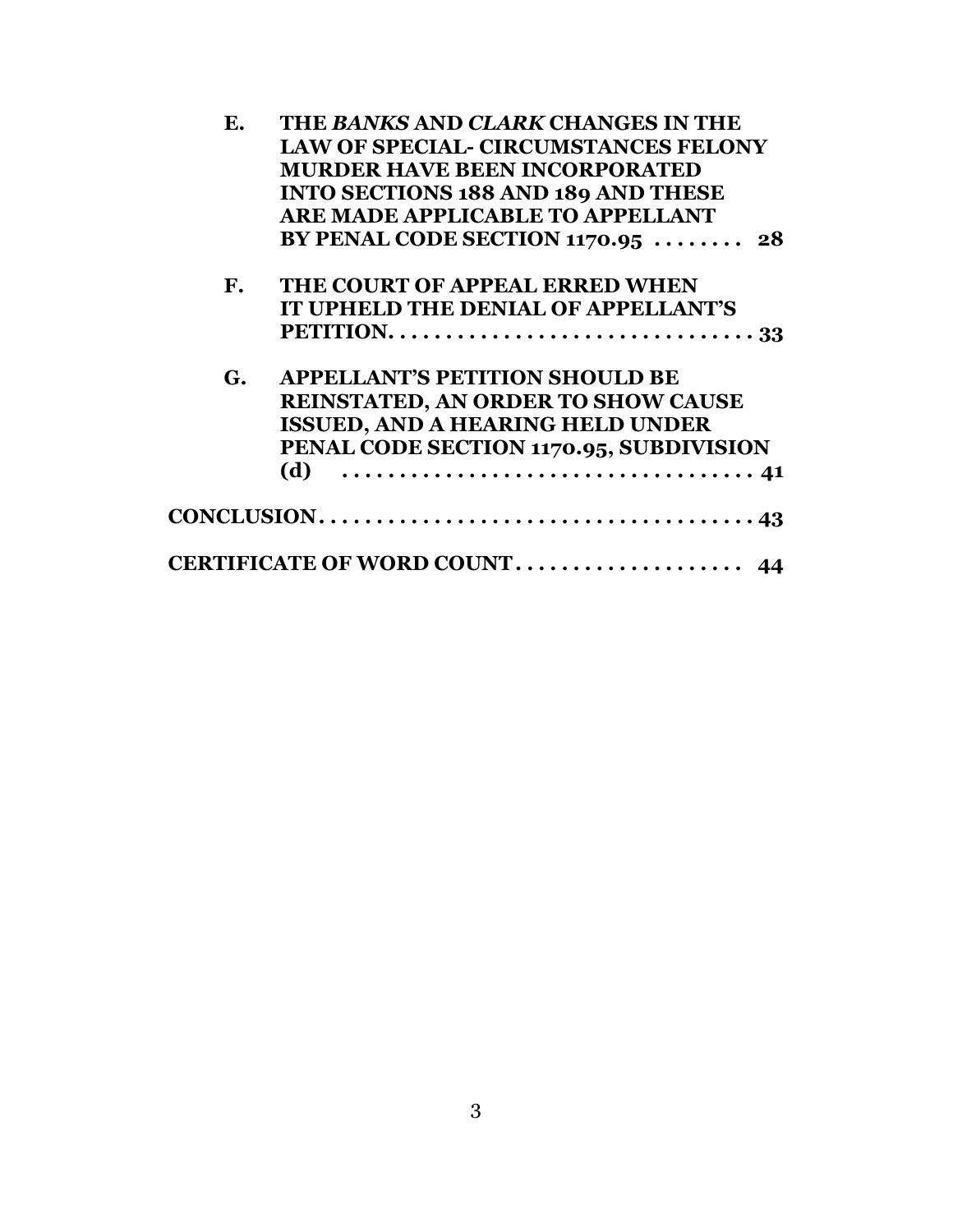## **TABLE OF AUTHORITIES**

### **CASES**

| Day v. City of Fontana (2001) 25 Cal.4th 268  29                       |
|------------------------------------------------------------------------|
| Enmund v. Florida (1982) 458 U.S. 782 [102 S.Ct. 3368, 73 L.Ed.2d      |
|                                                                        |
|                                                                        |
|                                                                        |
| Kennedy v. Louisiana (2008) 554 U.S. 407 [128 S.Ct. 264, 171 L.Ed.     |
| Lockett v. Ohio (1978) 438 U.S. 586 [98 S.Ct. 2954, 57 L.Ed.2d 973]    |
| Miller v. Bank of America, NT & SA (2009) 46 Cal.4th 630 29            |
| People v Strong (December 18, 2020) C091162, 2020 Cal. App.            |
| <i>People v. Allison</i> (2020) 55 Cal.App.5th 449 $\ldots$ 34, 35, 40 |
| People v. Anderson (1987) 43 Cal.3d 1104  18                           |
| People v. Banks (2015) 61 Cal.4th 788 8, 12, 18, 20-25, 29, 36         |
| People v. Clark (2016) 63 Cal.4th 522 8, 12, 25, 27                    |
| People v. Estrada (1995) 11 Cal.4th 568  22-24                         |
|                                                                        |
|                                                                        |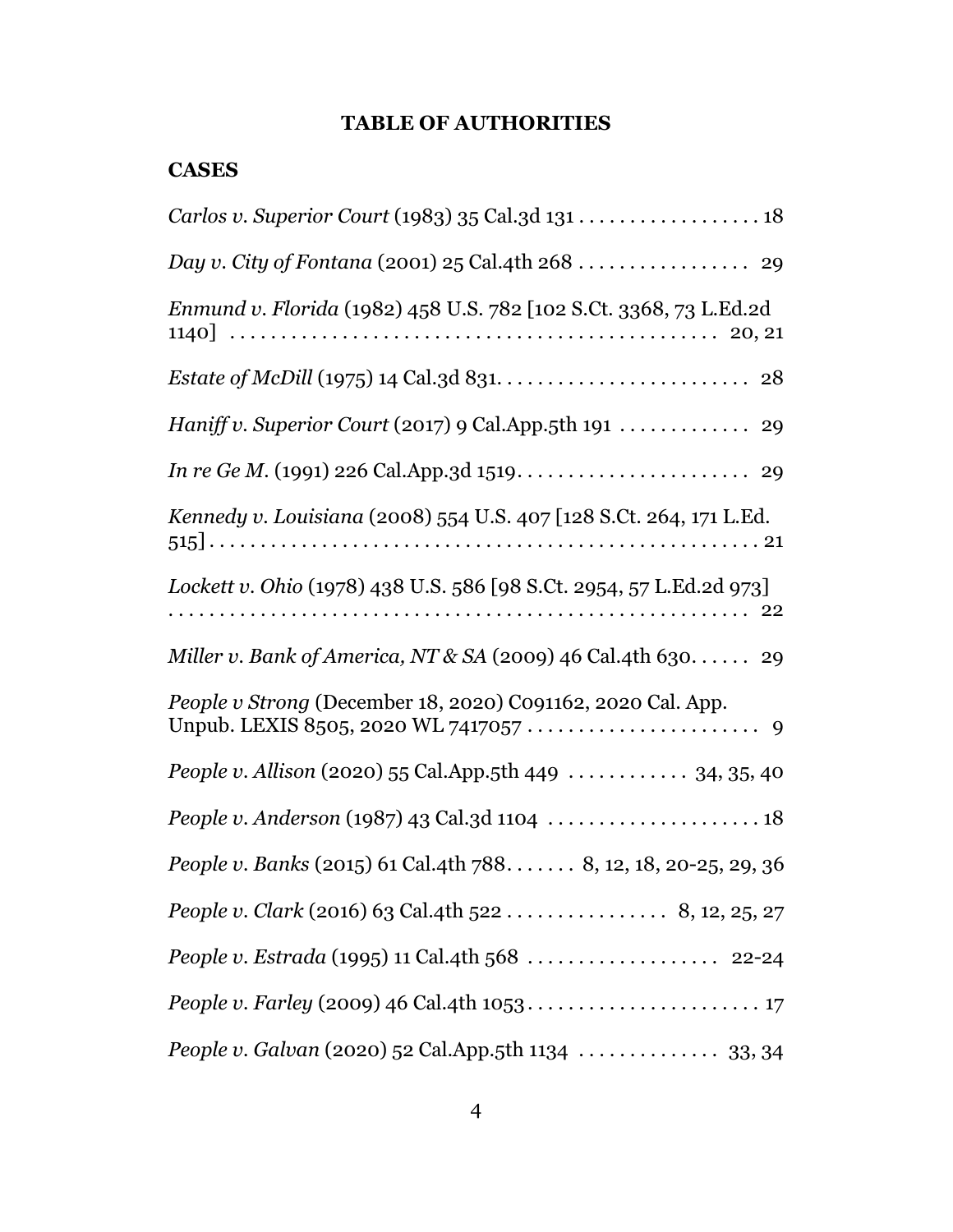| People v. Martinez (2019) 31 Cal.App.5th 718  15, 38                                                                          |
|-------------------------------------------------------------------------------------------------------------------------------|
|                                                                                                                               |
| People v. Murillo (2020) 54 Cal.App.5th 160 39                                                                                |
|                                                                                                                               |
|                                                                                                                               |
| People v. Ortez-Lucero et al. (December 27, 2017) C076606 [non<br>publ opn.] 2017 Cal.App. Unpub. LEXIS 8823; 2017 WL 6603535 |
|                                                                                                                               |
|                                                                                                                               |
|                                                                                                                               |
|                                                                                                                               |
| People v. Smith (2020) 49 Cal.App.5th 85  12                                                                                  |
| People v. Superior Court (Engert) 1982) 31 Cal.3d 787                                                                         |
| People v. Torres (2020) 46 Cal.App.5th 1168 12                                                                                |
|                                                                                                                               |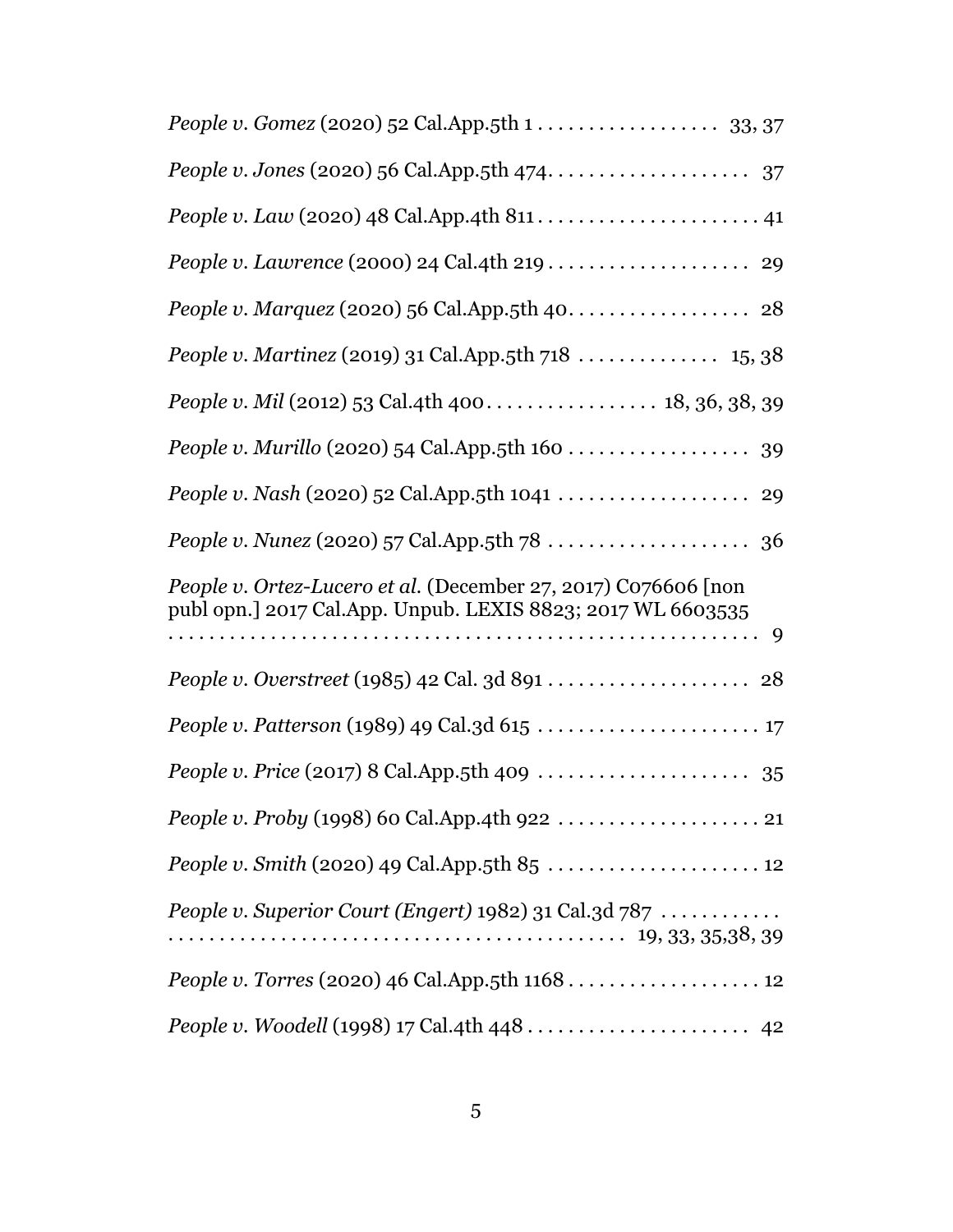| People v. York (2020) 54 Cal.App.4th 250 12, 39, 40                   |  |
|-----------------------------------------------------------------------|--|
| Tison v. Arizona (1987) 481 U.S. 137 [107 S.Ct. 1679, 95 L.Ed.2d 172] |  |
|                                                                       |  |

# **STATUTES**

# Penal Code

| Stats. 2018. ch. 1015 § 1, subd. (d)  14  |
|-------------------------------------------|
| Stats. 2018 ch. 1015 $\S$ 1, subd. (e) 14 |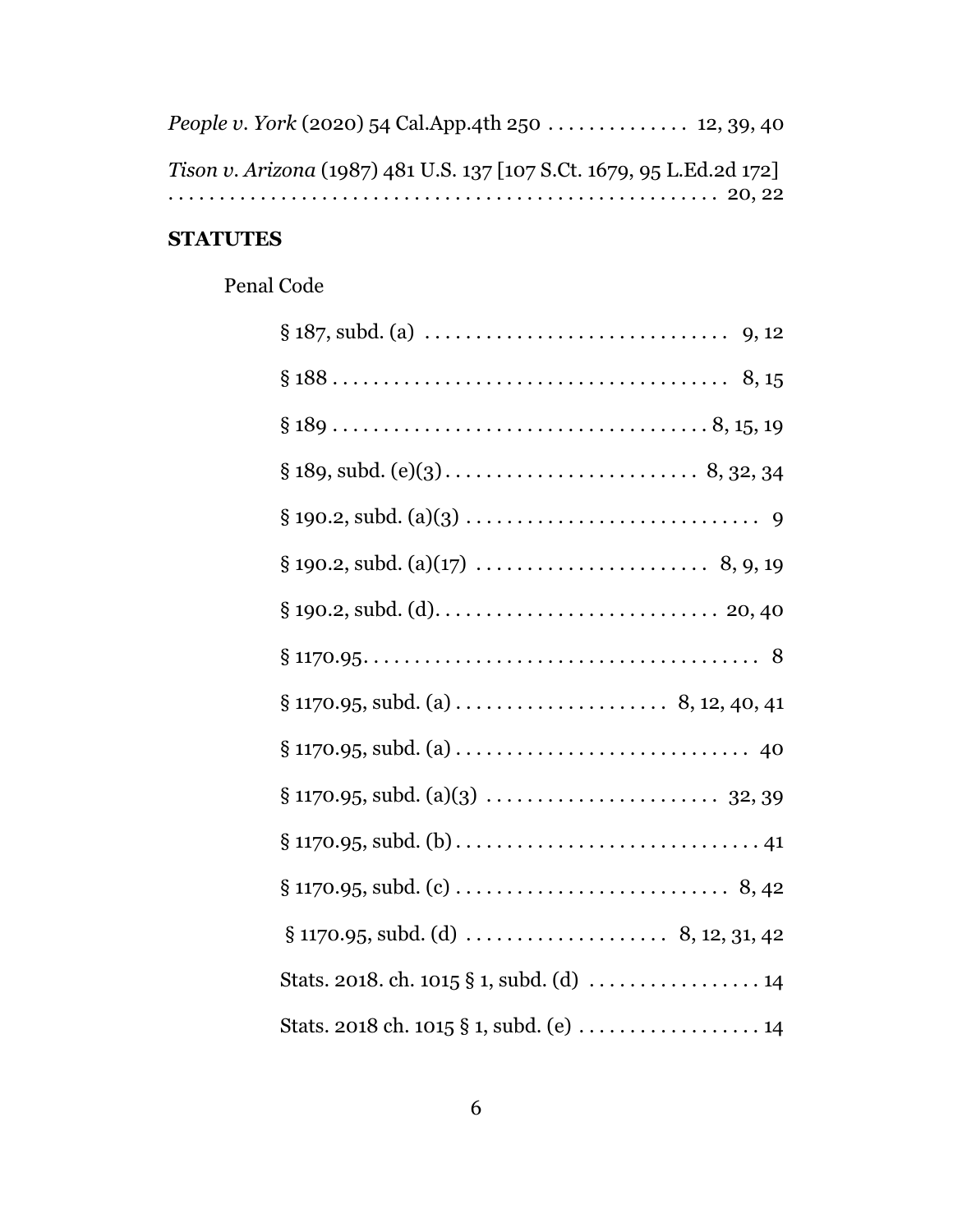| Stats 2018 ch 1015 § 3 (SB 1437), effective Jan. 1, 2019 |
|----------------------------------------------------------|
|                                                          |

# **OTHER AUTHORITIES**

| Memo from Senate Public Safety File for SB 1437 (Skinner), of the<br>2017-18 Legislative Session, by Gabriel Caswell, Principal<br>Consultant, Senate Public Safety Committee, Re: Constitutionality of |
|---------------------------------------------------------------------------------------------------------------------------------------------------------------------------------------------------------|
|                                                                                                                                                                                                         |
| Prop. 115, as approved by voters, Prim. Elec. (June 5, 1990), $\S$ 10                                                                                                                                   |
| Sen. Conc. Res. No. 48, Stats. 2017 (2017–2018 Reg. Sess.) res. ch.                                                                                                                                     |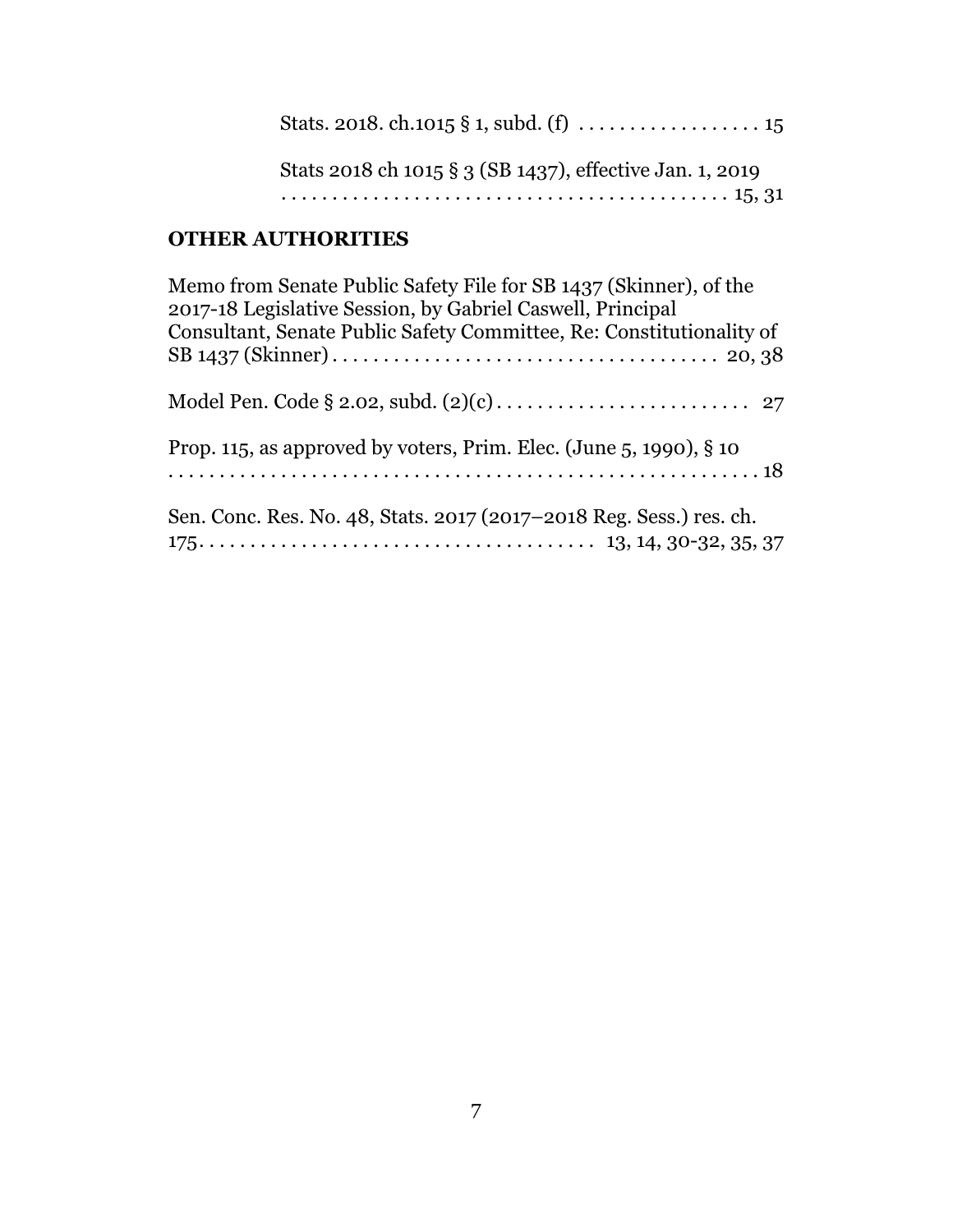#### **ISSUE PRESENTED FOR REVIEW**

 Does a felony-murder special circumstance finding (Pen. Code, § 190.2, subd. (a)(17)) made before *People v. Banks* (2015) 61 Cal.4th 788 (*Banks*) and *People v. Clark* (2016) 63 Cal.4th 522 (*Clark*) preclude a defendant from making a prima facie showing of eligibility for relief under Penal Code section 1170.95?

Appellant's special circumstance findings do not preclude him from making a prima facie showing of eligibility for relief under section 1170.95. When the Legislature amended Penal Code section 189, subdivision (e)(3), it narrowed the liability for specialcircumstances felony murder by incorporating the *Tison-Enmund* continuum standard, as explained in *Banks* and applied in *Clark*, into the definition of the elements of felony murder, "major participation" and "acted with reckless indifference to human life." Appellant correctly alleged, pursuant to Penal Code section 1170.95, subdivision (a) that he could not be convicted of first or second degree murder because of changes to section 188 or 189 made effective January 1, 2019. He has never had the opportunity litigate the "major participant" and "acted with reckless indifference to human life" elements of special-circumstances felony murder under the *Tison-Enmund* continuum standard defined in *Banks.* His petition should be reinstated, an order to show cause issued, and a hearing set within sixty days. (Pen. Code § 1170.95, subds. (c) and (d).

8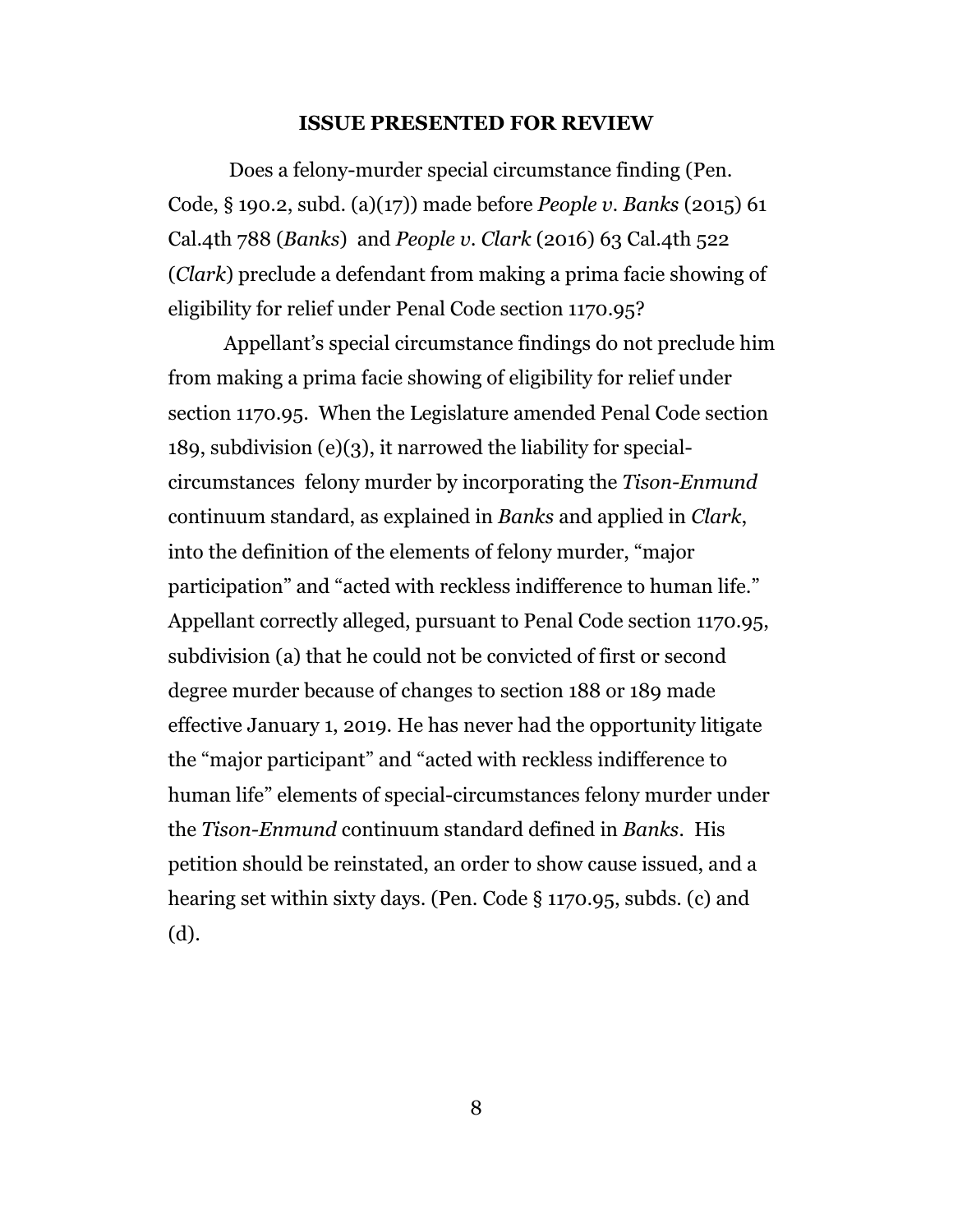#### **STATEMENT OF THE CASE**

In 2014, a jury found appellant guilty of two counts of firstdegree murder with three special circumstances, robbery murder, burglary murder, and multiple murder. (Pen. Code § 187, subd. (a); § 190.2, subd. (a)(17) and § 190.2, subd. (a)(3) and the judgment was affirmed in *People v. Ortez-Lucero et al.* (December 27, 2017) C076606 [non publ opn.] 2017 Cal.App. Unpub. LEXIS 8823; 2017 WL 6603535 (hereinafter *Strong I*).

On February 4, 2019, appellant filed a petition for resentencing pursuant to Penal Code section 1170.95 alleging that, in 2014, he had been convicted of two counts of first-degree murder based on the felony-murder rule, he was not the actual shooter, he was not a major participant in the underlying felony, and he could not now be convicted under amended Penal Code sections 188 and 189. (C.T. pp. 8-10, 12.) The District Attorney filed an opposition to appellant's petition alleging that it should be dismissed because appellant was "a major participant" who acted with reckless indifference to human life." (C.T. p. 94.) In response, counsel for appellant replied that he was not the shooter, he was only a participant in the robbery, and his gun was not the murder weapon. (C.T. p. 106.)

On October 21, 2019, the trial court found that appellant had failed to make a prima facie showing of eligibility because, in 2014, the jury had found appellant guilty of three special circumstances. (C.T. p. 110.) On November 18, 2020, the court of appeal affirmed the judgment of the trial court, holding that the true findings on the three special circumstances barred appellant from relief under section 1170.95. (*People v Strong* (December 18, 2020) C091162 2020 Cal. App. Unpub. LEXIS 8505, 2020 WL 7417057 (hereinafter,

9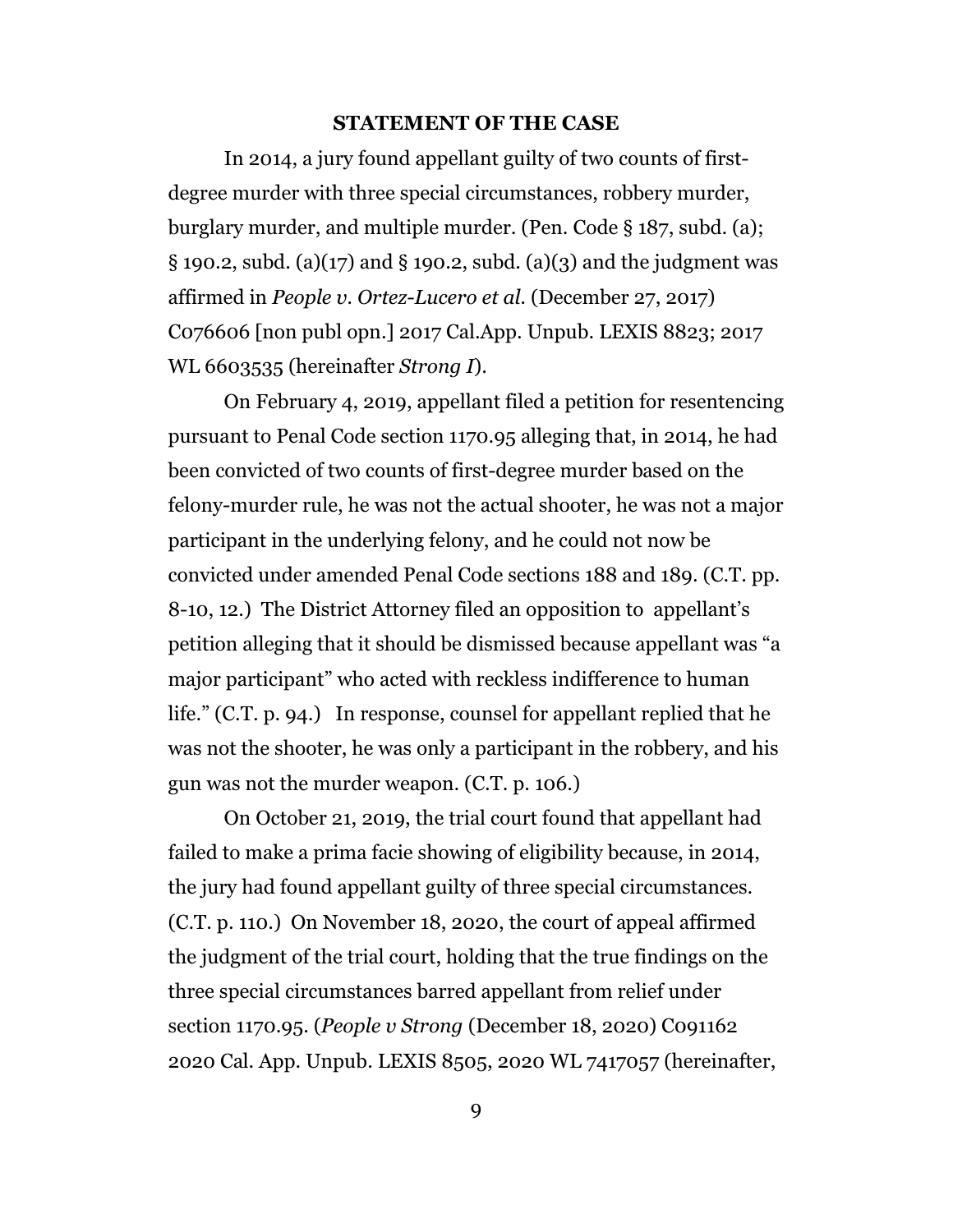Slip opn. at pp. 8-9.)

Appellant filed a petition for review on January 20, 2021. This court granted review on March 10, 2021.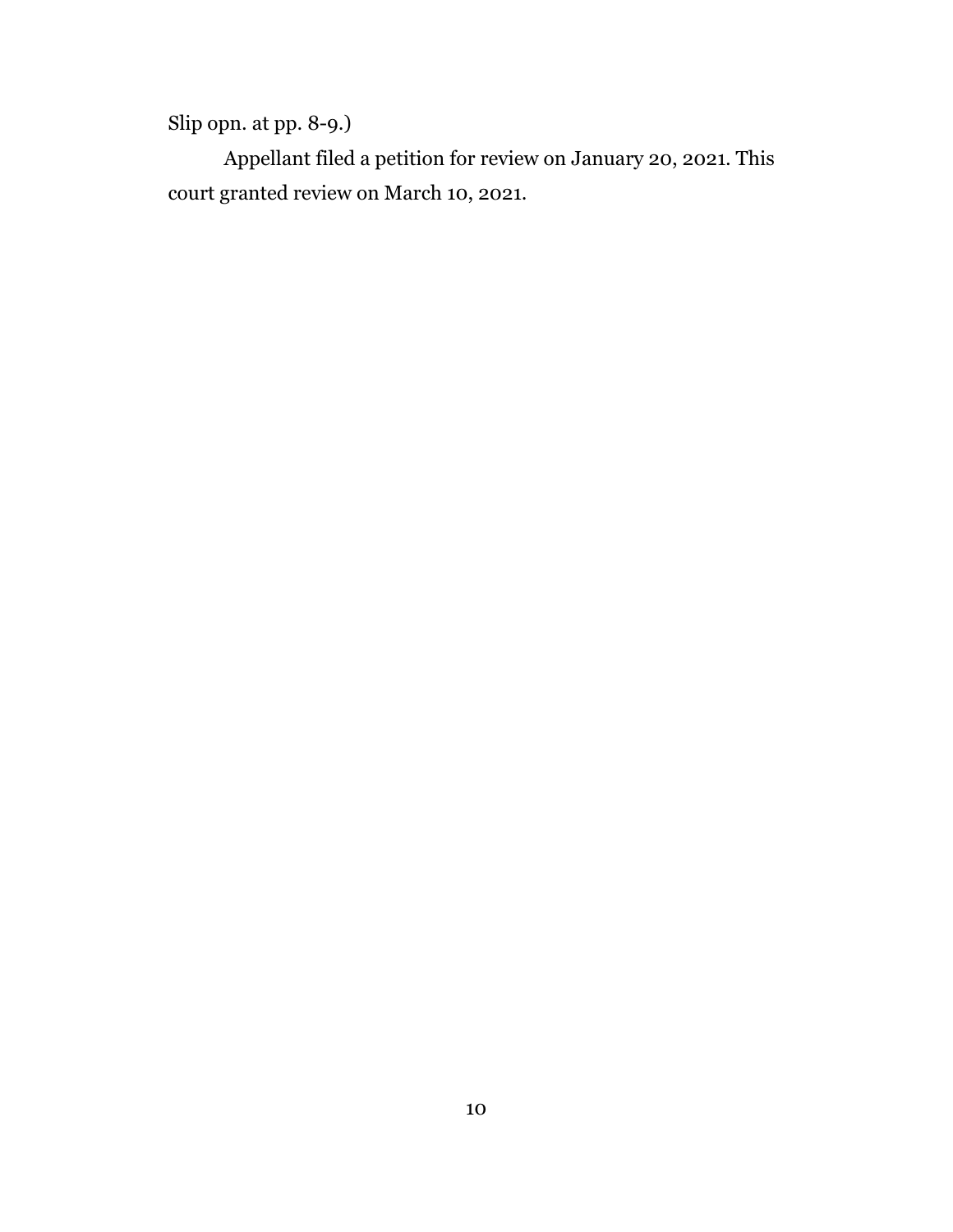#### **STATEMENT OF FACTS**

In 2007, appellant and Donald Ortez-Lucero set out to rob Frederick Gill, a drug dealer. (*Strong I, supra*, at p. 2.) Gill's friend, Sean Aquitania, drove up to visit Gill with his infant son in a carseat at the same time that appellant and Ortez-Lucero arrived to rob Gill. (*Ibid.*) When Ortez-Lucero approached Aquitania and hit him with his gun to force him to help the robbers enter Gill's house, the gun accidentally discharged. (*Ibid*.)

Ortez-Lucero and appellant entered the house where appellant, wearing a mask, threw Gill and his friend Palmer to the ground and tied them with zip ties. (*Id*. at p. 2.) Aquitania, who had gone back to the car to look after his child, returned to the house and attacked Ortez-Lucero because he had discovered that his son had been shot in the head when Ortez-Lucero's gun accidentally discharged. (*Id*. at p. 3.) Appellant went to help Ortez-Lucero with Aquitania. (*Ibid*.) The opinion in *Strong I stated, "*When Aquitania went after appellant's gun, appellant told Ortez-Lucero to shoot him." (*Ibid*.) However, contrary to the appellate opinion, counsel for appellant pointed out that the prosecutor conceded that both deaths were accidental. (C.T. p. 106.) Both of Ortez-Lucero's shots hit Aquitania, and one of them hit appellant in the leg. (*Ibid.*) Aquitania and his son died as result of their injuries. (*Id. at p. 4.)*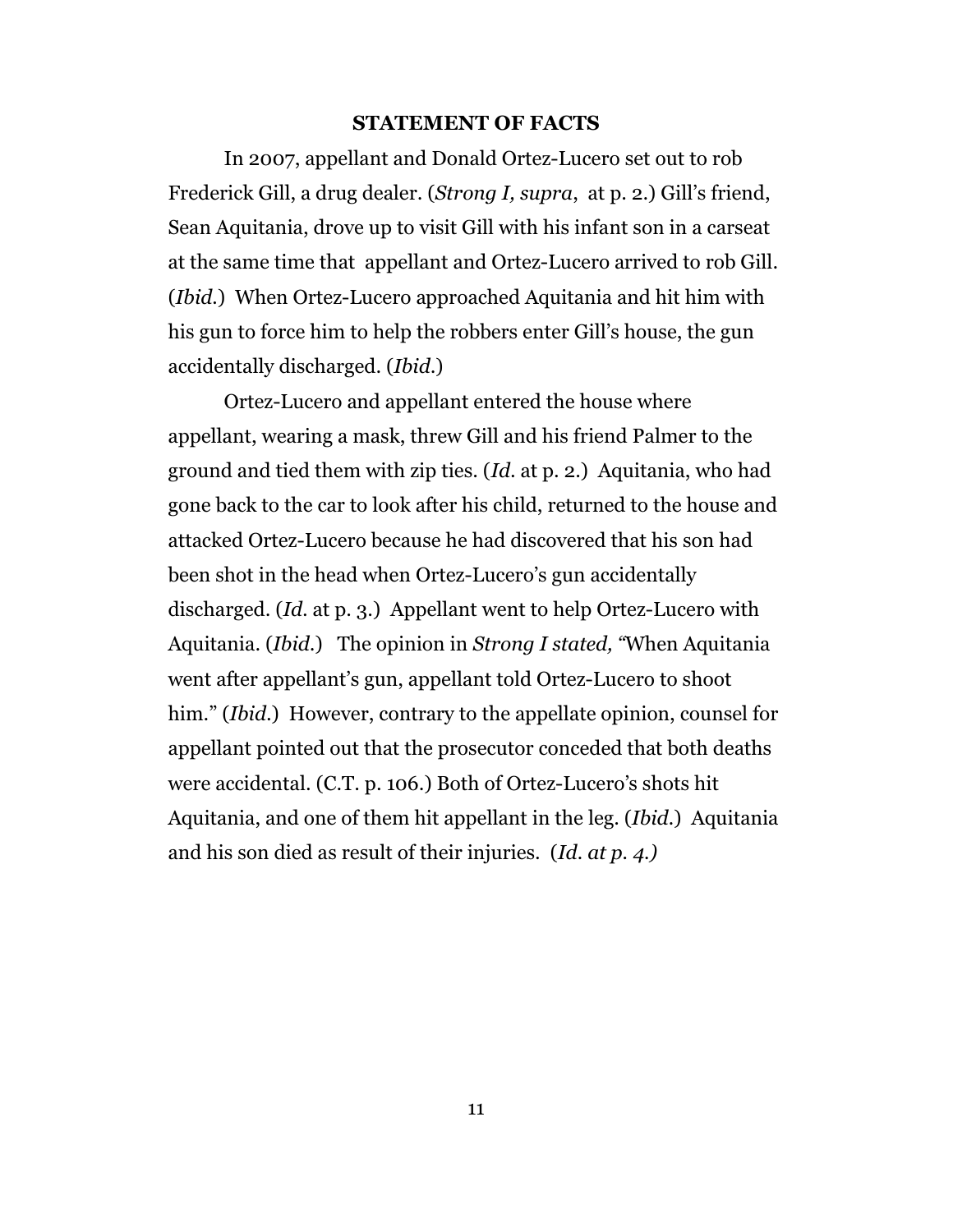#### **ARGUMENT**

**I. A FELONY-MURDER SPECIAL CIRCUMSTANCE FINDING (PEN. CODE, § 190.2, SUBDIVISION (A)(17)) MADE BEFORE** *PEOPLE V. BANKS* **(2015) 61 CAL.4TH 788 AND** *PEOPLE V. CLARK* **(2016) 63 CAL.4TH 522 DOES NOT PRECLUDE A DEFENDANT FROM MAKING A PRIMA FACIE SHOWING OF ELIGIBILITY FOR RELIEF UNDER PENAL CODE SECTION 1170.95**

### **A. THE COURT OF APPEAL ERRED WHEN IT AFFIRMED THE TRIAL COURT'S DENIAL OF APPELLANT'S PETITION BASED UPON HIS PRE-***BANKS* **AND** *CLARK* **SPECIAL CIRCUMSTANCE FINDINGS**

The court of appeal has upheld the trial court's denial of appellant's petition for resentencing without a Penal Code section 1170.95, subdivision (d) hearing on the basis of the three special circumstances which the jury found true in 2014. (Slip opn. pp. 8-9.) The court of appeal has erred because these special circumstances were not found according to the standards set forth by this court's subsequent decisions in *Banks*, *supra*, 61 Cal.4th at p. 788 and *Clark*, 63 Cal.4th at p. 522. As the decisions by the Second District Court of Appeal, Division Five recognized in *People v. Smith* (2020) 49 Cal.App.5th 85, *People v. Torres* (2020) 46 Cal.App.5th 1168, and *People v. York* (2020) 54 Cal.App.4th 250, review granted November 18, 2020, S264954 (*York*), *Banks* and *Clark* changed the standard for a special circumstance finding by narrowing the inquiry necessary to make a finding of "major participation with reckless indifference to human life," and the Legislature incorporated that standard into amended Penal Code section 189, subdivision (e)(3) made applicable to appellant by Penal Code section 1170.95, subdivision (a).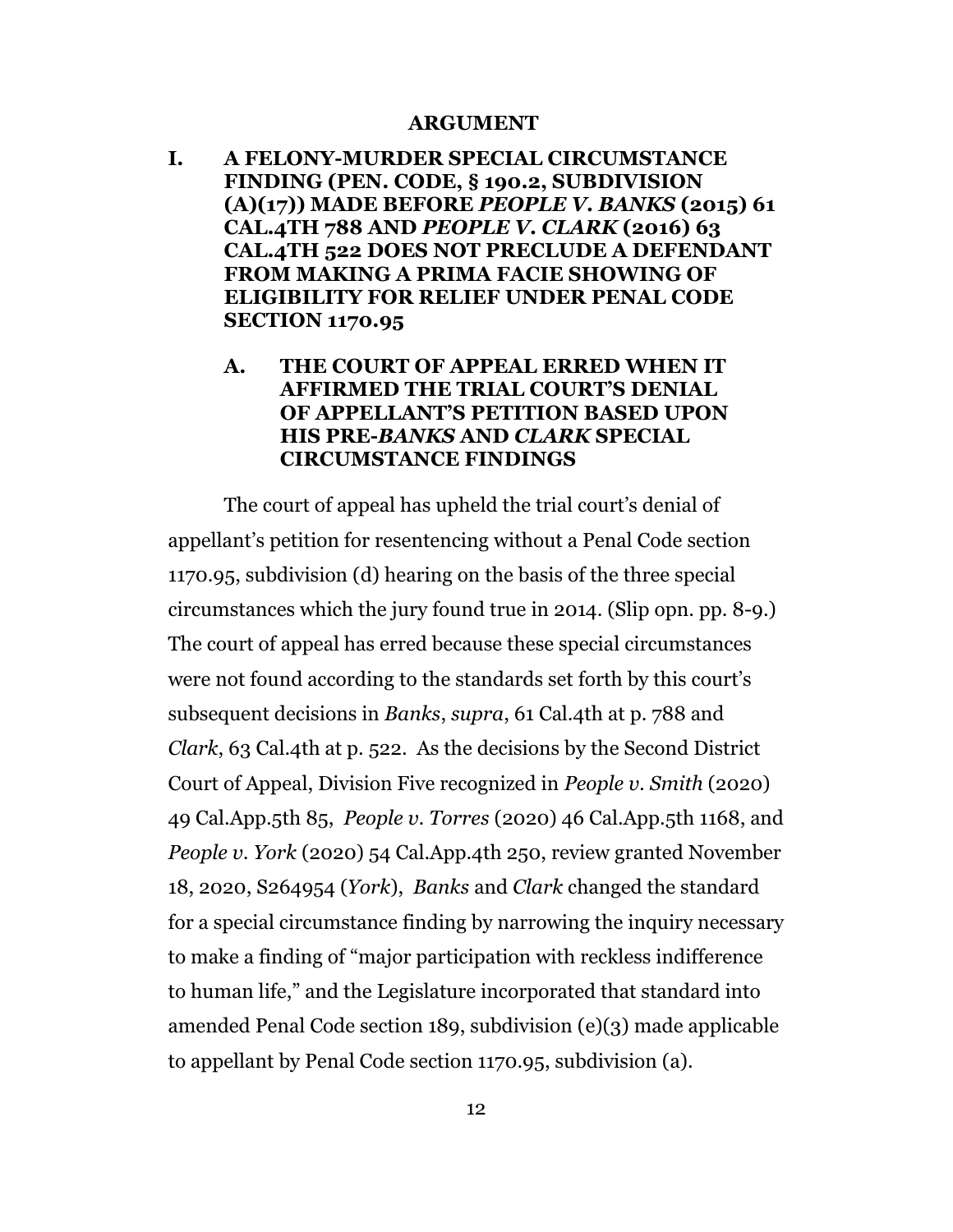### **B. REFORM: THE LEGISLATIVE INTENT TO SENTENCE OFFENDERS IN ACCORD WITH THEIR INDIVIDUAL INVOLVEMENT**

On September 19, 2017, the Senate passed Senate Concurrent Resolution No. 48 which set forth the Legislature's recognition of the "need for statutory changes to more equitably sentence offenders in accordance with their involvement in the crime." (Sen. Conc. Res. No. 48, Stats. 2017 (2017–2018 Reg. Sess.) res. ch. 175, p. 1 .) In addition, the resolution recognized that California prisons are overpopulated and that overpopulation "has been the main contributing factor to inhumane and poor living conditions." (*Ibid*.)

Resolution No. 48 also affirmed that "it is a bedrock principle of law and equity that a person should be punished for his or her actions according to their own level of individual culpability." (*Ibid*.) The resolution further noted that "defendants in felony murder cases are not judged based upon their level of intention or culpability." (*Ibid*.) A felony murder defendant does not "have to intend to kill anyone." (*Ibid*.)

With respect to special-circumstances felony murder, Resolution No. 48 also recognized that individual culpability must be the key to imposing criminal liability:

"WHEREAS, *Criminal liability and sentencing should comport with individual culpability*, thereby making conviction under a felony murder theory inconsistent with basic principles of law and equity; and

" WHEREAS, In California, to be liable for special circumstance felony murder and sentenced to death or to life without the possibility of parole, pursuant to Section 190.2 of the Penal Code, the prosecution must prove the defendant intended to commit the underlying felony and also prove two additional elements: *that the*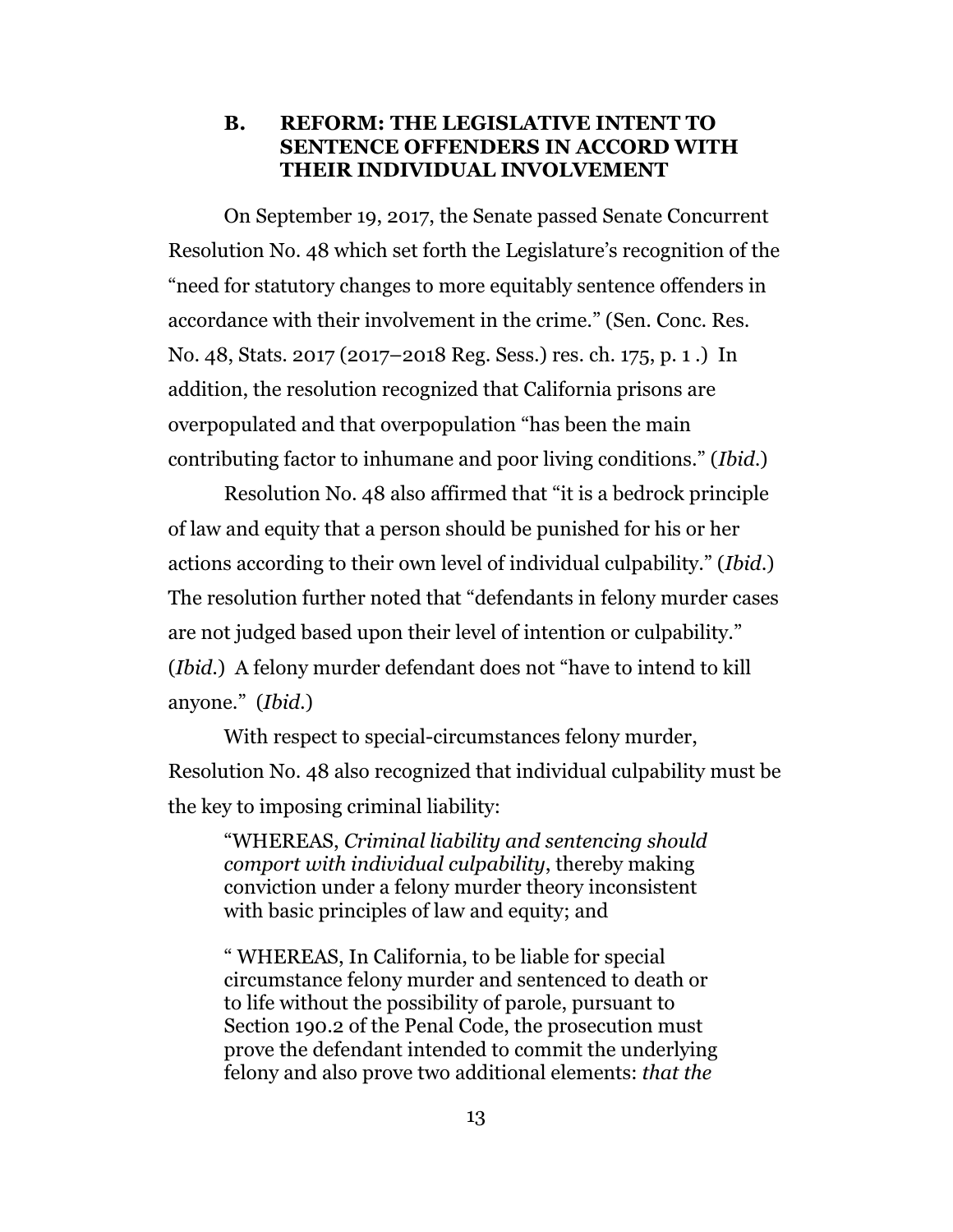*person who did not commit the homicidal act acted as a major participant in the felony and acted with reckless indifference to human life*; (see *People v. Banks* (2015) 61 Cal.4th 788); and

" WHEREAS, The California Supreme Court in the *Banks* decision stated that imposing these two statutory additional requirements—required to impose either life without the possibility of parole or a death sentence—comports with the United States Supreme Court Eighth Amendment jurisprudence proscribing cruel and unusual punishment."

(*Ibid*.) (emphasis added.)

#### **C. IMPLEMENTATION OF REFORM: SENATE BILL 1437**

The following year, the Legislature passed Senate Bill No. 1437 to implement the reforms that had been outlined in Resolution No. 48. The purpose of the new bill, among others, was to make statutory changes "to more equitably sentence offenders in accordance with their involvements in homicides." (Stats. 2018. ch. 1015 § 1, subd. (b), p. 2.).) The bill's findings repeated Resolution No. 48's recognition that "a person should be punished for his or her actions according to his or her own level of individual culpability." (Stats. 2018. ch. 1015  $\S$  1, subd. (d).) Further, the findings explained that "[r]eform is needed in California to limit convictions and subsequent sentencing so that the law of California fairly addresses the culpability of the individual and assists in reduction of prison overcrowding . . . ." (Stats. 2018 ch. 1015 § 1, subd. (e).)

To give effect to these reforms, Senate Bill No. 1437 amended "the felony murder rule and the natural and probable consequences doctrine, as it relates to murder, to ensure that murder liability is not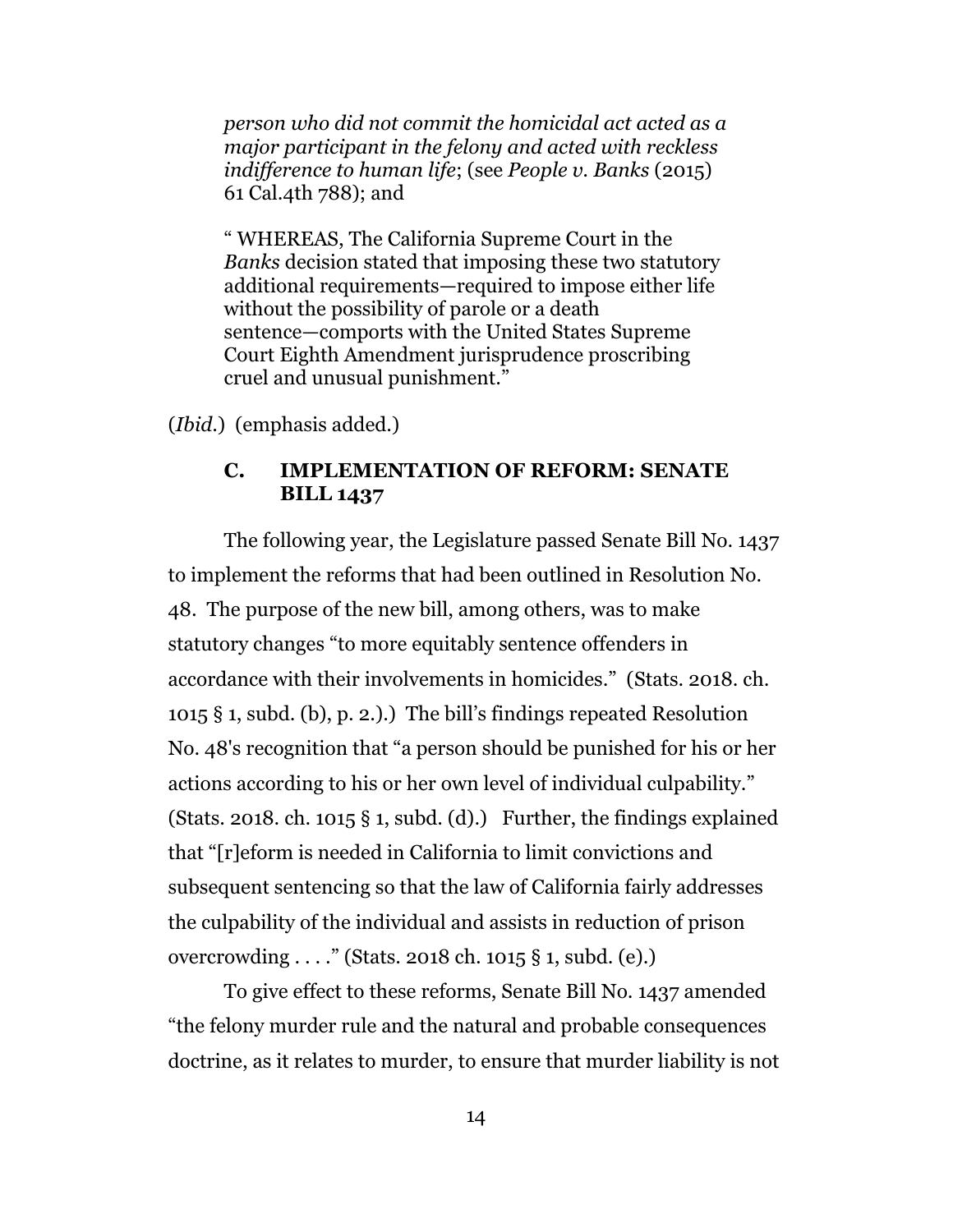imposed on a person who is not the actual killer, did not act with the intent to kill, or was not a major participant in the underlying felony who acted with reckless indifference to human life." (Stats. 2018. ch.1015 § 1, subd. (f).) The new bill amended the definition of malice in Penal Code sections 188 and the liability for felony murder in section 189. (*People v. Martinez* (2019) 31 Cal.App.5th 718, 723 (*Martinez*).)

Amended Penal Code section 188 provides:

"(a) For purposes of Section 187, malice may be express or implied.

"(1) Malice is express when there is manifested a deliberate intention to unlawfully take away the life of a fellow creature

"(2) Malice is implied when no considerable provocation appears, or when the circumstances attending the killing show an abandoned and malignant heart.

" (3) *Except as stated in subdivision (e) of Section 189, in order to be convicted of murder, a principal in a crime shall act with malice aforethought*. Malice shall not be imputed to a person based solely on his or her participation in a crime."

(Stats 2018 ch 1015 § 3 (SB 1437), effective January 1, 2019)

(emphasis added).)

Amended Penal Code section 189 provides

"(a) All murder that is perpetrated by means of a destructive device or explosive, a weapon of mass destruction, knowing use of ammunition designed primarily to penetrate metal or armor, poison, lying in wait, torture, or by any other kind of willful, deliberate, and premeditated killing, or that is committed in the perpetration of, or attempt to perpetrate, arson, rape, carjacking, robbery, burglary, mayhem, kidnapping,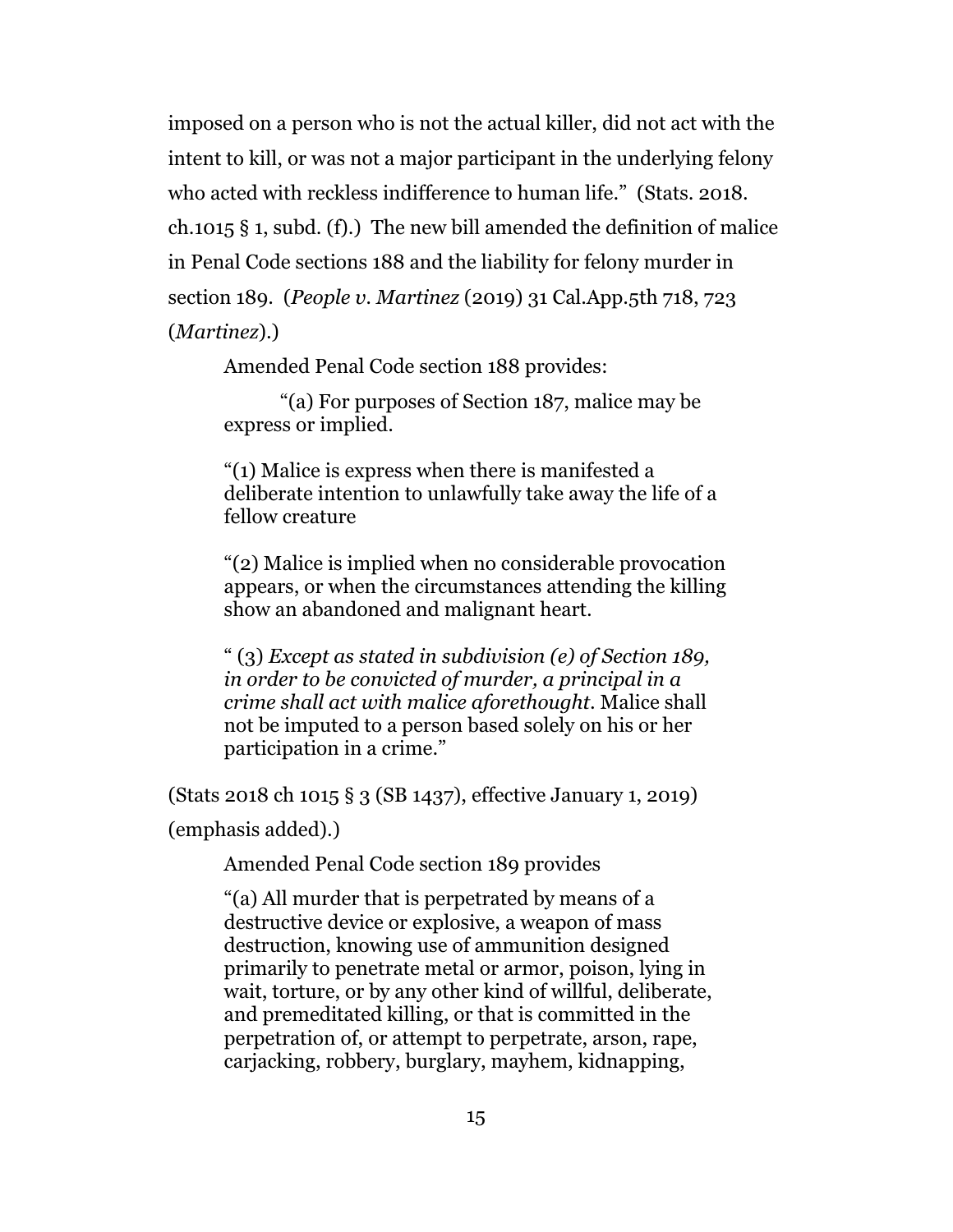train wrecking, or any act punishable under Section 206, 286, 287, 288, or 289, or former Section 288a, or murder that is perpetrated by means of discharging a firearm from a motor vehicle, intentionally at another person outside of the vehicle with the intent to inflict death, is murder of the first degree.

" (b) All other kinds of murders are of the second degree.

" (c) As used in this section, the following definitions apply:

> "(1) 'Destructive device' has the same meaning as in Section 16460.

"(2) 'Explosive' has the same meaning as in Section 12000 of the Health and Safety Code.

(3) 'Weapon of mass destruction' means any item defined in Section 11417.

"(d) To prove the killing was "deliberate and premeditated," it is not necessary to prove the defendant maturely and meaningfully reflected upon the gravity of the defendant's act.

" (e) *A participant in the perpetration or attempted perpetration of a felony listed in subdivision (a) in which a death occurs is liable for murder only if one of the following is proven:*

*" (1) The person was the actual killer.*

*" (2) The person was not the actual killer, but, with the intent to kill, aided, abetted, counseled, commanded, induced, solicited, requested, or assisted the actual killer in the commission of murder in the first degree.*

*" (3) The person was a major participant in the underlying felony and acted with reckless indifference to human life, as described in subdivision (d) of Section*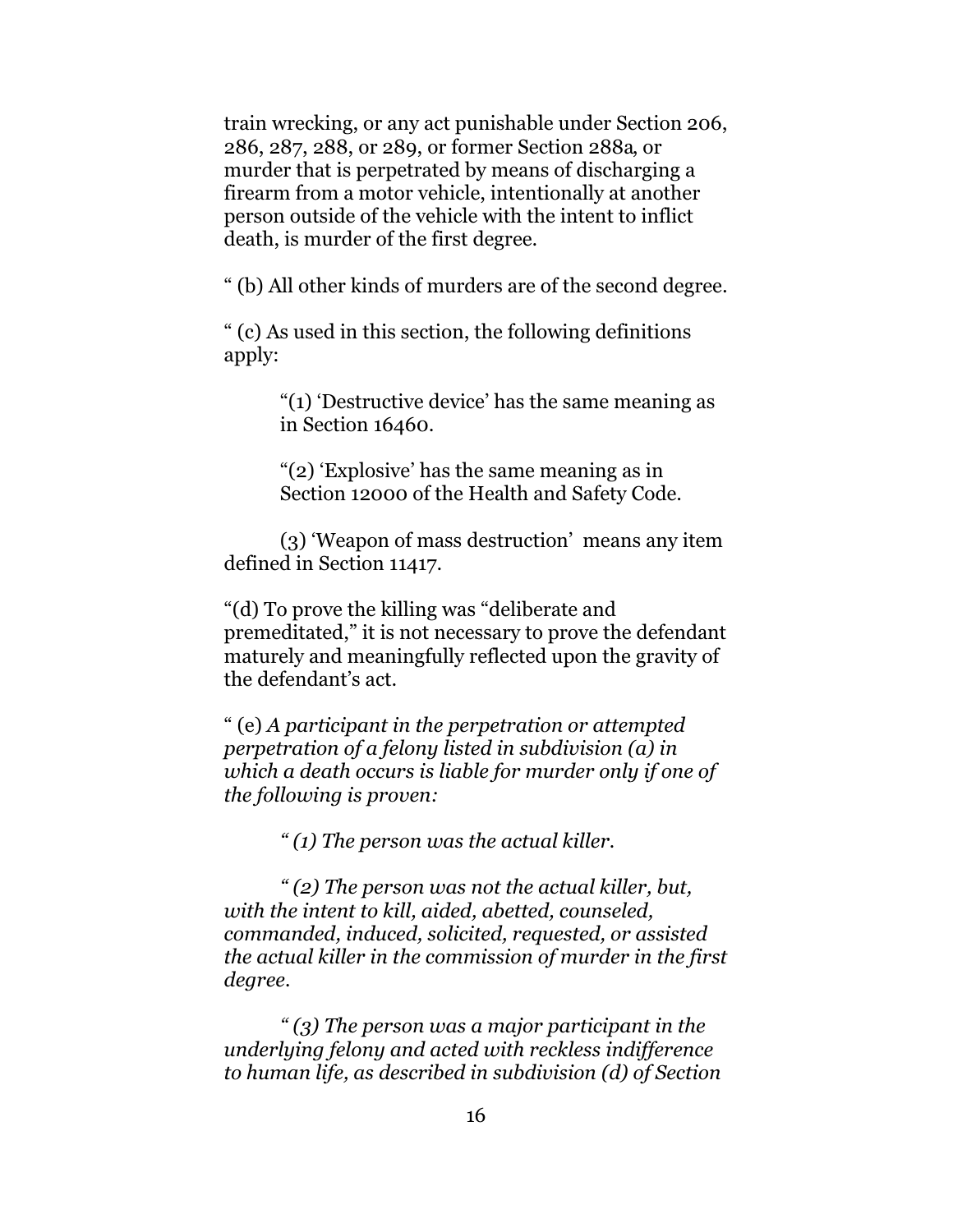*190.2*.

" (f) Subdivision (e) does not apply to a defendant when the victim is a peace officer who was killed while in the course of the peace officer's duties, where the defendant knew or reasonably should have known that the victim was a peace officer engaged in the performance of the peace officer's duties."

(Stats 2018 ch 1015 § 3 (SB 1437), effective January 1, 2019) (emphasis added).)

### **D.** *BANKS* **AND** *CLARK* **NARROWED THE LAW OF SPECIAL-CIRCUMSTANCES FELONY MURDER**

Prior to the amendments to Penal Code section 188 and 189, section 189 defined first-degree felony murder as "[a]ll murder … which is committed in the perpetration of, or attempt to perpetrate, arson, rape, carjacking, robbery, burglary, mayhem, kidnapping, train wrecking, or any act punishable under Section 206, 286, 288, 288a, or 289, . . . is murder of the first degree." (*People v. Farley* (2009) 46 Cal.4th 1053, 1117.) The intent to commit the felony substituted for the intent to kill.<sup>1</sup> (*People v. Patterson* (1989) 49

<sup>1</sup>California also recognized second-degree felony murder when a death occurred during the commission of an inherently dangerous felony.

<sup>&</sup>quot;There is no precise statutory definition for the second degree felony-murder rule, and the doctrine is the 'creature of judicial invention.' ( *Id.* at p. 829, fn. 3.) 'A homicide that is a direct causal result of the commission of a felony inherently dangerous to human life (other than the six felonies enumerated in Pen. Code, § 189) constitutes at least second degree murder. [Citations.]' (*People v. Ford* (1964) 60 Cal.2d 772, 795 [36 Cal. Rptr. 620, 388 P.2d 892]; *People v. Patterson, supra*, 49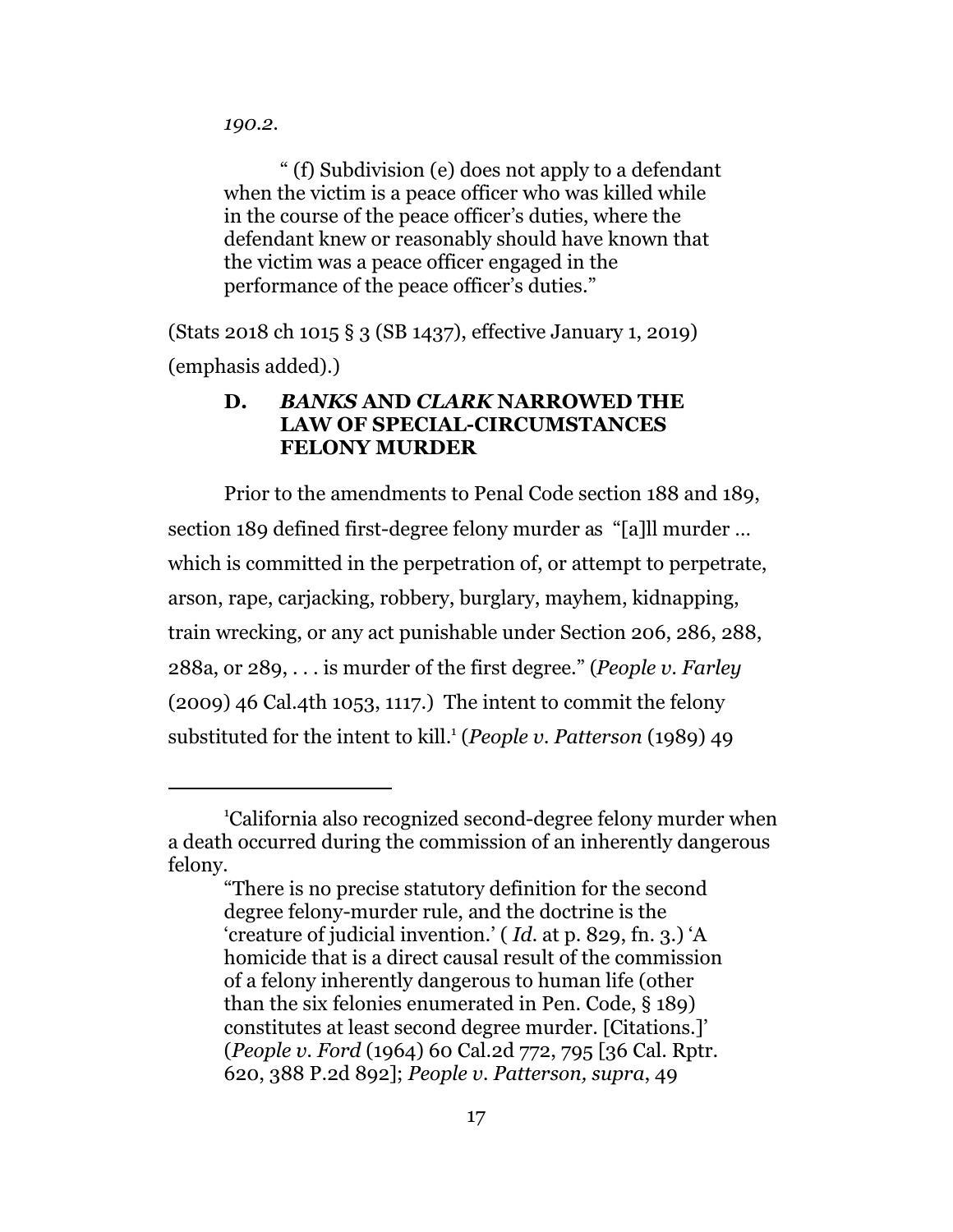Cal.3d 615, 626.) In 1990, "state law made only those felony-murder aiders and abettors who intended to kill eligible for a death sentence." (*Banks, supra,* 61 Cal.4th at p. 789; *See, Carlos v. Superior Court* (1983) 35 Cal.3d 131, 135)*; People v. Anderson* (1987) 43 Cal.3d 1104, 1147.) That year, the voters added subdivisions (c) and (d) to Penal Code section 190.2 to expand the liability of nonkillers convicted of felony murder. (Prop. 115, as approved by voters, Prim. Elec. (June  $5, 1990$ ),  $\S 10$ .) These provisions made a special circumstance applicable to a person other than the actual killer." (*People v. Mil* (2012) 53 Cal.4th 400, 409 (*Mil*)) (original emphasis.) Subdivision (c) applied to a non-killer with the intent to kill.

"(c) *Every person, not the actual killer, who, with the intent to kill*, aids, abets, counsels, commands, induces, solicits, requests, or assists any actor in the commission of murder in the first degree shall be punished by death or imprisonment in the state prison for life without the possibility of parole if one or more of the special circumstances enumerated in subdivision (a) has been found to be true under Section 190.4."

(emphasis added.)

Subdivision (d) applied to a nonkiller without the intent to kill who met two requirements, "major participation" and "reckless indifference to human life" in the commission of a section 190.2, subdivision (a)(17) felony.

Cal.3d 615, 621.)"

<sup>(</sup>*People v. Lee* (1991) 234 Cal. App. 3d 1214, 1221.) Only a conviction for first-degree murder supports a special circumstance. (Pen. Code § 190.2, subd. (a).)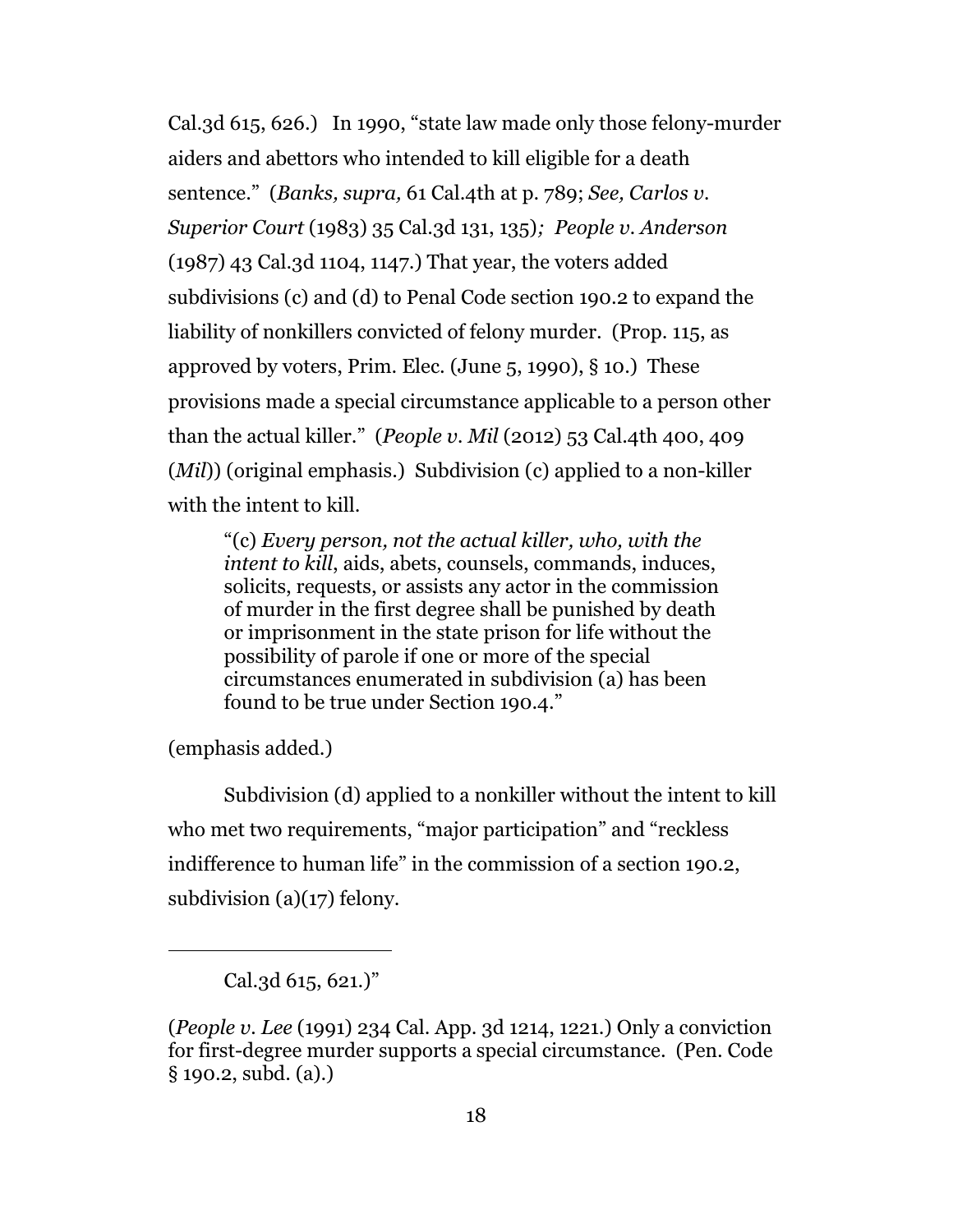"(d) Notwithstanding subdivision (c), every person, not the actual killer, who, *with reckless indifference to human life and as a major participant*, aids, abets, counsels, commands, induces, solicits, requests, or assists in the commission of a felony enumerated in paragraph (17) of subdivision (a) which results in the death of some person or persons, and who is found guilty of murder in the first degree therefor, shall be punished by death or imprisonment in the state prison for life without the possibility of parole if a special circumstance enumerated in paragraph (17) of subdivision (a) has been found to be true under Section 190.4."

(emphasis added.) (*Ibid*.)

In California, the special circumstance finding is not a "sentencing function" or "an aggravating factor." (*People v. Superior Court (Engert)* 1982) 31 Cal.3d 787, 803) (*Engert*).) Rather, it is an element of the offense.

". . . .[I]t *is a fact or set of facts, found beyond a reasonable doubt by a unanimous verdict (Pen. Code § 190.4) which changes the crime from one which must be punished either by death or life imprisonment without the possibility of parole.* The fact or set of facts to be found in regard to the special circumstance is no less crucial to the potential for deprivation of liberty on the part of the accused than are the elements of the underlying crime which, when found by the jury, define the crime rather than a lesser included offense or component."

(*Ibid.)* (emphasis added.) California thus recognizes murder *simpliciter* (Penal Code § 189) as a separate offense from specialcircumstances felony murder. (Penal Code § 190.2, subdivision (a)(17).) (*Mil*, *supra*, 53 Cal.4th at pp. 408-409.) The jury must be instructed on the elements of the special circumstances allegation.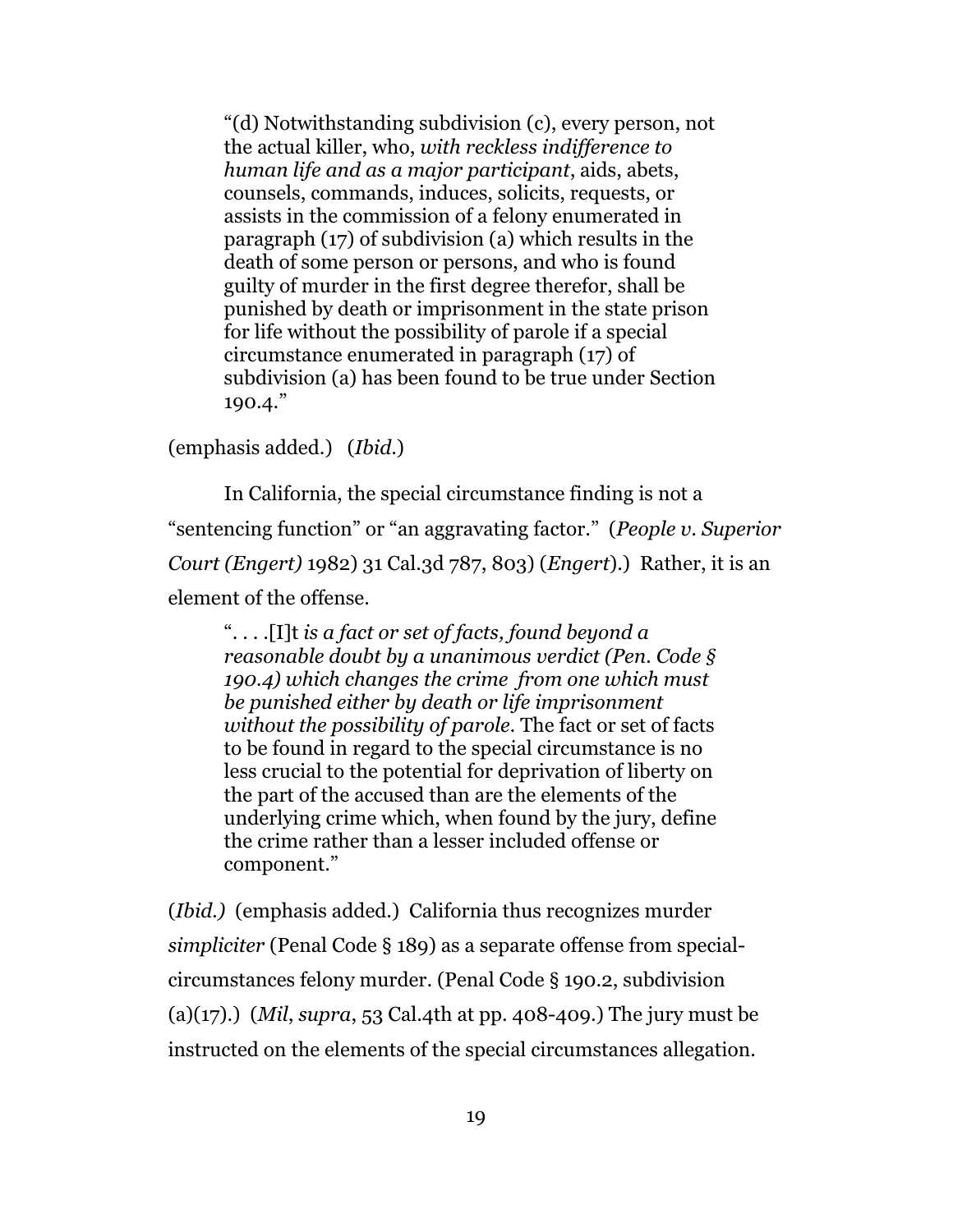Thus, the jury must be instructed that the nonkiller must (1) have personally had the intent to kill and (2) have been a major participant in the commission of the burglary or robbery and have acted with reckless indifference to human life. (*Id*. ab p. 409.) The Legislature was aware of the distinction between felony murder *simpliciter* and special-circumstances felony murder when it enacted Senate Bill 1437. (Memo from Senate Public Safety File for SB 1437 (Skinner), of the 2017-18 Legislative Session, by Gabriel Caswell, Principal Consultant, Senate Public Safety Committee, Re: Constitutionality of SB 1437 (Skinner), pp. 7-9.).)

 The language that the electorate codified in section 190.2, subdivision (d) in 1990 to impose special-circumstances felony murder liability on nonkillers came from *Tison v. Arizona* (1987) 481 U.S. 137, 158 [107 S.Ct. 1679, 95 L.Ed.2d 172] (*Tison*). (*Banks, supra*, 61 Cal.4th at p. 798.) In *Tison,* the United States Supreme Court held that major participation in the felony combined with reckless indifference to human life is sufficient to satisfy the Eighth Amendment's standards for imposing the death sentence. (*Banks*, *supra*, 61 Cal.4th at pp. 800-801.) In *Tison,* Ricky and Raymond Tison were nonkillers who, nevertheless, aided their father's armed escape from prison, which included kidnapping a family at gunpoint. (*Tison, supra,* 481 U.S. at p. 139-141.) Their father and his cellmate then killed the family. (*Ibid*.) The death penalty could be applied to Ricky and Raymond, even as nonkillers, because of their substantial role in the series of crimes, and because they could have foreseen that their actions would "create a grave risk of . . . death." (*Id*. at p. 142.)

The application of the death penalty in *Tison*, contrasts with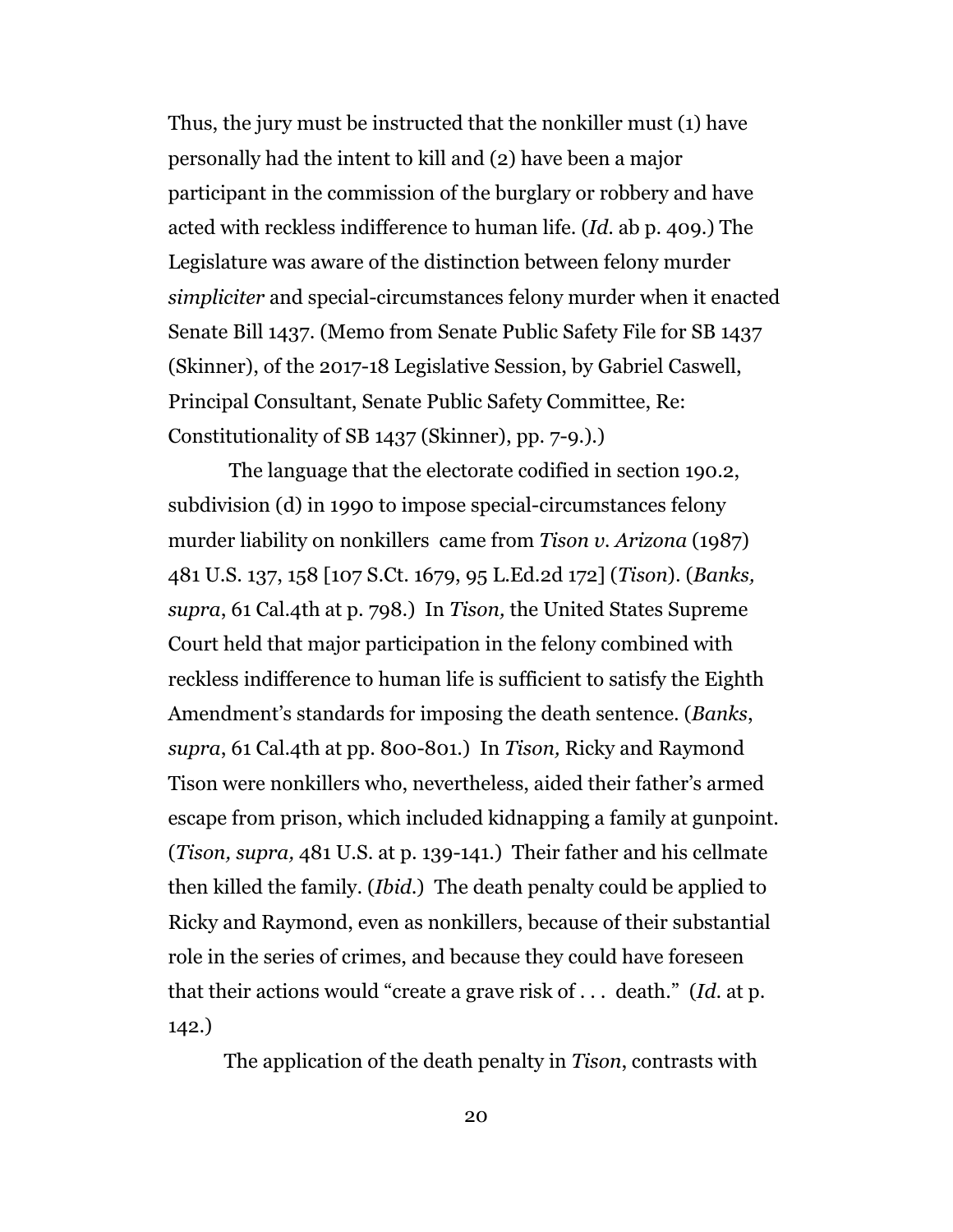an earlier case, *Enmund v. Florida* (1982) 458 U.S. 782, 795 [102 S.Ct. 3368, 73 L.Ed.2d 1140] (*Enmund*). In that case, the United States Supreme Court held that "the Eighth Amendment bars the death penalty for any felony-murder aider and abettor 'who does not himself kill, attempt to kill, or intend that a killing take place or that lethal force will be employed.'"(*Banks, supra,* 61 Cal.4th at p. 799 citing *Enmund, supra*, 458 U.S. at p. 797.) The intent to commit an underlying felony, such as an armed robbery, was insufficient to support a sentence of death unless the evidence shows "the further 'intention of participating in or facilitating a murder.'" (*Ibid.* citing *Enmund, supra,* 458 U.S. at p. 798.) In that case, Enmund had been the getaway driver in a home-invasion robbery in which his codefendant unexpectedly killed the victims while Enmund waited in the car. (*Enmund, supra*, 458 U.S. at p. 782.)

In *Banks, supra,* 61 Cal. 4<sup>th</sup> at p. 800, Justice Werdegar recognized the need for a clear standard to distinguish felony murder *simpliciter* from special-circumstances felony murder. After *Enmund* and *Tison,* in *Kennedy v. Louisiana* (2008) 554 U.S. 407, 421 [128 S.Ct. 264, 171 L.Ed. 515] (*Kennedy)* the United States Supreme Court had described the standard for permitting the death penalty for nonkillers as "involvement in the events leading up to the murders [that] was active, recklessly indifferent, and substantial." (*Banks, supra*, 61 Cal.4th 801, citing *Kennedy, supra*, 554 U.S. at p. 421.) At the state level, *People v. Proby* (1998) 60 Cal.App.4th 922, 933-934 "rephrased *Tison's* dictates in essentially synonymous words." (*Banks, supra,* 61 Cal.4th at p. 800.) But neither case established the boundaries between special-circumstances felony murder, for which a nonkiller could be death eligible, and felony murder *simpliciter.*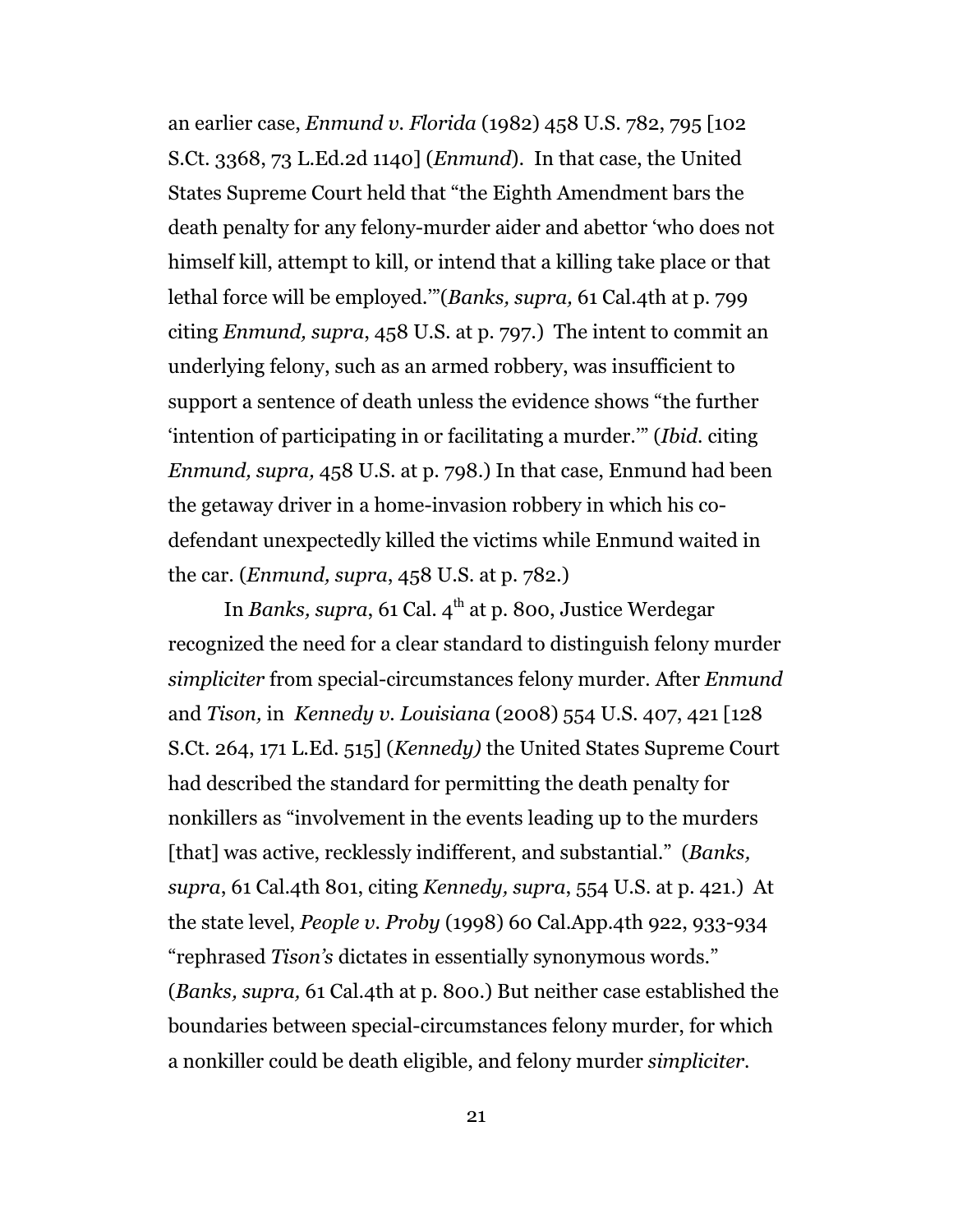(*Ibid*.) The Eighth Amendment limits the ability of the states to impose death for "felony murder *simpliciter."* (*Ibid. citing Tison, supra*, 481 U.S. at p. 147.)

Justice Werdegar addressed this lack of clarity in *Banks* by distilling several principles which distinguish special-circumstances felony murder from felony murder *simpliciter*. (*Ibid*.) First, the federal constitution requires "an individualized decision" in capital cases. (*Id*. at p. 801, citing *Lockett v. Ohio* (1978) 438 U.S. 586, 602 [98 S.Ct. 2954, 57 L.Ed.2d 973].) This means that the sentencing body must examine "the defendant's *personal* role in the crimes leading to the victim's death and weigh the defendant's individual responsibility for the loss of life, not just his vicarious responsibility for the underlying crime." (*Ibid.* citing *Tison, supra, 481 U.S. at p. 158.)* Second, with respect to the mental aspect, the question is "whether a defendant has 'knowingly engag[ed] in criminal activities known to carry a grave risk of death.'" (*Ibid.* citing *People v. Estrada*  (1995) 11 Cal.4th 568, 577 (*Estrada*), *quoting Tison, supra,* 481 U.S. at p. 157.) "The defendant must be aware of and willingly involved in the violent manner in which the particular offense is committed, demonstrating reckless indifference to the significant risk of death his or her actions create." (*Ibid*., citing *Tison, supra,* 481 U.S. at p. 154.) Third, with respect to conduct, "*Tison* and *Enmund* establish that a defendant's personal involvement must be substantial, greater than the actions of an ordinary aider and abettor to an ordinary felony murder such as Earl Enmund." (*Id*. at pp. 801-802.) Based upon the facts that the United States Supreme Court used to distinguish the Tisons from Enmund, Justice Werdegar set out a list of nonexclusive factors which the jury must consider to determine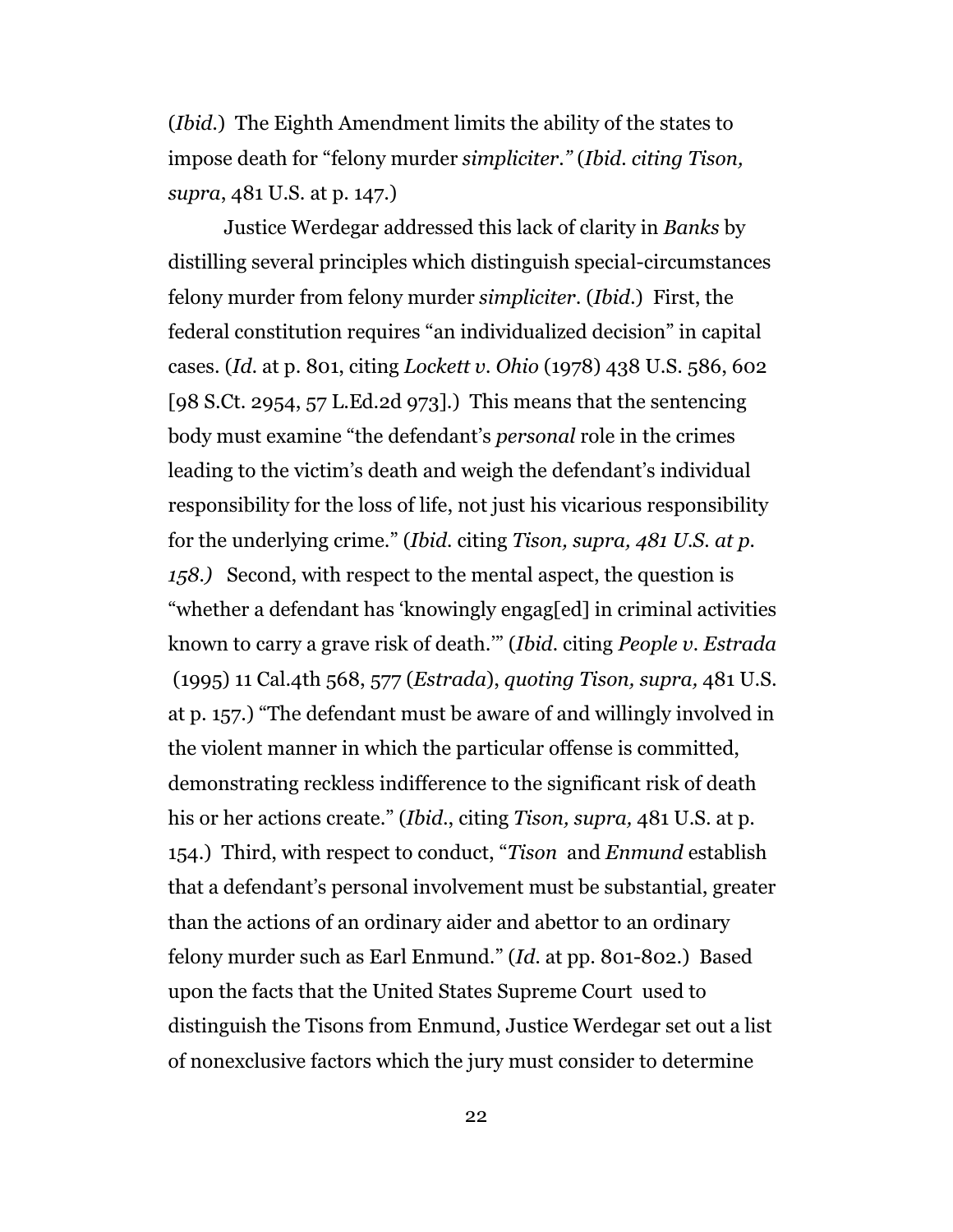whether an offense is death eligible. (*Id.* at p. 803.)

"Among those factors that distinguish the Tisons from Enmund, and thus may play a role in determining whether a defendant's culpability is sufficient to make him or her death eligible, are these: What role did the defendant have in planning the criminal enterprise that led to one or more deaths? What role did the defendant have in supplying or using lethal weapons? What awareness did the defendant have of particular dangers posed by the nature of the crime, weapons used, or past experience or conduct of the other participants? Was the defendant present at the scene of the killing, in a position to facilitate or prevent the actual murder, and did his or her own actions or inaction play a particular role in the death? What did the defendant do after lethal force was used? No one of these considerations is necessary, nor is any one of them necessarily sufficient. All may be weighed in determining the ultimate question, whether the defendant's participation 'in criminal activities known to carry a grave risk of death' (*Tison v. Arizona, supra*, 481 U.S. at p. 157) was sufficiently significant to be considered 'major' (id. at p. 152; see *Kennedy v. Louisiana, supra*, 554 U.S. at p.  $(421.)$ "

#### (*Ibid*.)

These principles and the accompanying nonexclusive factors distilled in *Banks* apply to life without parole cases as well as to death penalty cases as a matter of state statute. (*Ibid*.) In *Estrada, supra*, 11 Cal.4th at p. 575 this court found that "reckless indifference to human life' is not constitutionally required for a life imprisonment without parole sentence." However, section 190.2, subdivision (d) does not extend life without parole to every defendant convicted of felony murder because, "by importing the *Tison-Enmund* standard, it permits such a sentence only for those felons who constitutionally could also be subjected to the more severe punishment, death."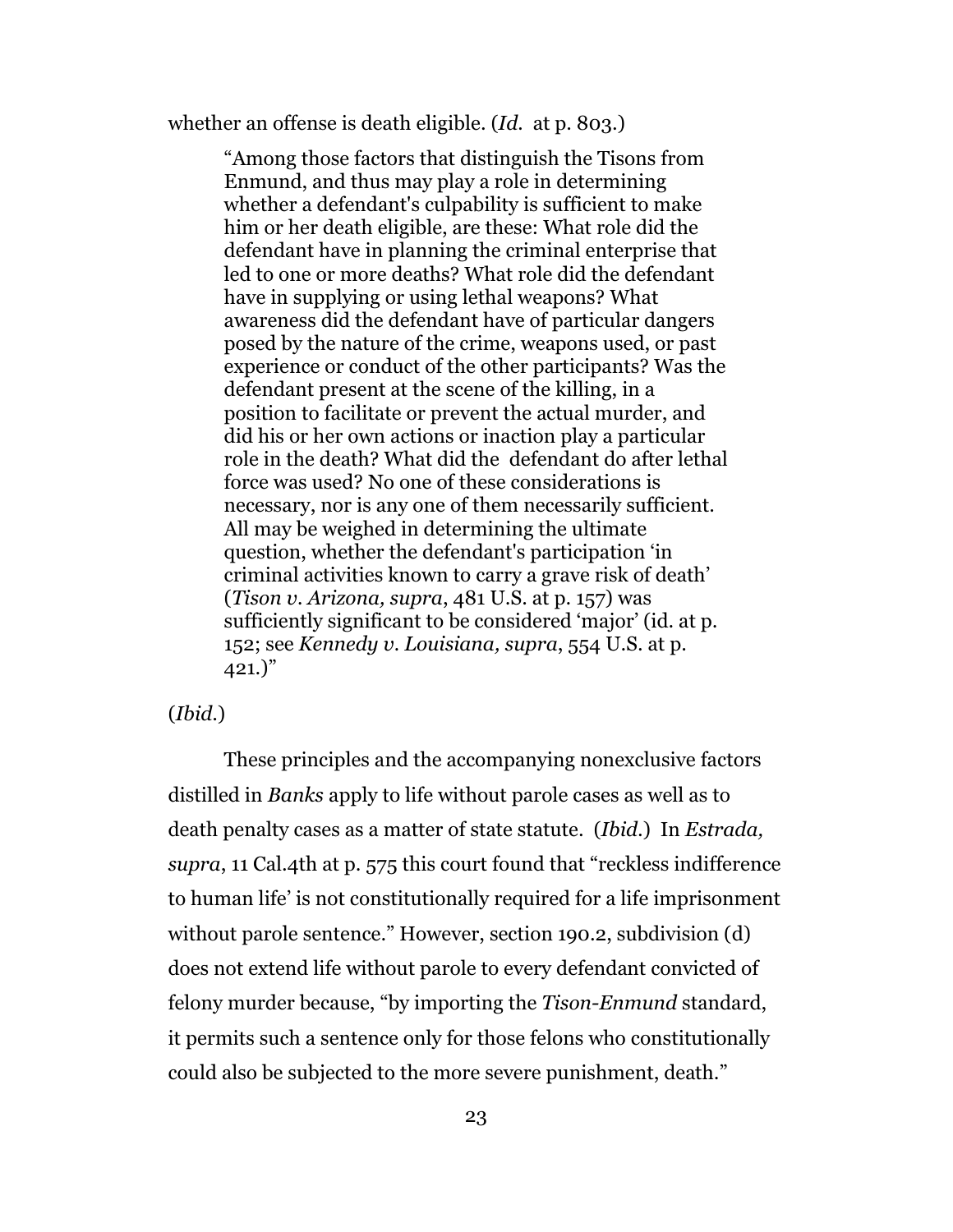(*Banks, supra*, 61 Cal.4th at p. 804.) The *Tison-Enmund* standard is "applicable to all allegations of a felony-murder special circumstance, regardless of whether the People seek and exact the death penalty or a sentence of life without parole." (*Estrada, supra, 11 Cal.4th* at p. 576.) "Accordingly, the considerations that informed the Supreme Court's distinctions between differing levels of culpability in *Tison v. Arizona, supra*, 481 U.S. 137 should guide juries faced with making those same distinctions under section 190.2(d)." (*Banks, supra,* 61 Cal.4th at p. 804.)

*Banks* thus changed the law of felony murder in California by recognizing a standard for distinguishing felony murder *simpliciter* from special-circumstances felony murder. After *Banks,* a jury must apply the *Tison-Enmund* continuum standard to "the totality of the circumstances" to determine whether the defendant's conduct supports a sentence of death or life without parole." (*Banks, supra,* 61 Cal.  $4^{\text{th}}$  at pp. 801-802.)

*Banks* rejected the Attorney General's contention that participant liability should encompass "anyone whose conduct involves the intentional assumption of some responsibility for the completion of the crime regardless of whether the crime is ultimately successful," a proposition that *Enmund* had already rejected. (*Banks, supra,* 61 Cal.4th at p. 803 and footnote 5 citing *Enmund, supra,* 458 U.S. at p. 795.) The *Tison-Enmund* continuum standard defined in *Banks* narrowed the definition of a "major participant" and of "acted with reckless indifference to human life" by focusing the jury's inquiry on individual culpability. For example, under *Banks,* a nonkiller who has no reason to anticipate a killing during the commission of the underlying felony would not meet the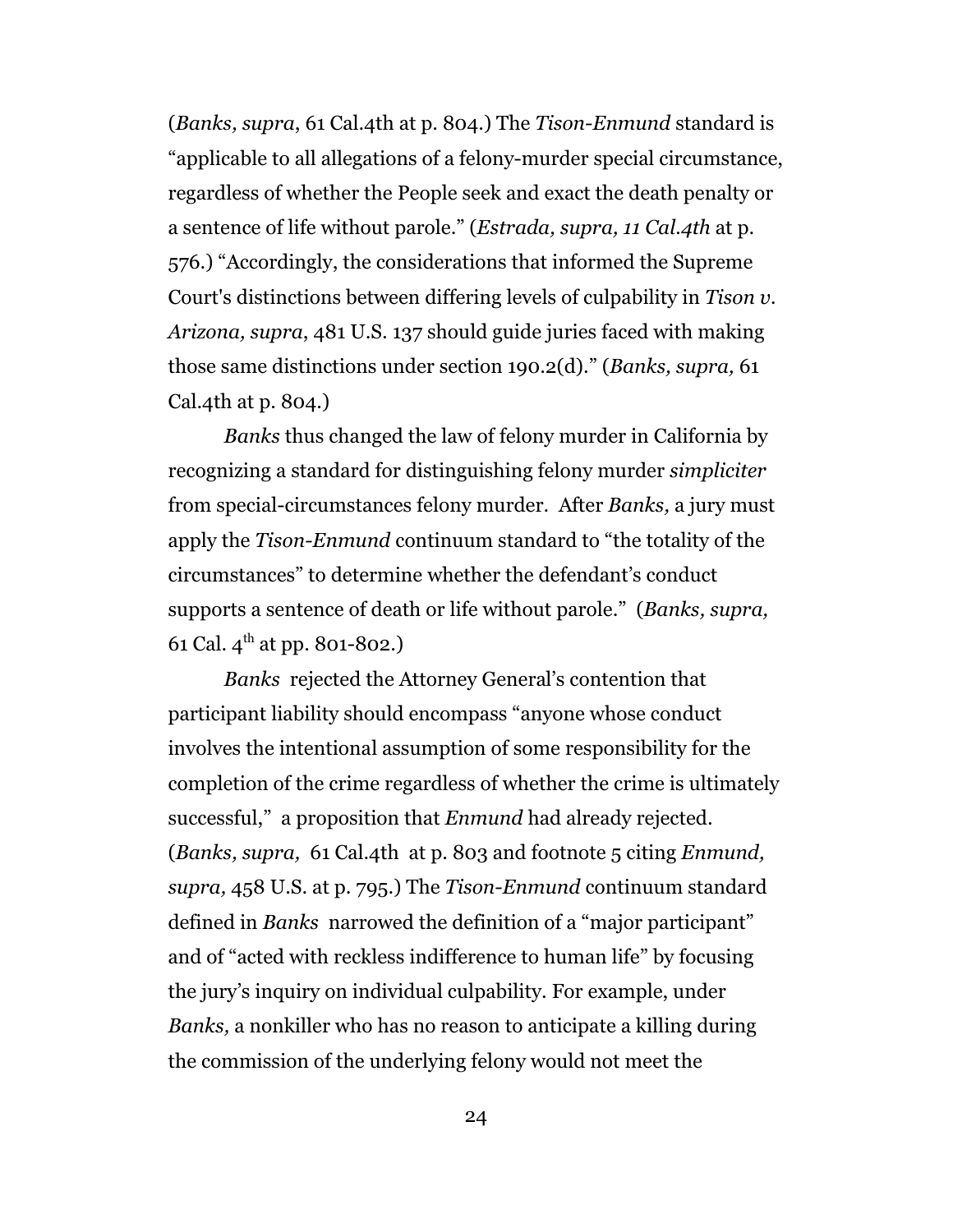standard of being "aware of and willingly involved in the violent manner in which the particular offense" was committed. But previously, a jury could have deemed a nonkiller "a major participant" who had "acted with reckless indifference to human life" as Matthew's special circumstance finding in *Banks* demonstrates. (*Banks, supra,* at p. 794.)

The following year, this court again addressed the distinction between felony murder *simpliciter* and special-circumstances felony murder in *Clark, supra,* 83 Cal.4th at p. 522. *Clark* reiterated the *Enmund* principle, explained in *Banks*, that ordinary aiding and abetting of a felony will not support special-circumstance felony murder. "Because the elements are different, what is sufficient to establish the elements for an aider and abettor of first degree felony murder is not necessarily sufficient to establish the elements of the felony-murder aider and abetter special-circumstance." (*Id.* at p. 616.) Any defendant involved in a felony enumerated in section 189 does not "automatically [exhibit] reckless indifference to human life."<sup>2</sup> (*Ibid*. citing *Banks, supra,* 61 Cal.4th at pp. 809-810.)

<sup>2</sup>But *Clark* also recognized that "major participation" and "acted with reckless indifference to human life" may overlap and aiding and abetting certain felonies may be sufficient to satisfy both requirements. This court explained:

<sup>&</sup>quot;As an initial matter, we consider the interrelationship between the two elements, being a major participant, and having reckless indifference to human life. Tison stated: "These requirements significantly overlap both in this case and in general, for the greater the defendant's participation in the felony murder, the more likely that he acted with reckless indifference to human life."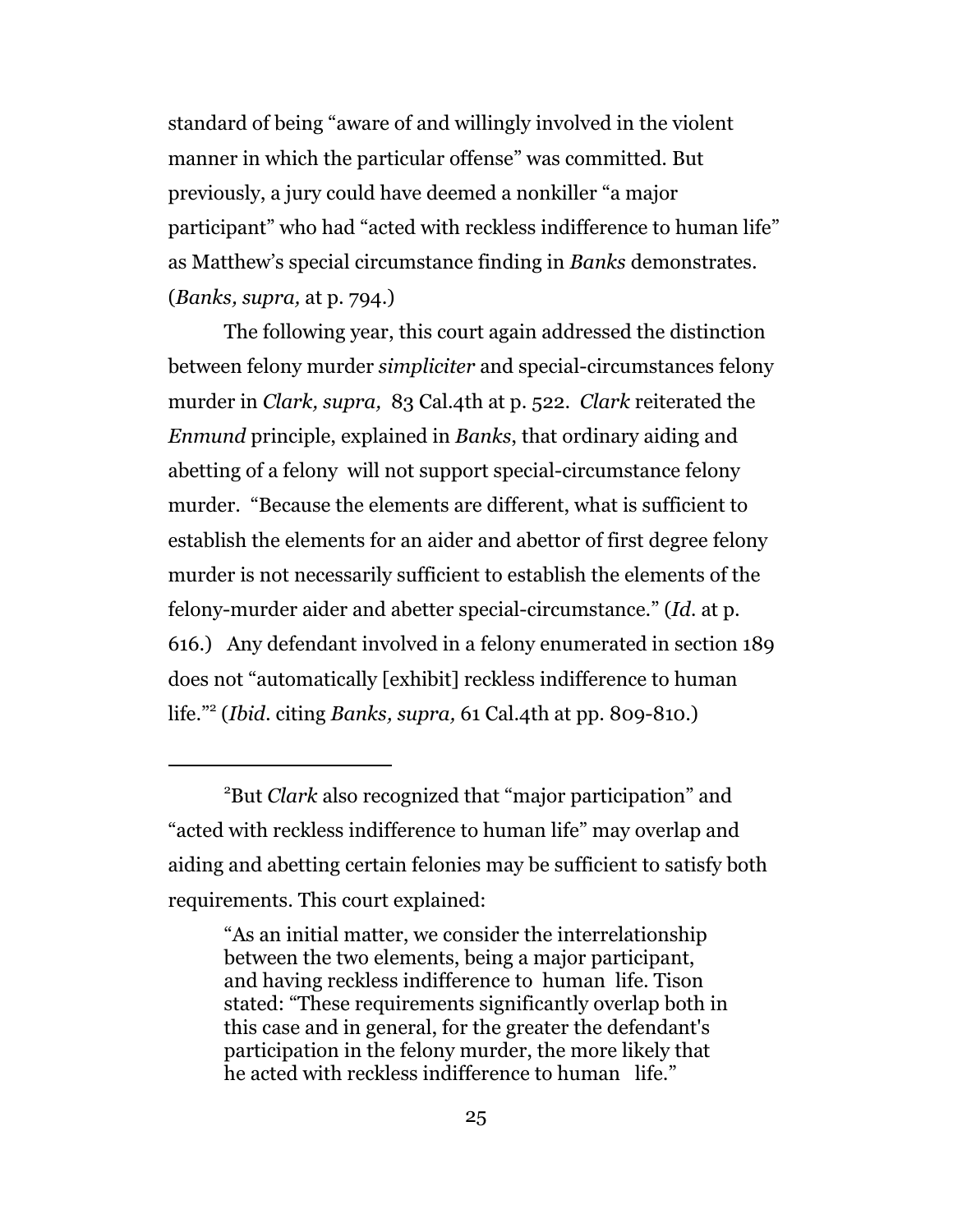In *Clark,* application of the *Banks* factors did not conclusively establish that Clark was a major participant as a planner of the armed robbery, but this court left that question unresolved because the evidence was insufficient to establish that Clark acted "with reckless indifference to human life." (*Id*. at pp. 613-615.) The opinion in *Clark,* therefore, focused on the "acted with reckless indifference to human life"element and found that for a nonkiller, liability "encompasses a willingness to kill (or to assist another in killing) to achieve a distinct aim, even if the defendant does not specifically desire that death as the outcome of his actions." (*Id*. at p. 617.) *Clark* defined the term reckless using the Model Penal Code definition:

"A person acts recklessly with respect to a material element of an offense when he consciously disregards a

(*Clark, supra,* at pp. 614-615.)

<sup>(</sup>*Tison, supra*, 481 U.S. at p. 153.) The high court also stated: "Although we state these two requirements separately, they often overlap. For example, we do not doubt that there are some felonies as to which one could properly conclude that any major participant necessarily exhibits reckless indifference to the value of human life. Moreover, even in cases where the fact that the defendant was a major participant in a felony did not suffice to establish reckless indifference, that fact would still often provide significant support for such a finding." (*Id.* at p. 158, fn. 12.) In *Banks*, we observed that Tison did not specify "those few felonies for which any major participation would 'necessarily exhibit[] reckless indifference to the value of human life.'" (*Banks, supra*, 61 Cal.4th at p. 810, fn. 9.) We surmised a possible example would be "the manufacture and planting of a live bomb." (*Ibid*.) Yet we also concluded that armed robbery, by itself, did not qualify. (*Ibid.*)"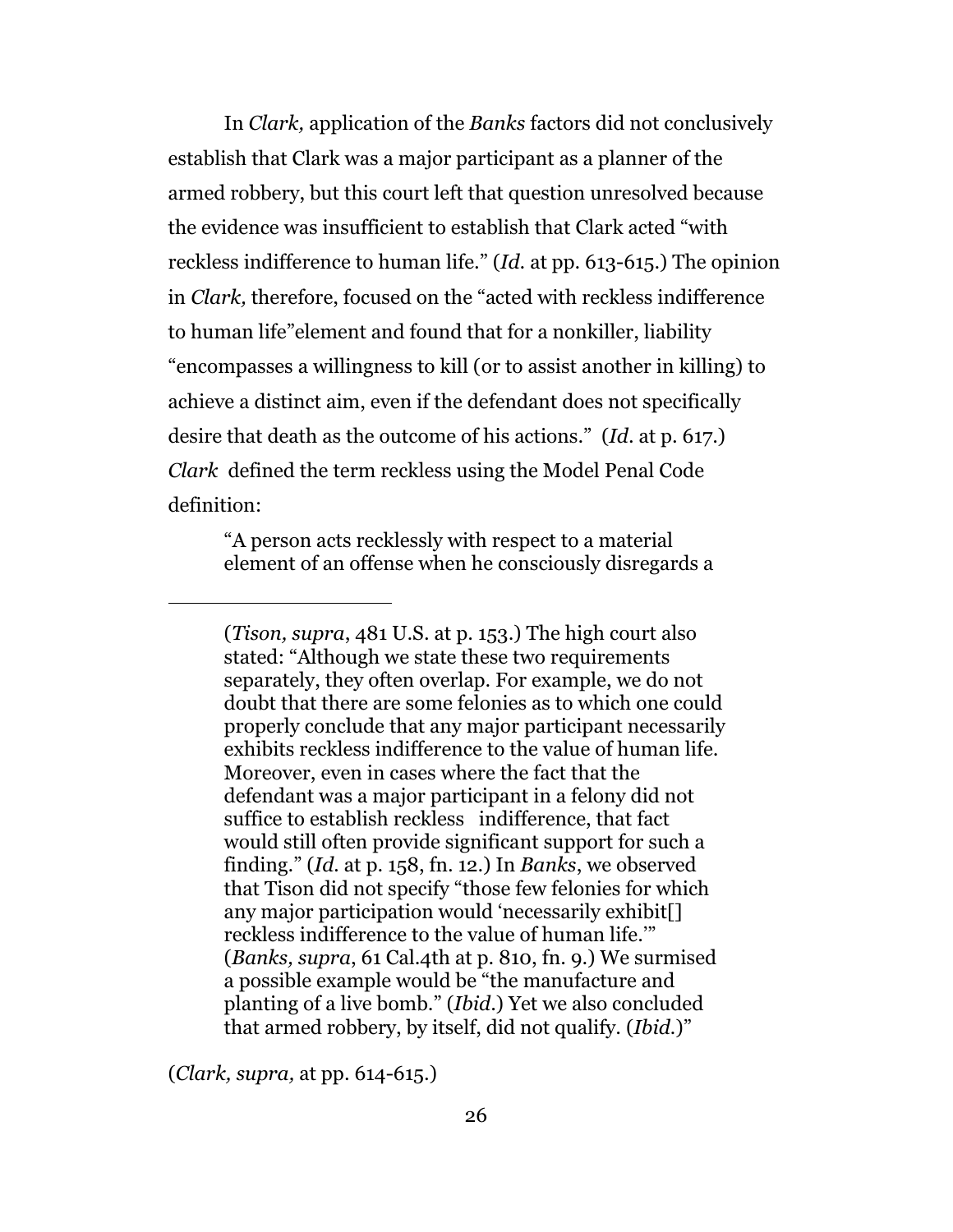substantial and unjustifiable risk that the material element exists or will result from his conduct."

(*Ibid*.) This definition has a subjective and objective standard. (*Ibid*.) "The subjective element is the defendant's conscious disregard of risks known to him or her." (*Ibid*.) But recklessness must also be considered according to an objective standard, "'what a law-abiding person would observe in the actor's situation.'" (*Ibid.* citing Model Pen. Code § 2.02, subd. (2)(c).) With respect to armed robberies, *Clark* reiterated *Banks'* finding that neither knowledge that the other participants were armed nor that armed robberies carry a risk of death establish "acted with reckless indifference to human life."<sup>3</sup> (*Id*. at p. 618.)

*Clark,* like *Banks*, narrowed the liability for specialcircumstances felony murder by creating a more meaningful and narrow definition of "acted with reckless indifference to human life."<sup>4</sup>

(*Clark, supra,* 63 Cal.4th at pp. 618-623.)

<sup>4</sup>*Clark* also helped refine the "major participant" element to the extent that Clark's role as the planner of the crime did not, standing alone, automatically support the "major participant" finding. (*Clark*, *supra*, 63 Cal.4th at p. 618.) Previously *Proby* had defined "major participant" very broadly as "notable or conspicuous

<sup>3</sup>*Clark* considered the following specific factors, in its analysis which are in accord with the holding of *Tison*:

<sup>&</sup>quot;(1) Knowledge of weapons and use and number of weapons; (2) Physical presence at the crime and opportunities to restrain the crime and/or aid the victim; (3) Duration of the felony; (4) Defendant's knowledge of cohort's likelihood of killing; (5) Defendant's efforts to minimize the risks of the violence during the felony."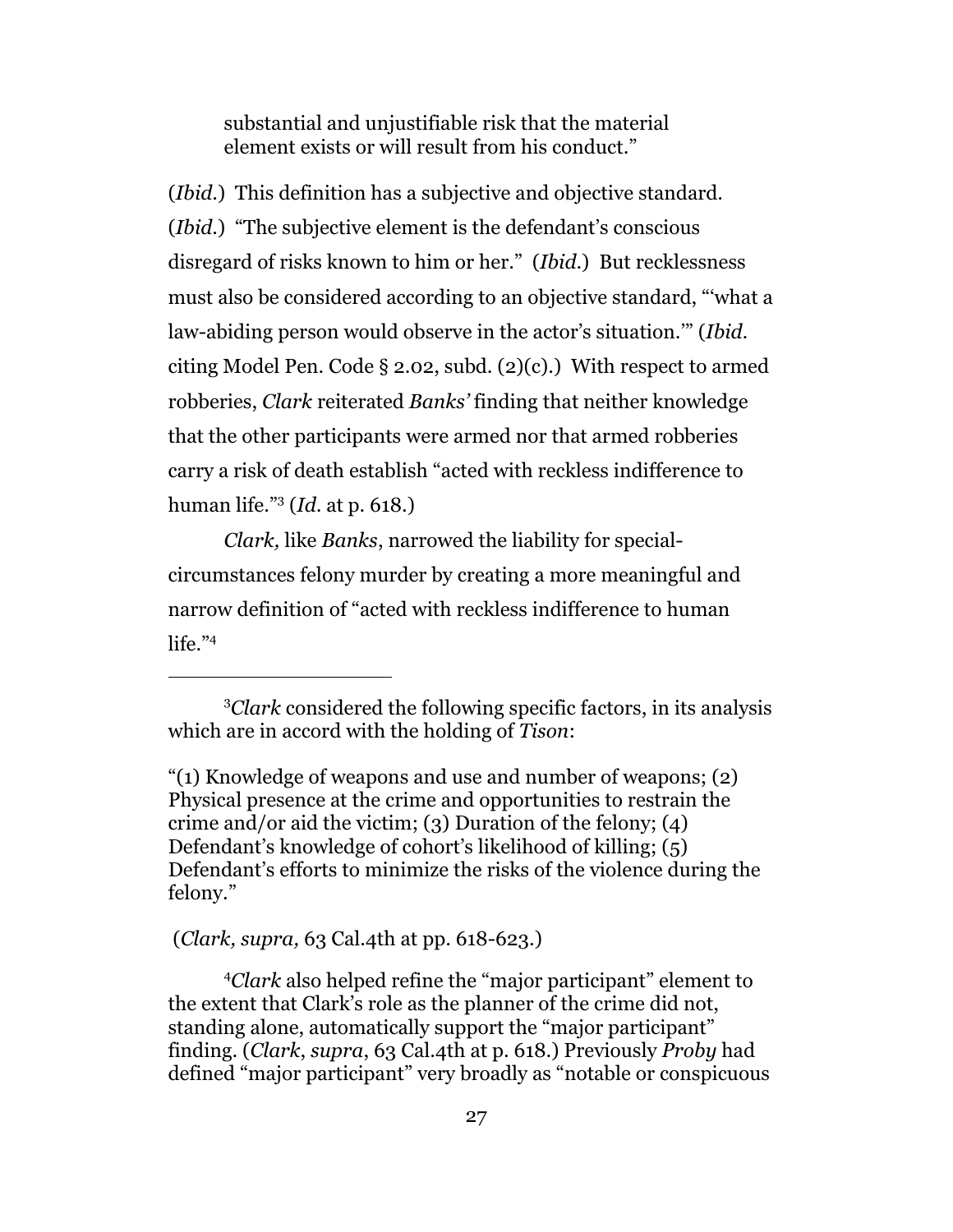### **E. THE** *BANKS* **AND** *CLARK* **CHANGES IN THE LAW OF SPECIAL- CIRCUMSTANCES FELONY MURDER HAVE BEEN INCORPORATED INTO SECTIONS 188 AND 189 AND THESE ARE MADE APPLICABLE TO APPELLANT BY PENAL CODE SECTION 1170.95**

"The Legislature has full power to define crimes and set penalties, and, by enacting Senate Bill No. 1437, the Legislature redefined the crime of murder as part of a broader penal reform. (*People v. Marquez* (2020) 56 Cal.App.5th 40, 51 citing *People v. Nash* (2020) 52 Cal.App.5th 1041, 1080–1081.) "Senate Bill 1437 restricts the circumstances under which a person can be held liable for murder under the felony murder rule." (*Id*. at p. 50.)

As part of the narrowing of liability for felony murder, as to nonkillers who do not aid and abet with the intent to kill, the Legislature abolished felony murder *simpliciter* but retained specialcircumstances felony murder as those elements are more narrowly defined by *Tison* and *Enmund.* After the amendments to Penal Code sections 188 and 189, special-circumstances felony murder's elements, "major participation" and "acted with reckless indifference to human life *as described in subdivision (d) of Section 190.2*" must be applied according to the *Tison-Enmund* continuum standard as explained in *Banks.* It is a fundamental rule of statutory construction that the Legislature is deemed to be aware of existing laws and judicial decisions in effect at the time legislation is enacted and to have enacted and amended statutes "'in the light of such decisions as have a direct bearing upon them.'" (*People v. Overstreet*

in effect or scope" and "one of the larger or more important members . . . of. . . a group." (*Proby, supra,* 60 Cal.App. 4<sup>th</sup> at p. 933-934.)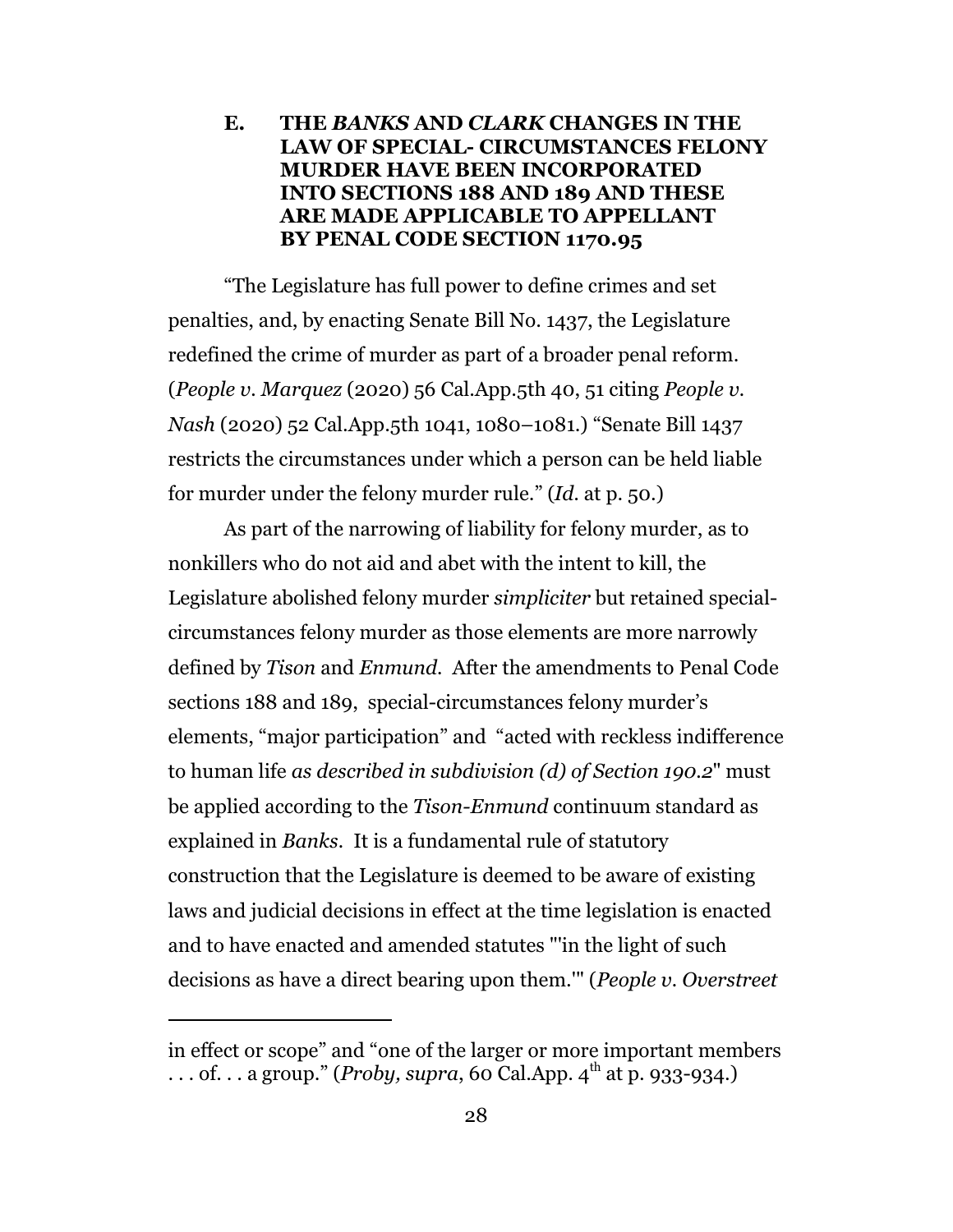(1985) 42 Cal. 3d 891, 897, 726 quoting *Estate of McDill* (1975) 14 Cal.3d 831, 839.)

Moreover, ascertaining the intent of the legislature to effectuate the purpose of the law is the fundamental rule of statutory construction. (*In re Ge M.* (1991) 226 Cal.App.3d 1519, 1522-1523.) In determining the intent of the legislature, the court looks first to the words themselves. (*Ibid.*) "We begin by examining the statutory language, giving the words their usual and ordinary meaning." (*People v. Lawrence* (2000) 24 Cal.4th 219, 230.) "If there is no ambiguity, then we presume the lawmakers meant what they said, and the plain meaning of the language governs. (*Id.* at pp. 230-231; *People v. Coronado* (1995) 12 Cal.4th 145, 151.)" (*Day v. City of Fontana* (2001) 25 Cal.4th 268, 272.) Here, there is no ambiguity. For nonkillers, who do not aid and abet with the intent to kill, the elements of special-circumstances felony murder are (1) aiding and abetting a section 189, subdivision (a) felony without the intent to kill; (2)"major participation" and (3) "[acting] with reckless indifference to human life" as defined by individual culpability under the *Tison-Enmund* continuum standard. (*Banks, supra,* 61 Cal.4th a p. 804.)

The legislative history also supports the conclusion that the Legislature intended for the terms "major participant" and "reckless indifference to human life" to be interpreted narrowly, according to a nonkiller's individual culpability as described in *Banks*. Courts may consider legislative history to support a conclusion as to proper interpretation. (*Miller v. Bank of America, NT & SA* (2009) 46 Cal.4th 630, 642; *Haniff v. Superior Court* (2017) 9 Cal.App.5th 191, 202 [legislative history may provide additional authority confirming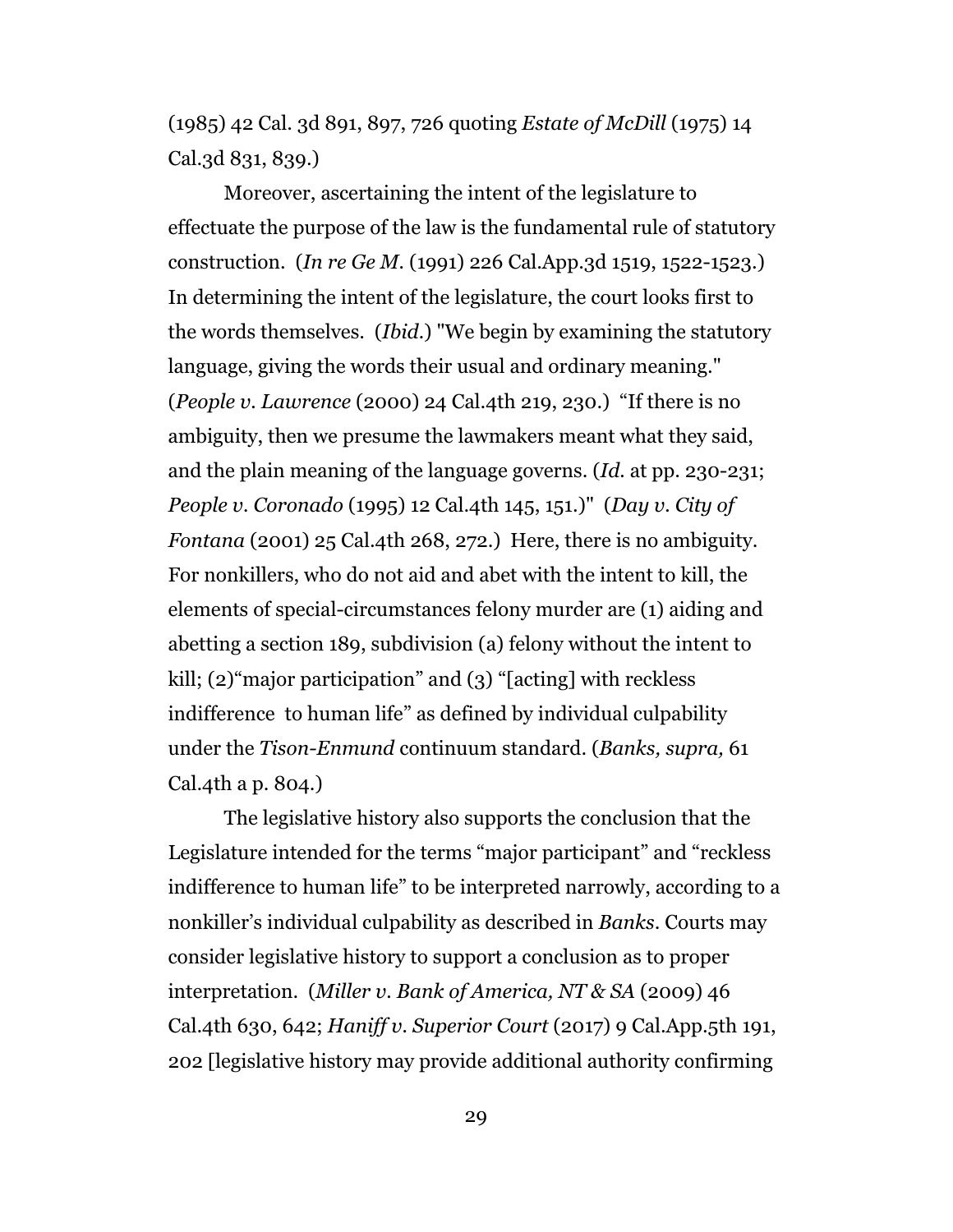the court's interpretation of a statute].)

As noted in Part I A., *supra*, Senate Bill 1437 was passed to implement the reforms identified in Senate Concurrent Resolution 48, a measure which "would recognize the need for statutory changes to more equitably sentence offenders in accordance with their involvement in the crime." (Sen. Conc. Res. No. 48, Stats. 2017 (2017–2018 Reg. Sess.) res. ch. 175, p. 1.) The following legislative findings in Resolution 48 demonstrate that the Legislature understood the *Banks* decision to mean that the higher liability for special-circumstances felony murder may only be imposed based upon individual acts and individual awareness of the risk of death under the narrower standard articulated in *Banks.* 

"WHEREAS, Criminal liability and sentencing should comport with individual culpability, thereby making conviction under a felony murder theory inconsistent with basic principles of law and equity; and

"WHEREAS, In California, to be liable for special circumstance felony murder and sentenced to death or to life without the possibility of parole, pursuant to Section 190.2 of the Penal Code, the prosecution must prove the defendant intended to commit the underlying felony and also prove two additional elements: that the person who did not commit the homicidal act acted as a major participant in the felony and acted with reckless indifference to human life; (see *People v. Banks* (2015) 61 Cal.4th 788); and

"WHEREAS, The California Supreme Court in the Banks decision stated that imposing these two statutory additional requirements—required to impose either life without the possibility of parole or a death sentence—comports with the United States Supreme Court Eighth Amendment jurisprudence proscribing cruel and unusual punishment . . . ."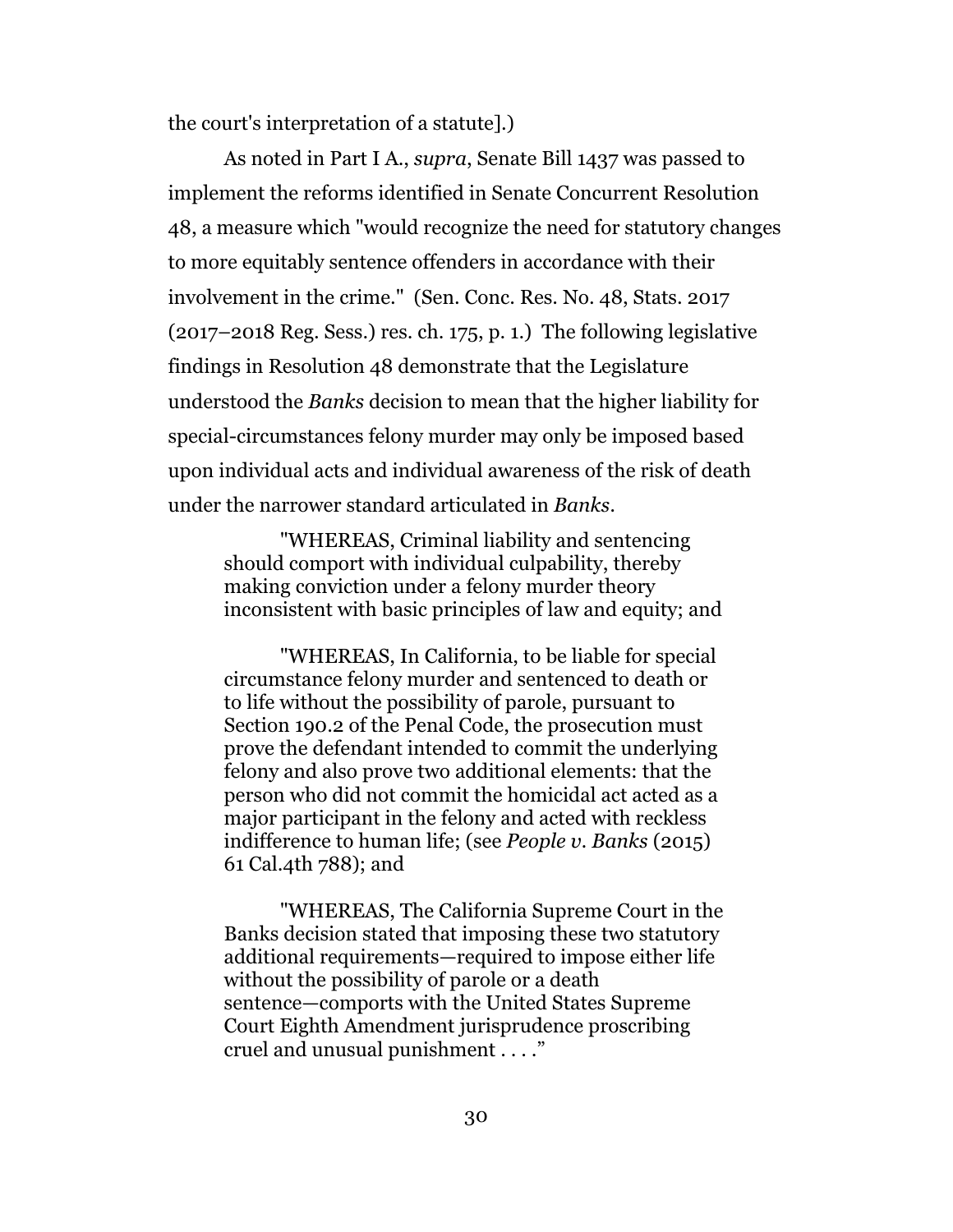By citing *Banks* when explaining its understanding of Penal Code section 190.2, the Legislature indicated that it understood the terms "major participant' and "acted with reckless indifference to human life" as construed by that decision. Thus, the Legislature meant that these terms "as described in subdivision (d) of Section 190.2" are "described" according to the narrower standard in *Banks.*

The Legislature's intent that the terms "major participant" and "acted with reckless indifference" be implemented more narrowly under the *Tison-Enmund* standard articulated in *Banks* is also consistent with the Legislature's concerns about overpopulation in prison leading to "inhumane and poor living conditions." (Sen. Conc. Res. No. 48, Stats. 2017 (2017–2018 Reg. Sess.) res. ch. 175, p. 1.) The Legislature limited the application of felony murder *simpliciter* to actual killers and aiders and abetters with the intent to kill and limited special-circumstances felony murder to nonkillers who aided and abetted with the intent to kill or to nonkillers whose conduct met the elements of Penal Code section 190.2, subdivision (d) under the *Banks* standard. The Legislature made these changes in the law of felony murder retroactive and enacted the procedures in Penal Code section 1170.95 to give nonkillers who could not now be convicted of either crime a procedure to obtain relief from their convictions. (Stats 2018 ch 1015 § 3 (SB 1437), effective January 1, 2019.) The purpose of the procedures created in section 1170.95 is to effectuate the Legislative intent to reduce the prison population.

The Legislature also adopted the *Banks* limitations into the elements of special-circumstances felony murder "as described in subdivision (d) or Penal Code section 190.2" to bring the statutory elements into alignment with Eighth Amendment jurisprudence. In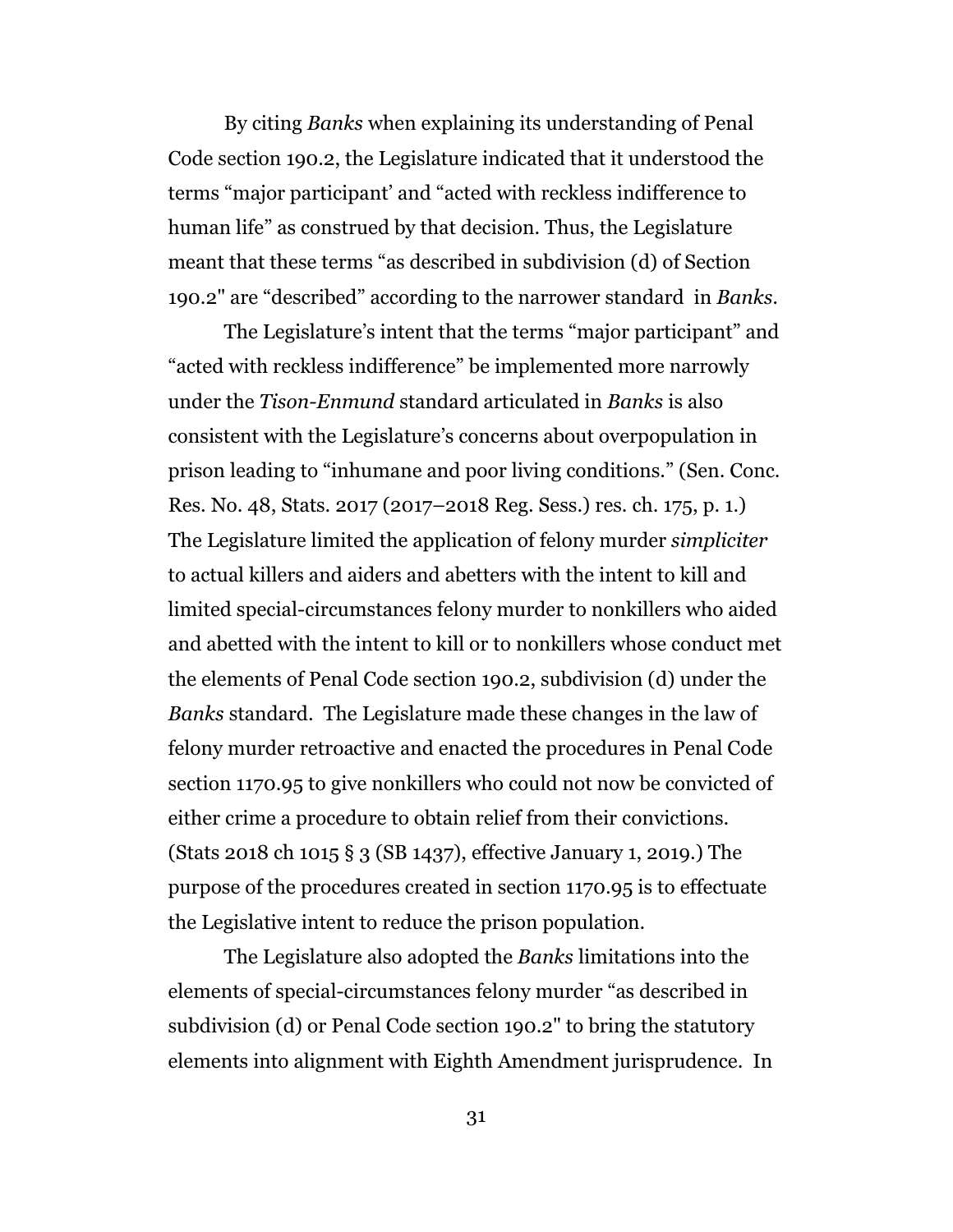stating the need for reform in the law of felony murder, the Legislature made the following finding:

> "Whereas the California Supreme court in the *Banks* decision stated that imposing these two statutory additional requirements–required to impose either life without the possibility of parole or a death sentence–comports with the United States Supreme Court Eighth Amendment jurisprudence proscribing cruel and unusual punishment."

(Sen. Conc. Res. No. 48, Stats. 2017 (2017–2018 Reg. Sess.) res. ch. 175, p. 1.)

It follows, then, from the amendment to Penal Code section 189, subdivision (e)(3) that nonkillers with special circumstances findings under pre*-Banks* and *Clark* adjudications are not disqualified by their special circumstance from making a prima facie showing under section 1170.95. A petitioner who alleges that he is a nonkiller and who alleges that he has been convicted upon a theory of felony murder, is not disqualified by a pre*-Banks* and *Clark* special circumstance because he may also allege that he "could not be convicted of first . . . degree murder because of changes to Section 188 or 189 made effective January 1, 2019." (Pen. Code § 1170.95, subd. (a)(3).) The changes in section 189, subdivision (e)(3) include the narrowing of the special circumstances elements under *Banks* and *Clark.* Simply put, a petitioner with a pre-*Banks* and *Clark* special circumstance finding has not had all of the elements of special-circumstance felony murder proven beyond a reasonable doubt under the redefined and narrowed elements of specialcircumstances felony murder as set forth in amended Penal Code section 189, subdivision  $(e)(3)$ .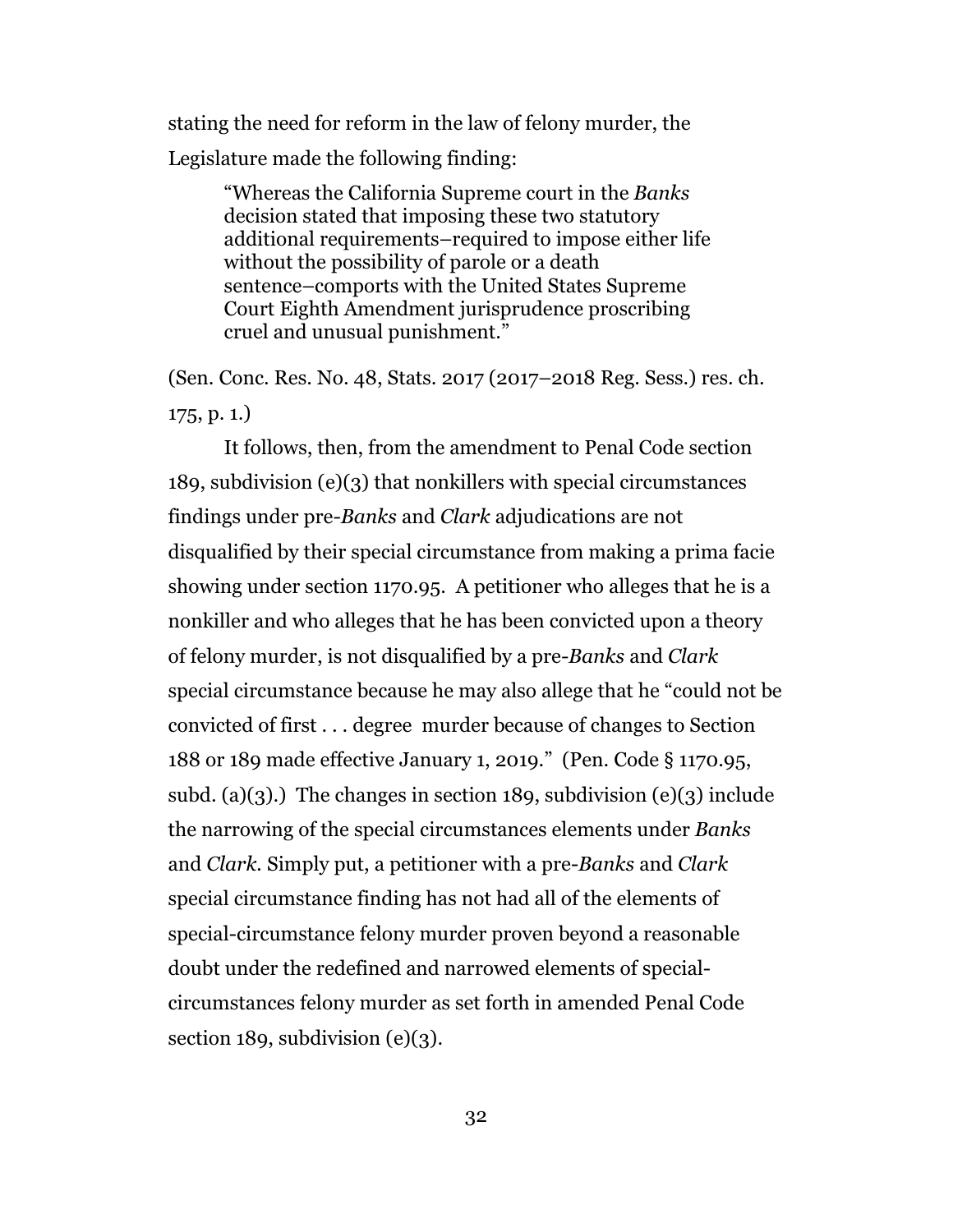#### **F. THE COURT OF APPEAL ERRED WHEN IT UPHELD THE DENIAL OF APPELLANT'S PETITION**

Here, the court of appeal relied on several decisions by other appellate courts to erroneously uphold denial of appellant's petition for resentencing. The court first relied on the Second District, Division One's opinion in *People v. Galvan* (2020) 52 Cal.App.5th 1134. (*Galvan*). (Slip opn. at p. 8.) *Galvan* reasoned incorrectly that *Banks* and *Clark* were not changes to the elements of felony murder. (*Id*. at pp. 1140-1141.) *Galvan* held that section 1170.95 was not available to a defendant to litigate the *Banks* and *Clark* changes to the special circumstances elements and held that a defendant must first petition for a writ of habeas corpus to obtain relief from pre-*Banks* and *Clark* special circumstance findings before being eligible to seek relief under section 1170.95. (See also *People v. Gomez* (2020) 52 Cal.App.5th 1, 16 (*Gomez).)*

*Galvan* was incorrect because, as appellant has explained in Part I D. *, supra*, special circumstances are elements of the specialcircumstances form of felony murder which, under California law, is distinct from felony murder *simpliciter.* (*Engert, supra,* 31 Cal.3d at p. 803; *Mil, supra*, 53 Cal.4th at p. 409.) *Banks* and *Clark* changed the law applicable to the elements of the offense of specialcircumstances felony murder, and the Legislature created the section 1170.95 procedure to allow those convicted under the former, broader standard to seek relief from their convictions.

*Galvan's* assertion that allowing pre*-Banks* and *Clark* defendants to "relitigate" their special circumstance in a section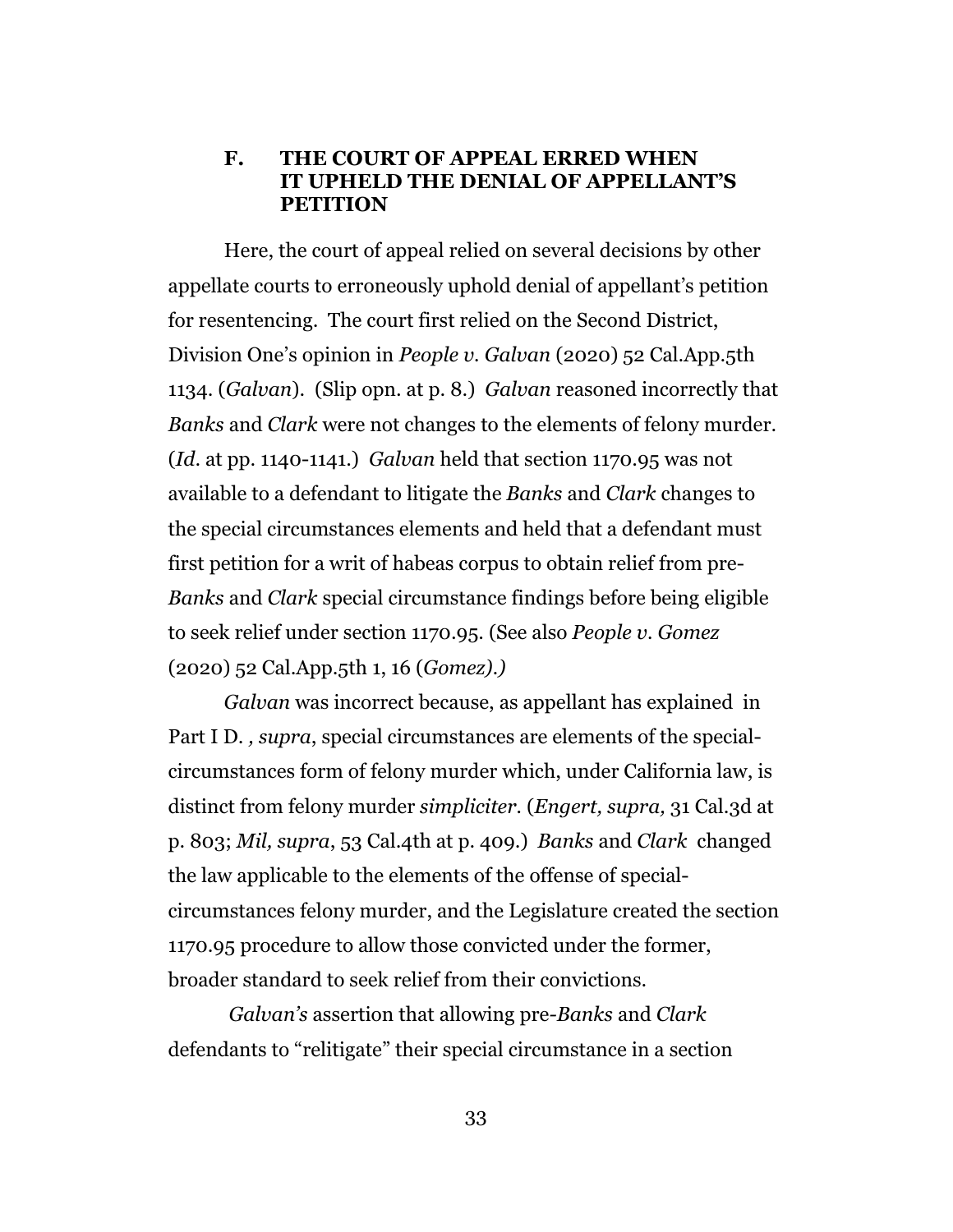1170.95 proceeding will treat post-*Banks* and *Clark* defendants differently is also wrong. (*Galvan, supra*, 52 Cal.4th at pp. 1142- 1143.) Defendants who were convicted under the post-*Banks* and *Clark* standard have had an opportunity to litigate the elements of special-circumstances felony murder under that standard.<sup>5</sup> For them, the "changes in the statute" are not changes in the elements of the offense and therefore the changes will not affect their specialcircumstances felony murder conviction. But, as noted previously, the defendants who were convicted before *Banks* and *Clark* have never had the opportunity to litigate the elements of specialcircumstances felony murder under the new, narrower standard embodied in section 189, subdivision (e)(3).

The court of appeal in this case also relied heavily upon the Second District, Division One's, opinion prior to *Galvan*, *People v. Allison* (2020) 55 Cal.App.5th 449 (*Allison*). (Slip opn. at pp. 11-12.) In the instant case, the court of appeal cited with approval *Allison's* finding that the "requirements for a finding of felony murder under the newly amended version of section 189 were *identical* to the requirements of the felony-murder special circumstance that had been in effect at the time of the challenged murder conviction (in the *Allison's* case 1997; in the instant case, 214)." (*Ibid*. citing *Allison,*

<sup>5</sup>This statement assumes that post-*Banks* and *Clark* juries were correctly instructed on the narrow *Tison*-*Enmund* continuum standard. Given the appellate view that *Banks* did not set a standard for juries to consider, it is entirely possible that post-*Banks* defendants may have been denied the opportunity to litigate under the narrower standard. (See e.g., *People v. Allison*, *supra*, 55 Cal.App.5th at p. 457.) Appellant discusses this possibility in greater detail, *infra*.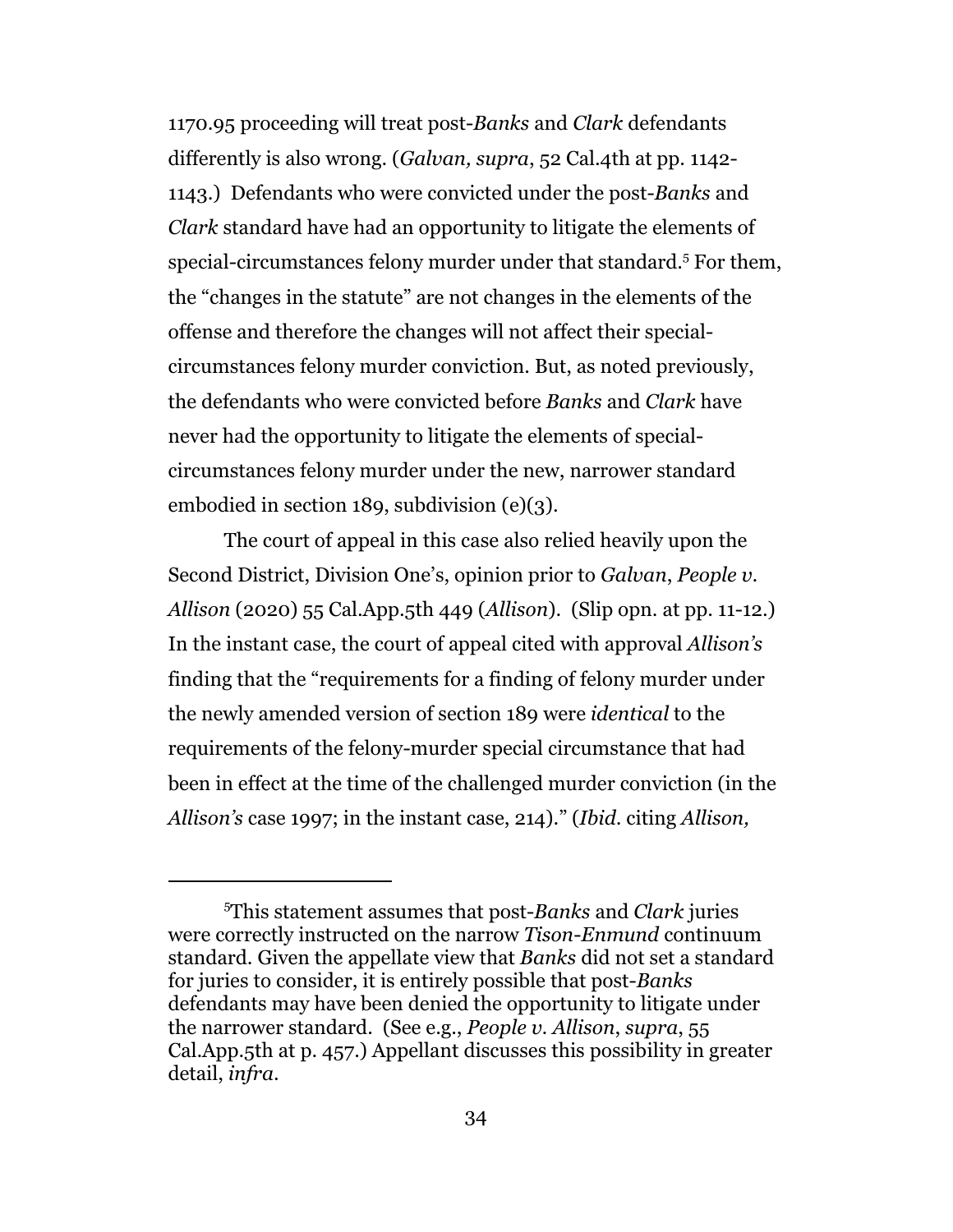*supra,* 55 Cal.App.5th at p. 11) (*original emphasis.*) But, that conclusion, of course, is incorrect. (See Part I D., *supra*.) Moreover, the *Allison* court's assertion that the Legislature simply reenacted the pre-*Banks* and *Clark* form of special-circumstances felony murder in Penal Code sections 188 and 189 fails to take into account the Legislative purpose to reduce the class of defendants who could be convicted of special-circumstances felony murder and to ease the prison population by reducing the sentences of those no longer eligible for the life term under the amended statutes. (Sen. Conc. Res. No. 48, Stats. 2017 (2017–2018 Reg. Sess.) res. ch. 175, p. 1.)

The court of appeal in the instant case also found support for its assertion that the Legislature did not change the requirements for special-circumstances felony murder in *Allison's* finding that the pattern jury instructions did not change following *Banks* and *Clark.* (Slip opn. at p. 11 citing *Allison,* 55 Cal.App.5th at p 457.) Relying on *People v. Price* (2017) 8 Cal.App.5th 409, 451 (*Price)*, the *Allison* court had stated, "Jury instructions regarding the mental state required for a felony-murder special circumstance are not defective if they do not include the *Banks* and *Clark* factors." While the question of jury instructions in pre- and post-*Banks* and *Clark* specialcircumstances prosecutions is not the question presented by the instant case, the issue must be addressed because it bears on an understanding of the elements of the offense of specialcircumstances felony murder and how they were changed by *Banks* and subsequently defined in *Clark.* 

To recap briefly, we know that the "major participant" and "acted with reckless indifference to human life" findings are elements of the offense of special-circumstances felony murder in California.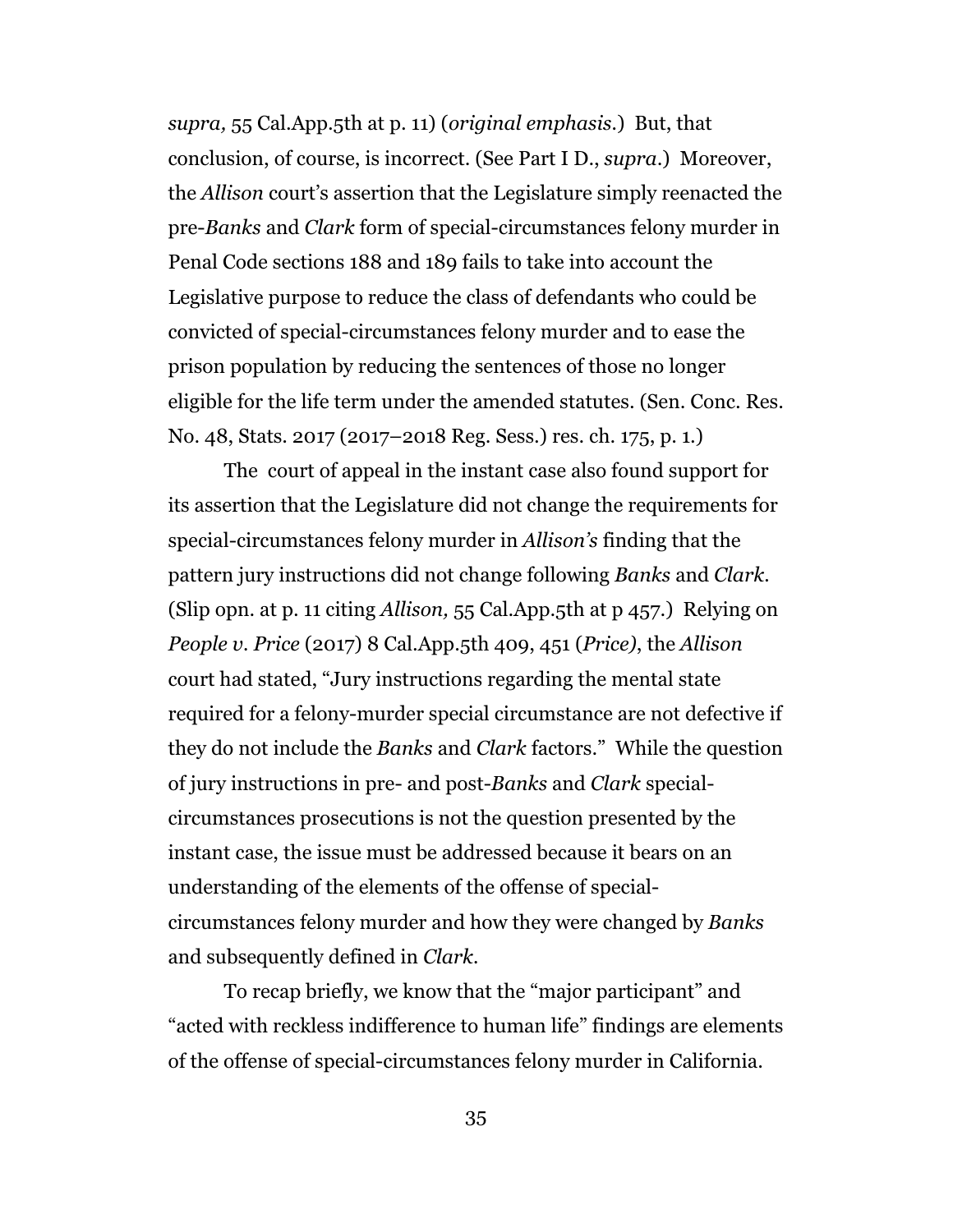(*Engert, supra,* 31 Cal.3d 803.) We also know that it is reversible error to fail to instruct a jury on these elements in a specialcircumstances felony murder prosecution. (*Mil*, *supra*, 53 Cal.4th at pp. 408-409.) We also know that in *Banks*, Justice Werdegar stated unambiguously that

"According, the considerations that informed the Supreme Court's distinctions between differing levels of culpability in *Tison v. Arizona, supra*, 481 U.S. 137 should guide *juries* faced with making those same distinctions under section 190.2, subdivision (d)."

(*Banks, supra*, 61 Cal.4th at p. 804) (emphasis added.) It follows then, that if the question of whether the jury was sufficiently instructed according to the *Tison-Enmund* continuum standard was presented in a post-*Banks* and *Clark* special-circumstances petition, the dicta in *Allison* would not only be incorrect, it would not be controlling because *Banks* held that juries must consider the narrower *Tison-Enmund* continuum standard.<sup>6</sup> (*Ibid*.) (Cf. *People v.*

<sup>6</sup>*Price* stated that "The Supreme Court's express approval of *Proby* and the citation of *Estrada* with approval support the People's arguments that there is no constitutional requirement of a more explicit or detailed instruction on the meaning of the special circumstance elements." (*Price, supra,* 8 Cal.App.5th at p. 451.) *Price*, however, was wrong. The *Banks* opinion held that, as a matter of state law, the more narrow and detailed *Tison-Enmund* continuum standard must be applied by *juries*. (*Banks, supra,* 61 Cal.4th at p. 804.) Further, *Banks* recognized that the United States Supreme Court recognized in *Tison* that the the federal Eighth Amendment sets limits on the imposition of the death penalty and that by incorporating this language in section 190.2, subdivision (d) our state statute has also incorporated those limits with respect to death and life without parole sentences. (*Ibid*.) Whether construed as a matter of state statute or whether construed as an Eighth Amendment requirement, the *Tison-Enmund* continuum standard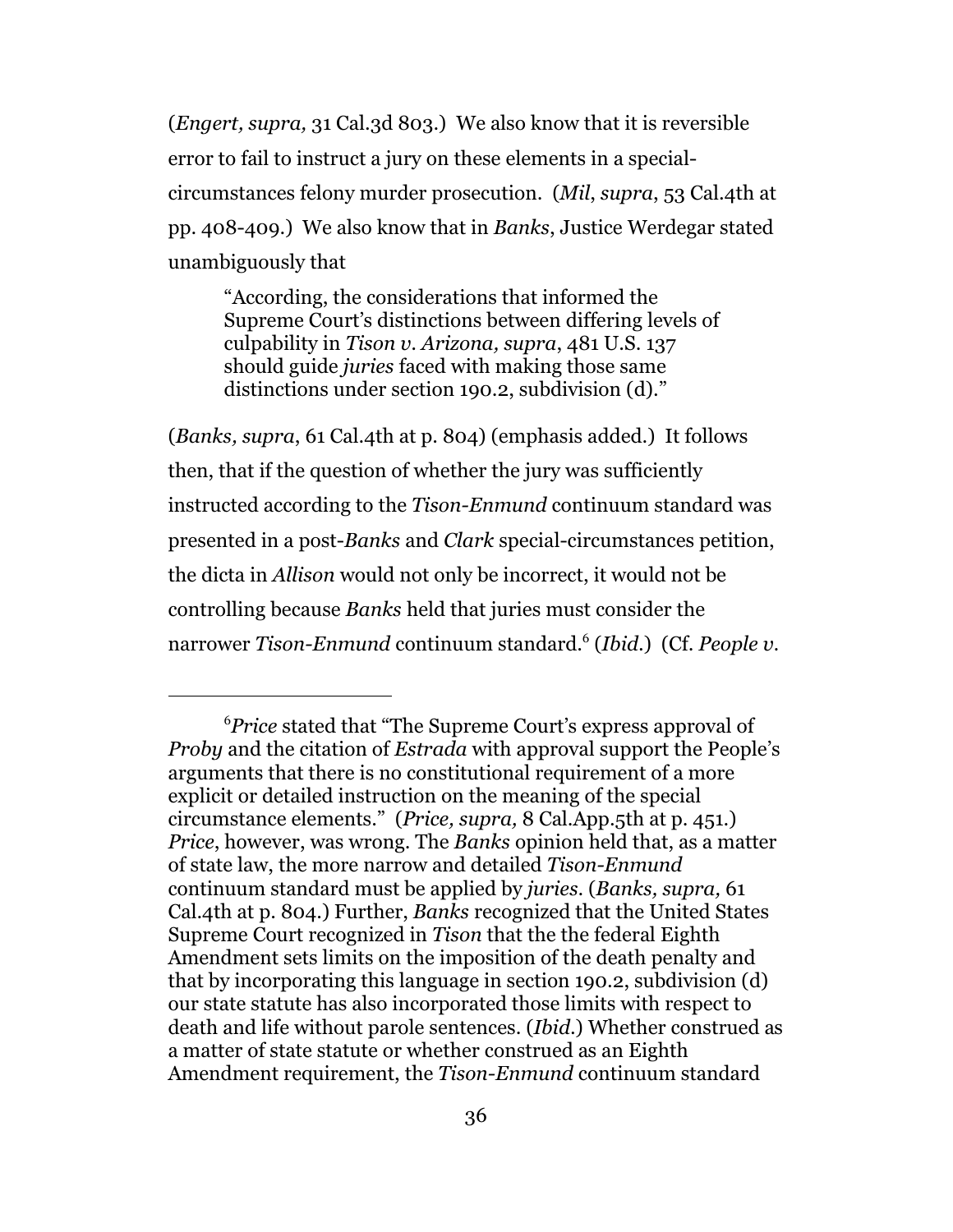*Nunez* (2020) 57 Cal.App.5th 78, 92 [*Banks* does not require a jury to be instructed on the *Tison-Enmund* continuum standard]; *People v. Jones* (2020) 56 Cal.App.5th 474, 484 [*Banks* and *Clark* did not have to be incorporated into the jury instructions and did not change the applicable law].) Regardless of how that issue would be decided in another case, it is not presented here. What is clear in this case is that, in 2014, appellant's jury was never instructed on the elements of special-circumstances felony murder under the *Tison-Enmund* continuum standard. Thus, appellant has never had the opportunity to be "more equitably sentence $[d] \ldots$  in accordance with [his] involvement in the crime" according to need for reform cited in Resolution No. 48 which cited *Banks* in support of this reform. (Sen. Conc. Res. No. 48, Stats. 2017 (2017–2018 Reg. Sess.) res. ch. 175, pp. 1-2.)

The remaining opinions cited as authority by the court of appeal for its holding that appellant's special circumstances bar further consideration of his resentencing petition fare no better in supporting the court of appeal's decision to uphold the trial court's denial of appellant's petition. In *Gomez*, *supra*, 52 Cal.App.5th at p. 16, the court of appeal held that a defendant had to relitigate a special-circumstances finding under the *Banks* and *Clark* standards in a habeas proceeding before being eligible for consideration for resentencing under section 1170.95. *Gomez* was incorrect. By finding that two of the elements of special-circumstances felony murder had

must be applied by juries to all defendants tried for specialcircumstances felony murder in California.(*Banks, supra*, 61 Cal.4th at p. 804.)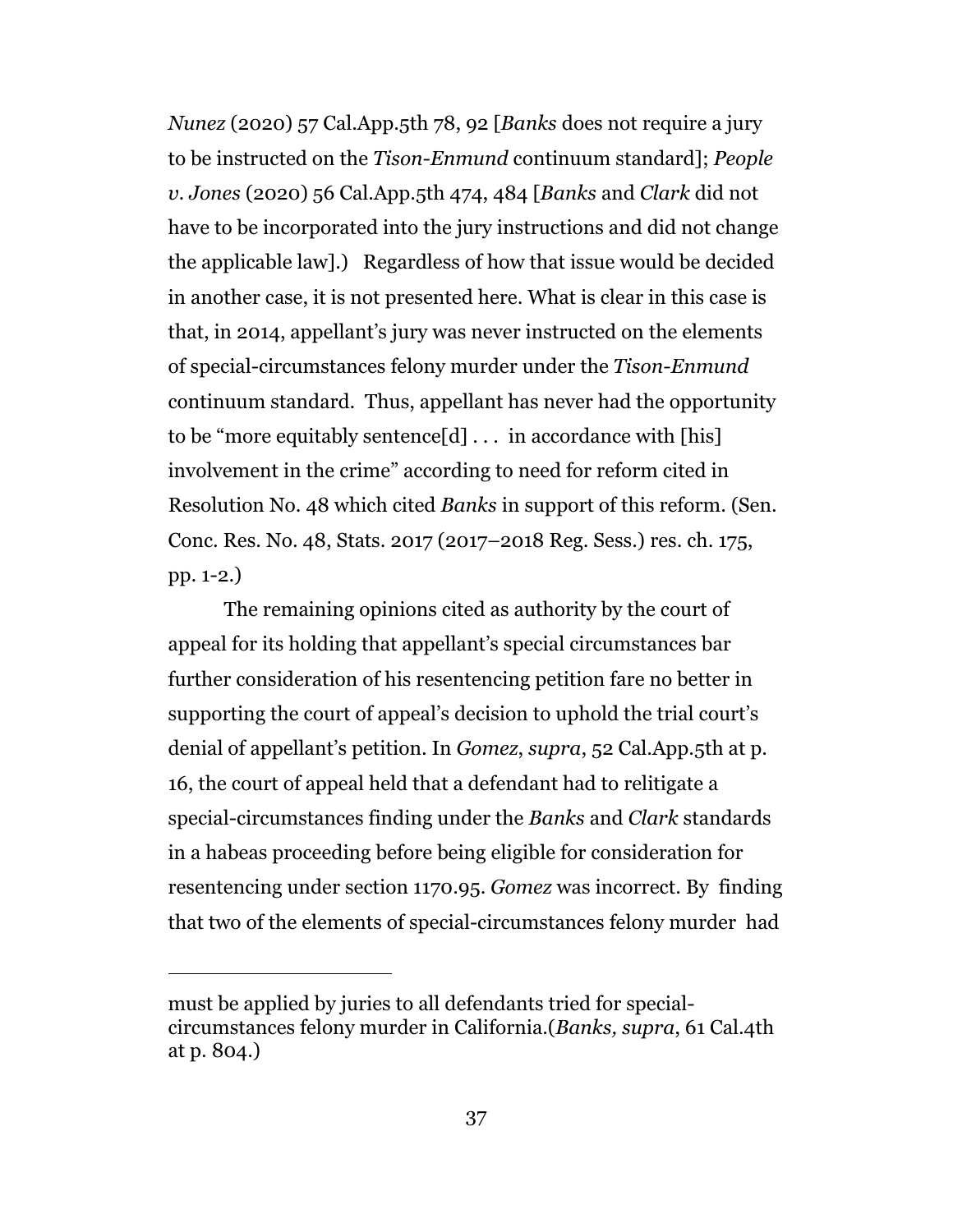to be adjudicated in a separate proceeding, *Gomez* treated the special-circumstances as if they were not elements of the offense. That conclusion is contrary to established precedent. (*Engert, supra*, 31 Cal.3d at p. 803, *Mil, supra*, 53 Cal.4th at pp. 408-409.) The *Gomez* decision, which allows only one element of the offense, the nonkiller participation in the underlying felony element, to be eligible for section 1170.95 proceedings, is contrary to the intention of the Legislature that section 1170.95 shall be the sole procedure for relief for previously convicted defendants of both felony murder *simpliciter* and special- circumstances felony murder. (*Martinez, supra*, 31 Cal.App.5th 727.)

Moreover, as noted previously, the Legislature was aware that California recognizes two forms of felony murder, felony murder *simpliciter* and special-circumstances felony murder. (Memo from Senate Public Safety File for SB 1437 (Skinner), of the 2017-18 Legislative Session, by Gabriel Caswell, Principal Consultant, Senate Public Safety Committee, Re: Constitutionality of SB 1437 (Skinner), pp. 7-9.) Senate Bill 1437's amendments to the law of felony murder cover both forms of the offense. In enacting section 1170.95, the Legislature did not intend that two elements of specialcircumstances felony murder must be decided in a habeas proceeding, thereby denying the special-circumstances felony murder defendant the advantage of litigating all the elements of his conviction under the procedures in section 1170.95. The Legislature extended the procedural advantages of appointed counsel as set forth in Penal Code section 1170.95, subdivision (c), and the burden of proof placed on the prosecution in section 1170.95, subdivision (d) to all the elements of special-circumstances felony murder, not just to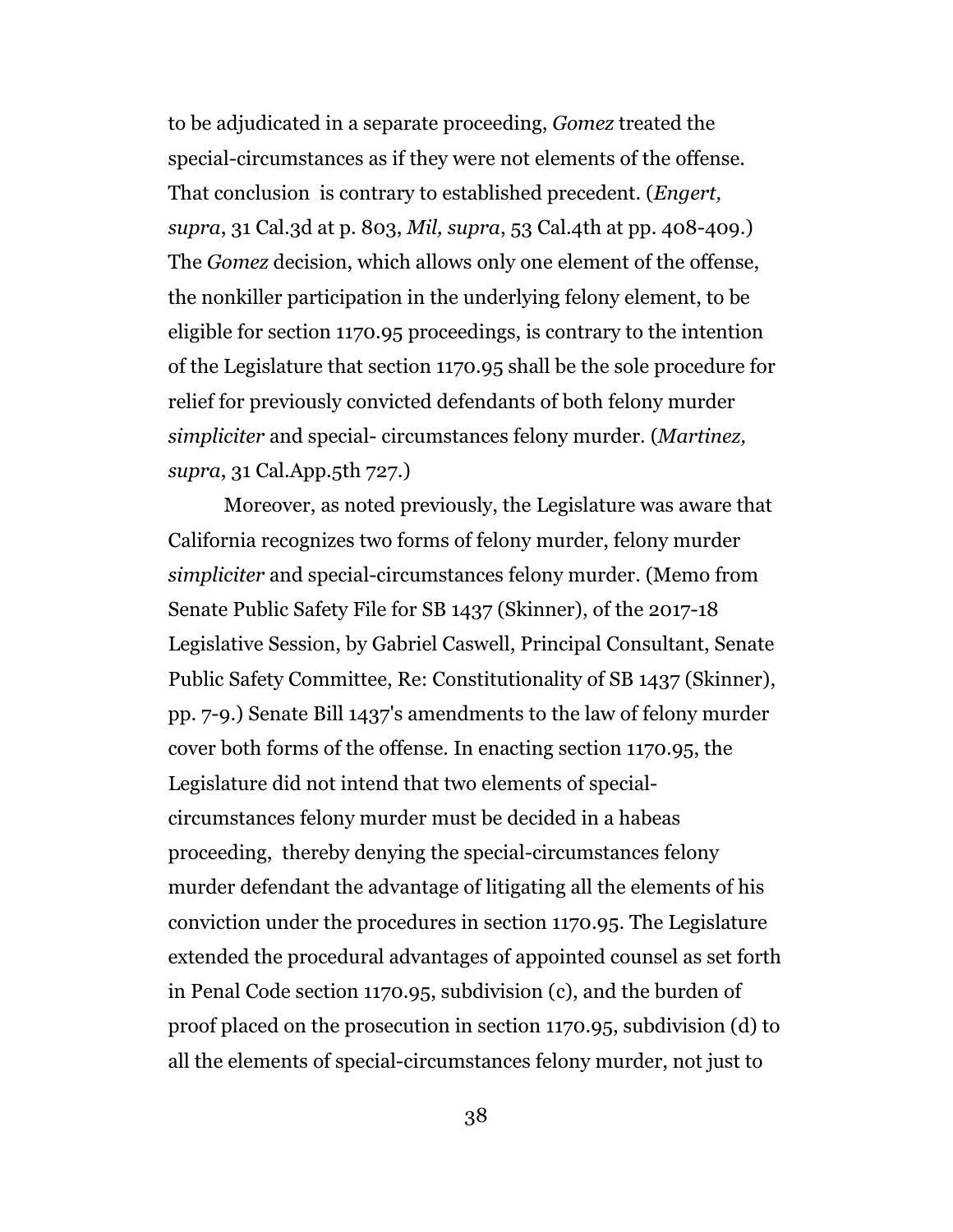the nonkiller participation in the underlying felony element. (Pen. Code § 1170.95, subd. (a)(3).) *Gomez*'s holding that a specialcircumstances felony defendant must litigate his pre-*Banks* and *Clark* special circumstance only by way of habeas is wrong as a matter of law. (*Engert, supra*, 31 Cal.803.; *Mil, supra*, 53 Cal.4th at pp. 408-409.) (See also, *People v. Murillo* (2020) 54 Cal.App.5th 160, 167-168 [the finding for special circumstances were not changed by *Banks* and can only be litigated in a petition for a writ of habeas corpus].)

The decision by the Second Appellate District, Division Five, in *York*, *supra*, 54 Cal.App. at p. 250, further action deferred pending consideration of *People v. Lewis,* S260598, has correctly recognized that the Legislature's amendments to the elements of specialcircumstances felony murder incorporate the narrower meaning of "major participant" and "acted with reckless indifference to human life" as explained by *Banks* and *Clark.* (*York*, *supra* 54 Cal.App.5th at p. 258.)

"However, in *People v. Banks* (2015) 61 Cal.4th 788 [189 Cal. Rptr. 3d 208, 351 P.3d 330] (*Banks*) and *People v. Clark* (2016) 63 Cal.4th 522 [203 Cal. Rptr. 3d 407, 372 P.3d 811] (*Clark*), our Supreme Court "construed the meanings of 'major participant' and 'reckless indifference to human life' *'in a significantly different, and narrower manner than courts had previously.'* (*Torres, supra*, 46 Cal.App.5th at p. 1179.)" (*Smith, supra*, 49 Cal.App.5th at p. 93, review granted.)

(*Id*. at p. 258) (emphasis added.)

The *York* court correctly concluded that because *Banks* and *Clark* narrowed the reach of a special circumstance finding to exclude someone whose "conduct involves the intentional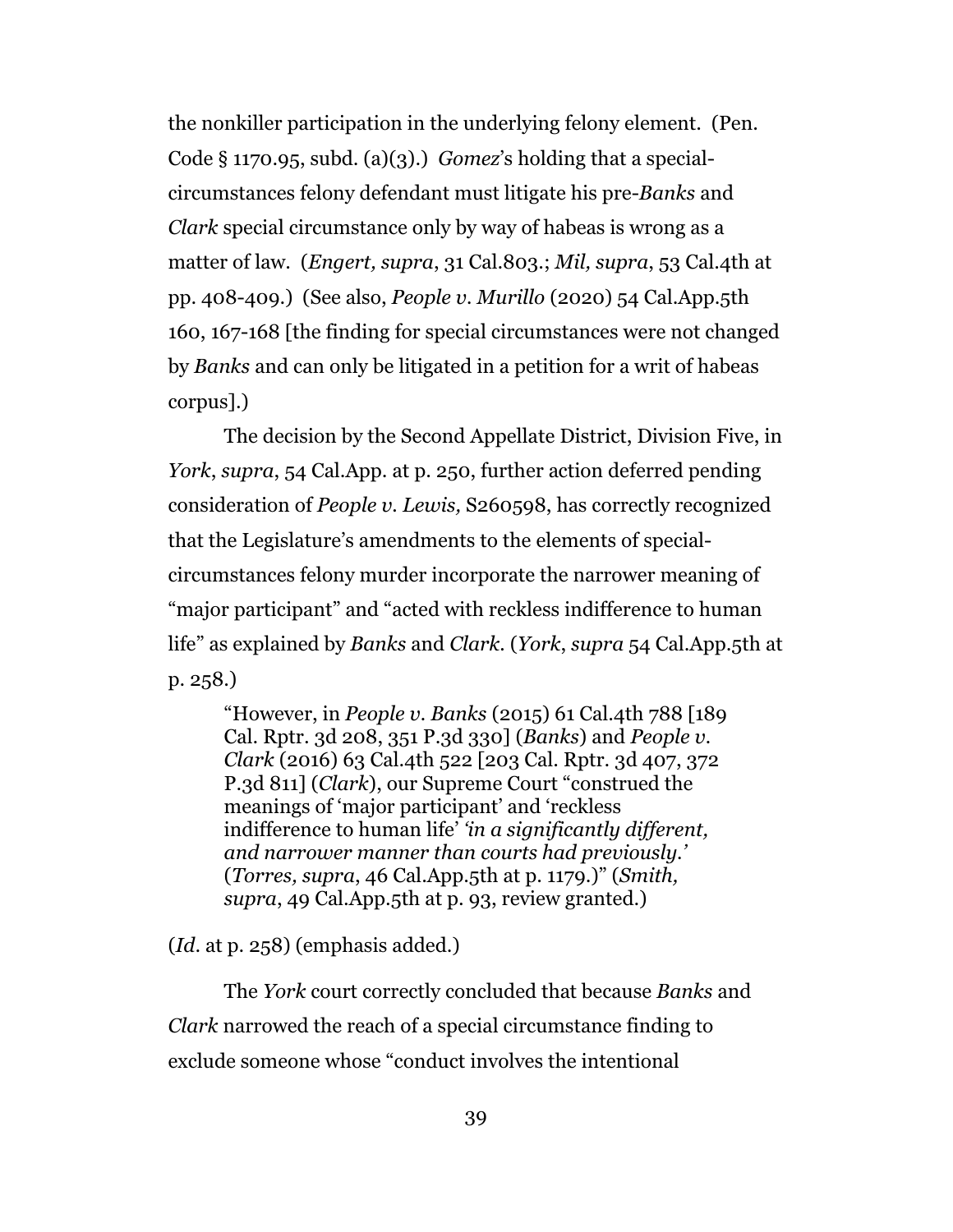assumption of some responsibility" for the underlying felony, and to place the emphasis on individual acts and knowledge.

". . . [A] pre-*Banks* and *Clark* special circumstance finding cannot preclude eligibility for relief under the section 1170.95 as a matter of law, because the factual issues that the jury was asked to resolve in a trial that occurred before Banks and Clark were decided are not the same factual issues our Supreme Court has since identified as controlling"

(*Id*. at p. 258.) *York* correctly concluded that a pre*-Banks* and *Clark* special circumstance finding does not bar a petitioner from stating a prima facie case for relief under Penal Code section 1170.95, subdivision (a).)<sup>7</sup>

<sup>7</sup> The *Allison* opinion, which was highly critical of *York*, stated, incorrectly, that "the consequences of *York's* analysis is that no prior jury findings would ever preclude relief under section 1170.95*"* and "every convicted murderer who could make a prima facie showing (whatever that might be) that the prior findings were factually incorrect would be entitled to a bench trial de novo on those findings." (*Allison, supra,* 55 Cal.App.4th, at p. 461.) The *Allison* court overlooked the reach of Penal Code section 190.2, subdivision (d). That provision applies to aiders and abettors, not to "the actual killer. . . ." (Pen. Code § 190, subdivision (d); *Banks, supra*,61 Cal.4th at p. 798.) The findings that a jury makes as to "major participant" and "acted with reckless indifference to human life" are findings made only as to nonkiller aiders and abetters in the underlying felony who lacked the intent to kill. (Pen. Code § 190.2, subd. (d).) The narrowing of those terms in *Banks* and *Clark* did not affect Penal Code section 190.2, subdivision (b) which states that actual killers may be convicted of a special circumstance without regard to intent. The *Allison* court overlooked the fact that amended Penal Code section 189, subdivision (e)(1), applicable to actual killers, is in accord with section 190.2, subdivision (b). As to actual killers in a felony murder, the amendments to do not appear to change the actual killer's liability for felony murder in either form based upon the intent to commit the underlying felony.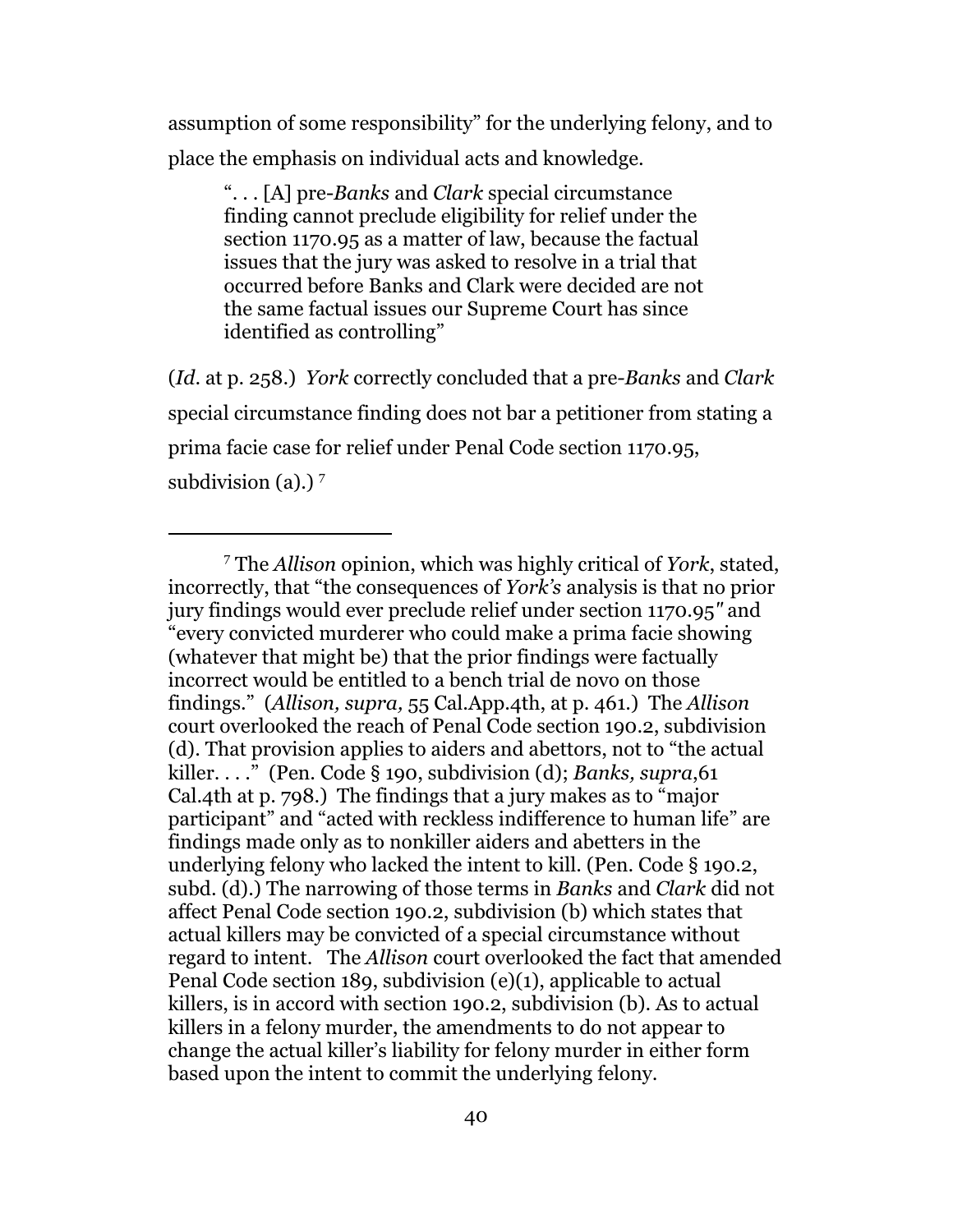### **G. APPELLANT'S PETITION SHOULD BE REINSTATED, AN ORDER TO SHOW CAUSE ISSUED, AND A HEARING HELD UNDER PENAL CODE SECTION 1170.95, SUBDIVISION (d)**

In the instant case, the trial court dismissed appellant's petition at Step Two of the procedure that the Legislature created in Penal Code section 1170.95. Appellant had filed a petition under section 1170.95, subdivisions (a) and (b). (C.T. pp. 8-10, 12.) Counsel had been appointed for appellant, and the prosecutor had filed an opposition under Penal Code section 1170.95, subdivision (c) to which appointed counsel responded for appellant. (C.T. pp. 94, 96.)

At this stage, the trial court erred by dismissing the petition based upon appellant's special circumstance findings. (C.T. p. 10.) The correct statutory procedure, as set out in Penal Code section 1170.95, subdivisions (c) and (d), required the trial court to issue an order to show cause and set a hearing within sixty days because the prosecutor's opposition and appointed counsel's reply had identified an outstanding issue of fact, material to the issue of appellant's participation in the underlying felony. (Pen. Code § 1170.95, subds. (c) and (d).) The issue of fact was for the trial court to decide in the Penal Code section 1170.95, subdivision (d) hearing.<sup>8</sup>

<sup>8</sup> In *People v. Law* (2020) 48 Cal.App.4th 811, 822-825 the court of appeal demonstrated a misunderstanding of the statutory procedure by resolving the disputed factual issues with respect to the statutory elements of "major participant" and "acted with reckless indifference to human life" on appeal. The court of appeal agreed that the special circumstances finding did not disqualify the petitioner from stating a prima facie case, but instead of remanding the case to give petitioner the benefit of the Penal Code section 1170.95, subdivision (d) hearing, the court of appeal treated the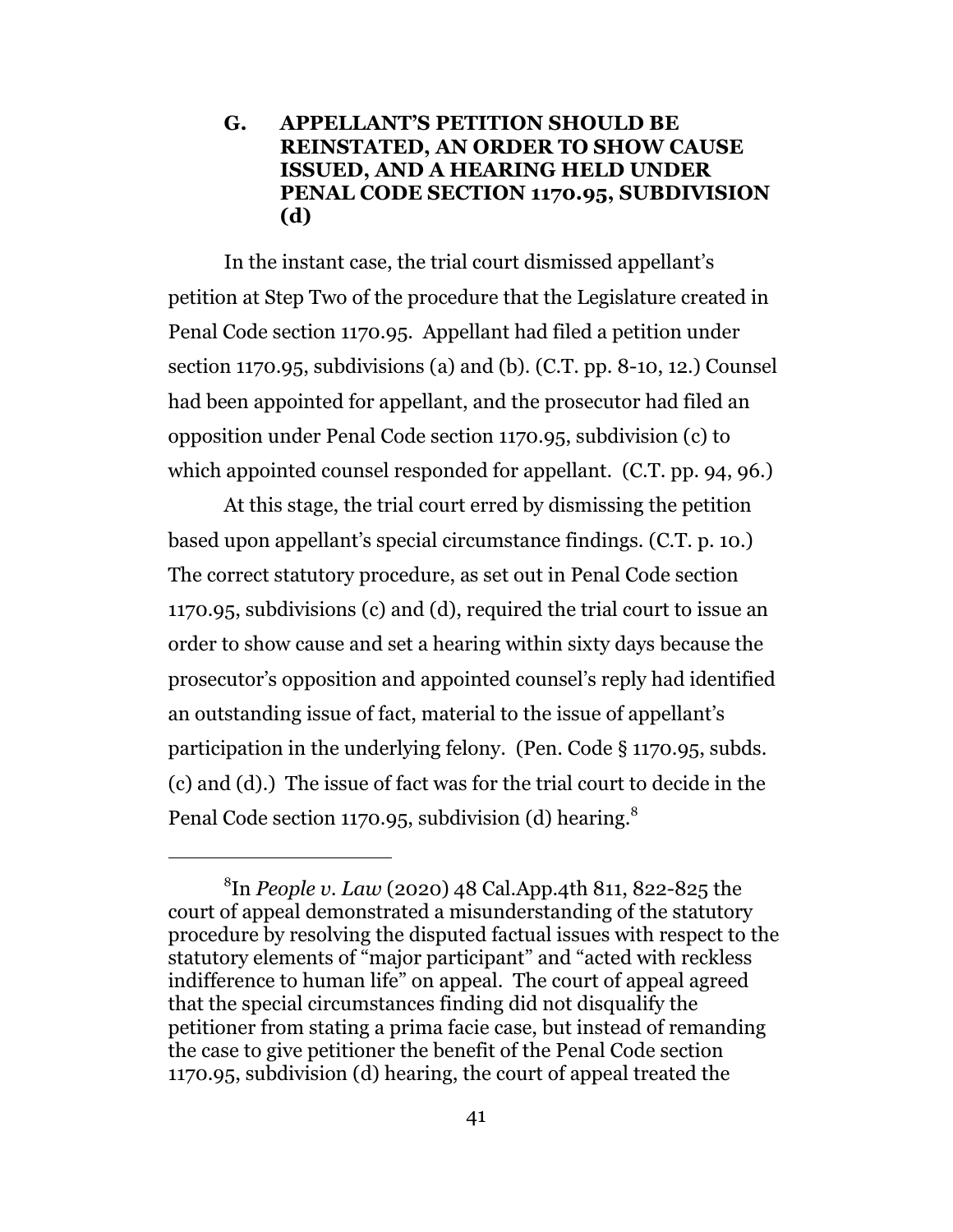In opposition to appellant's petition, the deputy district attorney had repeated the court of appeal's statement in *Strong I* that appellant urged Ortez-Lucero to shoot Aquitania when Aquitania reached for appellant's weapon when appellant went to the aid of Ortez-Lucero in the fight with Acquitania. (C.T. pp. 93-94.) In reply, counsel for appellant disputed the court of appeal's recitation and alleged that the prosecutor conceded at trial that the killings of the toddler and the father were unintentional, and the facts at trial established that Ortez-Lucero, not appellant, was the shooter. (C.T. p. 106.) The accuracy of the court of appeal's recitation of appellant's participation in the underlying felony versus the evidence in the record of appellant's trial, including concessions by the prosecutor, and any new evidence that the parties wished to introduce on the issue should have been resolved in a section 1170.95, subdivision (d) hearing. (*People v. Woodell* (1998) 17 Cal.4th 448, 457 "[the extent to which an appellate opinion is probative in a specific case must be decided on the facts of that case"].) Instead, this factual dispute was never resolved on the merits because the trial court dismissed the petition on the basis of the special circumstances findings.

statutory elements of "major participation" and "acted with reckless indifference" as appellate issues to be resolved by the court of appeal according to the substantial evidence standard without a hearing, without the opportunity to introduce additional evidence, without the trial court sitting as a fact finder de novo, and without the burden of proof placed upon the prosecution. (*Ibid*.) The court erred in *Law* because the Legislature intended for section 1170.95 to be the exclusive procedure for petitioners to seek relief and to resolve factual issues attendant upon whether a petitioner can no longer be convicted under Penal Code section 188 and 189. (*Martinez, supra,* 31 Cal.App.5th 727.)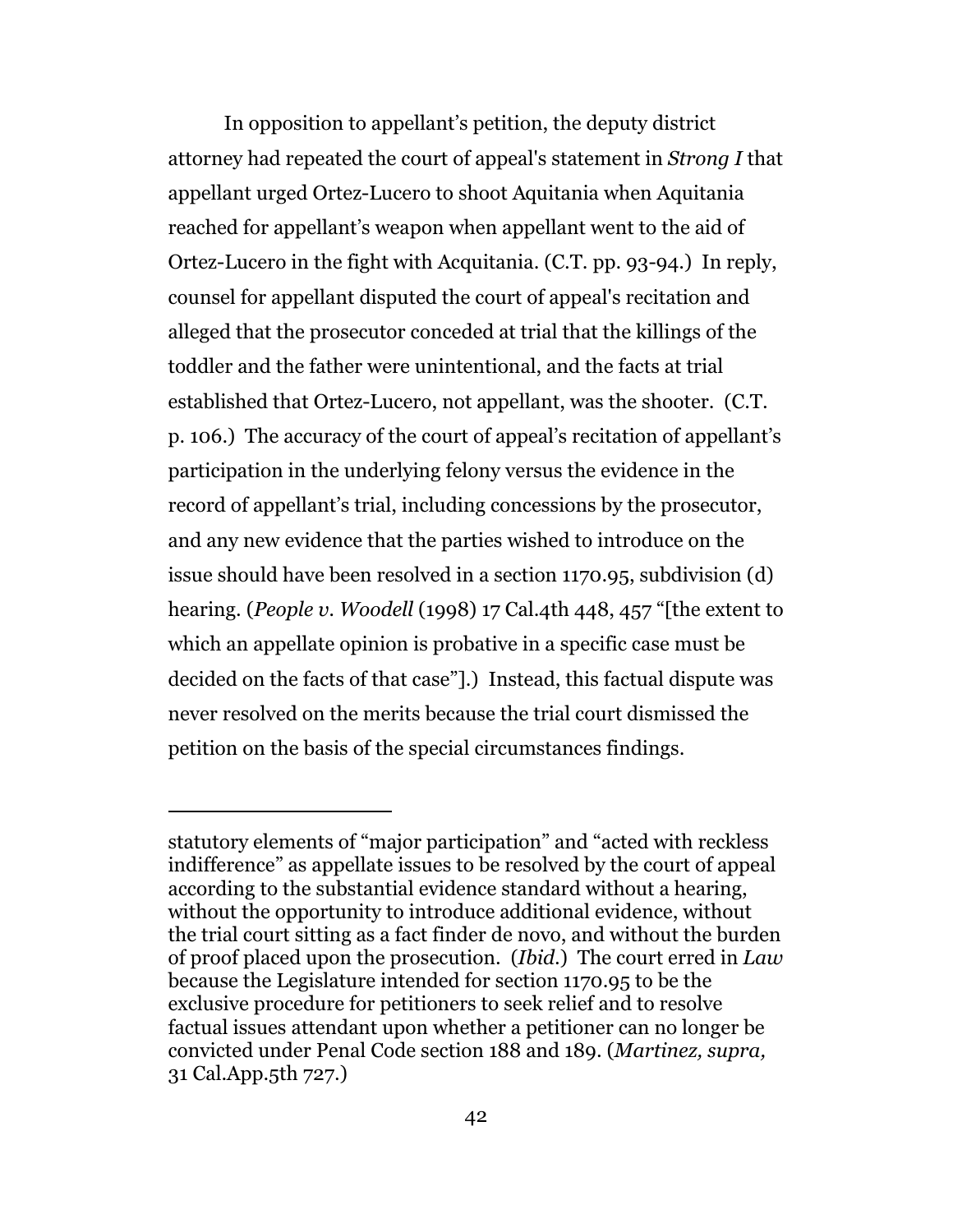#### **CONCLUSION**

The trial court improperly dismissed appellant's section 1170.95 petition based upon his 2014 pre-*Banks* and *Clark* special circumstances findings. When the Legislature amended Penal Code section 189, subdivision (e)(3), it incorporated into the statute the narrower application of the elements of special-circumstances felony murder "as described in subdivision (d) of Penal Code section 190.2" which incorporates the *Tison-Enmund* continuum standard as explained in *Banks* and applied in *Clark*. Appellant correctly alleged pursuant to Penal Code section 1170.95, subdivision (a) that he could not be convicted of first or second degree murder because of changes to section 188 or 189 made effective January 1, 2019. His petition should be reinstated, an order to show cause issued, and a hearing set within sixty days. (Pen. Code § 1170.95, subds. (c) and (d). Respectfully submitted,

Dated: May 17, 2021

Deborah Hawkins

Deborah L. Hawkins Counsel for Appellant Christopher Strong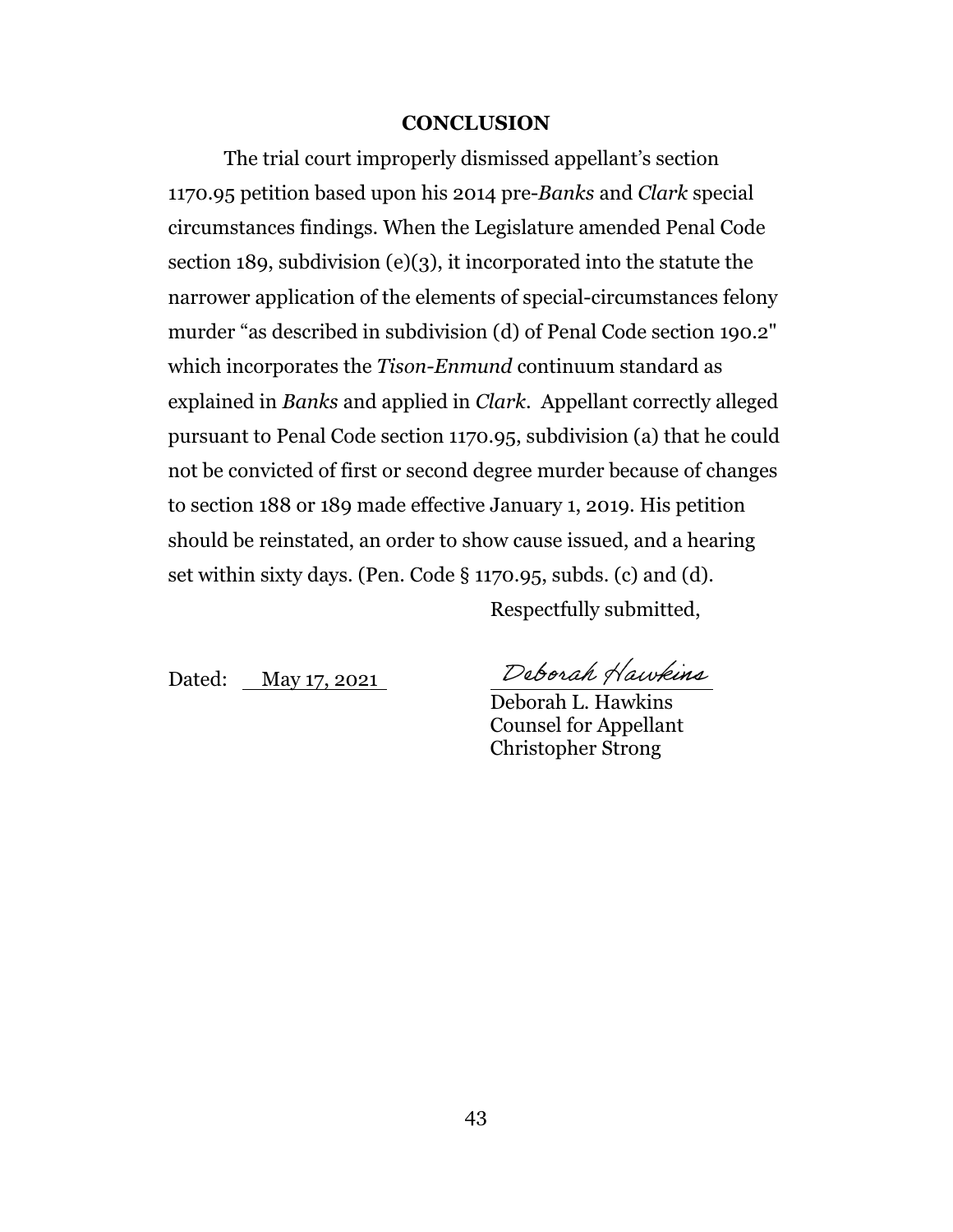#### **CERTIFICATE OF WORD COUNT**

California Rules of Court, rule 8.204(c)(1) and rule 8.520(b)(1) states that a brief produced on a computer must not exceed 14,400 words Word Perfect states that the foregoing Appellant's Opening Brief on the Merits contains 9,709 words.

I declare under penalty of perjury and the laws of the state of California that the foregoing is true and correct.

Executed on May 17, 2021, at Escondido, California.

Deborah L. Hawkins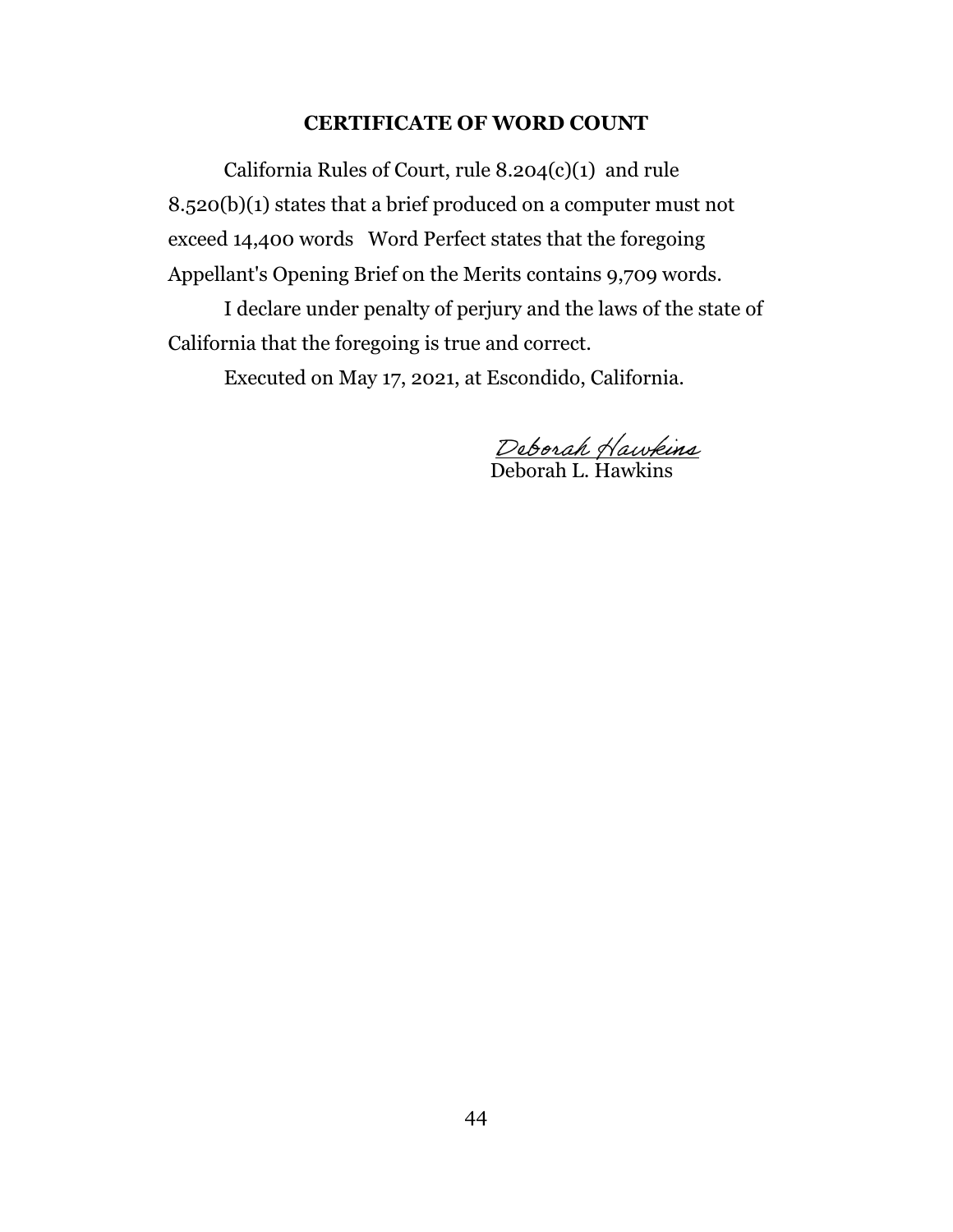Case Name: People v. Strong Case No. S266606

#### **DECLARATION OF SERVICE**

I, the undersigned, say: I am over 18 years of age, employed in the County of San Diego, California, and not a party to the subject cause. My business address is 1637 E. Valley Parkway PMB 135, Escondido, California 92027.

On May 17, 2021, I served the attached

Appellant's Opening Brief on the Merits

of which a true and correct copy of the document filed in the cause is served by TrueFiling or by United States Mail by placing a copy thereof in a separate envelope for each addressee named hereafter, addressed to each such addressee respectively as follows:

Jorge E. Navarrete, Clerk California Supreme Court Room 1295 350 McAllister Street San Francisco, California 94102 (electronic)

Andrea K. Wallin-Rohmann Court of Appeal, Third District 914 Capitol Mall, 4th Floor Sacramento, California 95814 (electronic)

Office of The Attorney General 1300 "I" Street P.O. Box 944255 Sacramento, California 94244-2550 (electronic)

The Hon. Patrick Marlett, Judge of the Superior Court Sacramento County 720 9th Street Sacramento California 95814 (U.S. Mail)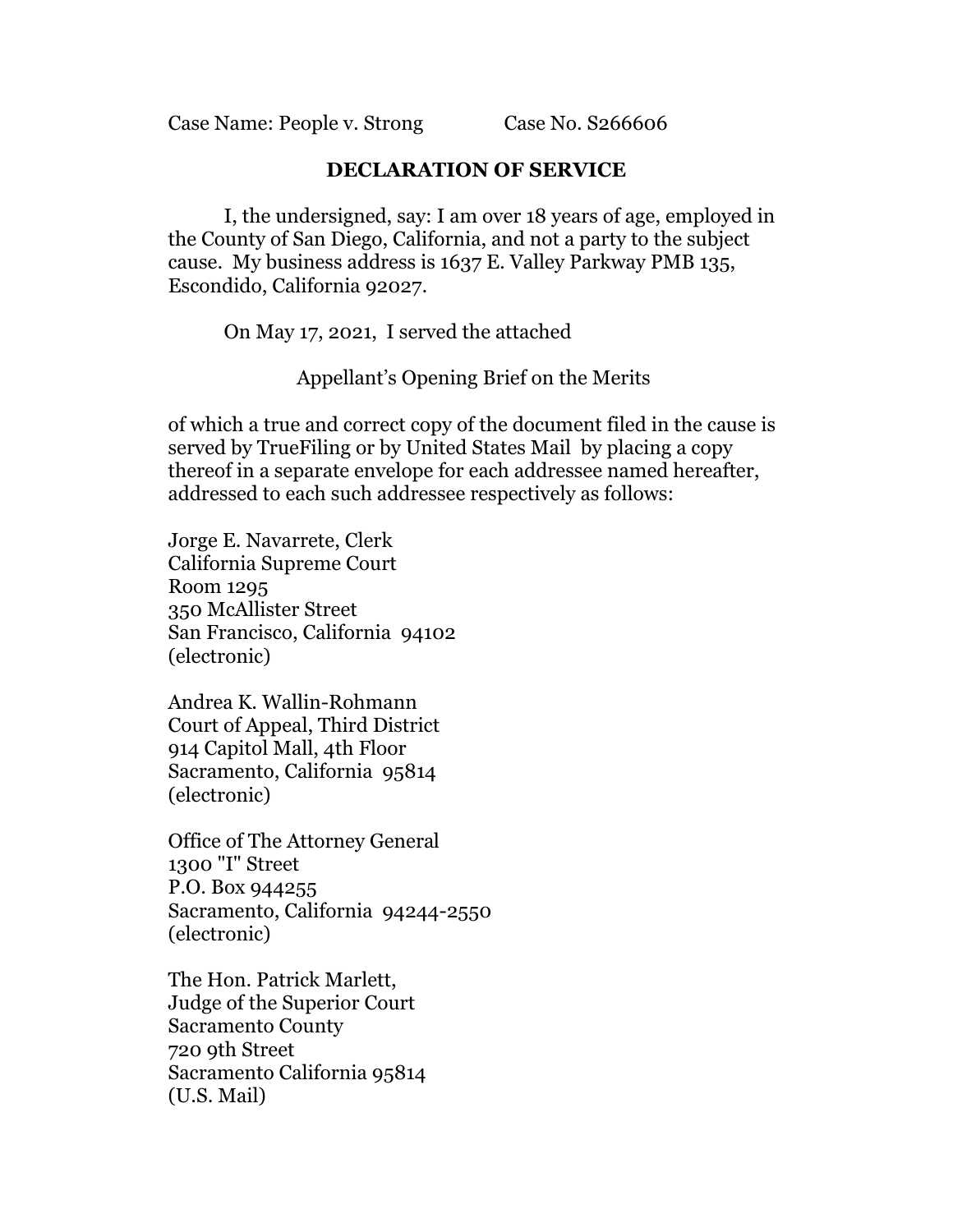Case Name: People v. Strong Case No. Co91162

Anne Marie Schubert, District Attorney c/0 Stefanie Mahaffey, Deputy 901 G Street Sacramento, California 95814 (U.S. Mail)

Elizabeth J. Smutz Staff Attorney Central California Appellate Program 2150 River Plaza Dr. Ste. 300 Sacramento, California 95833 (electronic)

Christopher Strong #AT4834 Salinas Valley State Prison P.O. Box 1050 Soledad, California 93960 (U.S. Mail)

Each document was filed through TrueFiling or deposited in the United States mail by me at Escondido, California, on May 17, 2021.

I declare under penalty of perjury that the foregoing is true and correct, and this declaration was executed at Escondido, California on May 17, 2021.

DEBORAH L. HAWKINS

Deborah Hawkins